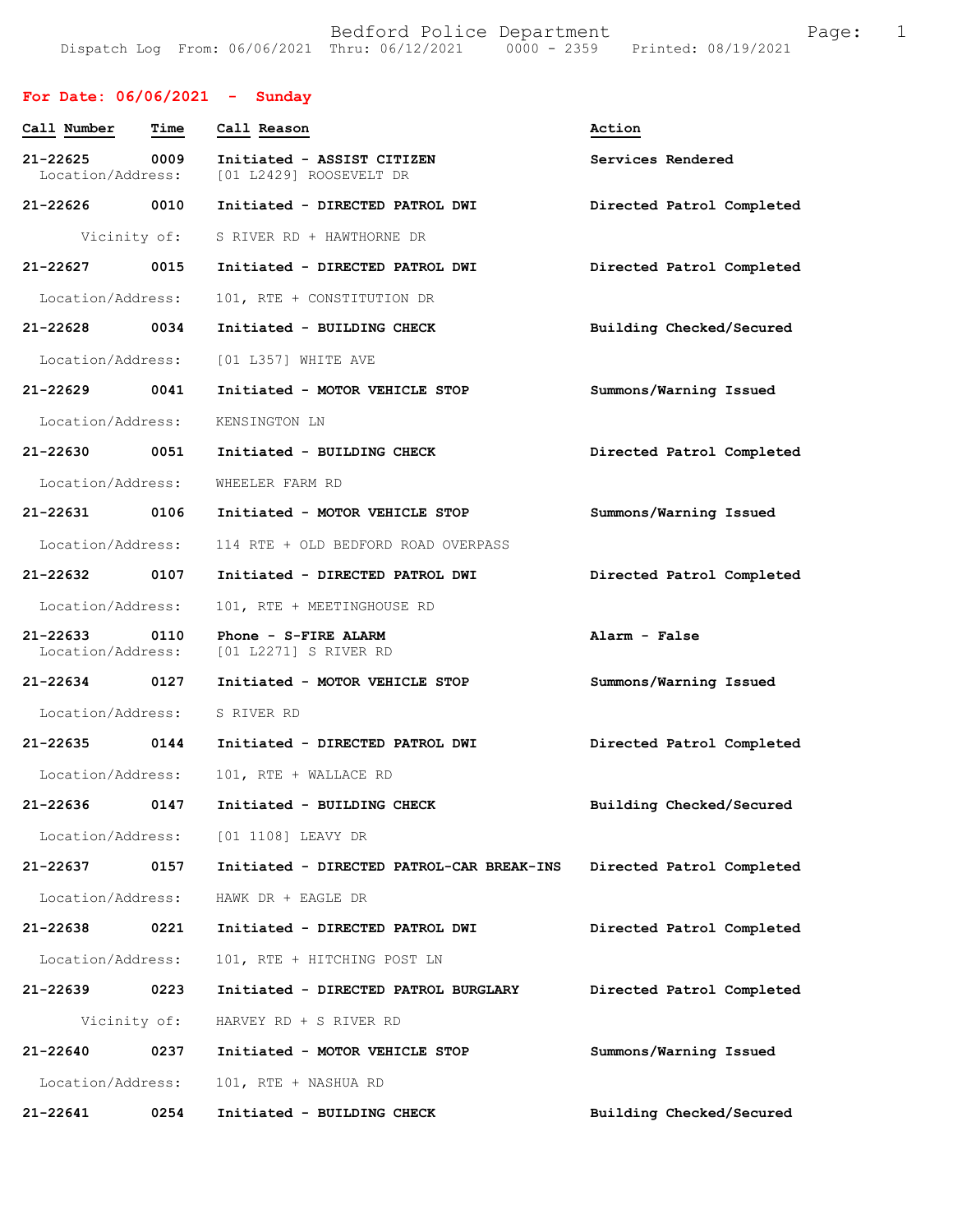|                                   |              | Bedford Police Department<br>Dispatch Log From: 06/06/2021 Thru: 06/12/2021 0000 - 2359 Printed: 08/19/2021 | 2<br>Page:                |
|-----------------------------------|--------------|-------------------------------------------------------------------------------------------------------------|---------------------------|
| Location/Address:                 |              | [01 L2442] S RIVER RD                                                                                       |                           |
| 21-22642                          | 0257         | Initiated - BUILDING CHECK                                                                                  | Building Checked/Secured  |
| Location/Address:                 |              | [01 1108] LEAVY DR                                                                                          |                           |
| 21-22643                          | 0302         | Initiated - BUILDING CHECK                                                                                  | Building Checked/Secured  |
| Location/Address:                 |              | 101, RTE + WALLACE RD                                                                                       |                           |
| 21-22644                          | 0303         | Initiated - BUILDING CHECK                                                                                  | Building Checked/Secured  |
| Location/Address:                 |              | [01 787] LEAVY DR                                                                                           |                           |
| 21-22645<br>Location/Address:     | 0308         | Initiated - SUSP ACTIVITIES<br>[01 L1777] WALLACE RD                                                        | Services Rendered         |
| 21-22646 0311                     |              | Initiated - DIRECTED PATROL BURGLARY                                                                        | Directed Patrol Completed |
| Location/Address:                 |              | 101, RTE + CHESTNUT DR                                                                                      |                           |
| 21-22647                          | 0311         | Initiated - DIRECTED PATROL-CAR BREAK-INS                                                                   | Directed Patrol Completed |
| Location/Address:                 |              | [01 1255] COOPER LN                                                                                         |                           |
| 21-22648                          | 0331         | Initiated - BUILDING CHECK                                                                                  | Building Checked/Secured  |
| Location/Address:                 |              | [01 L653] OLD BEDFORD RD                                                                                    |                           |
| 21-22649                          | 0340         | Initiated - BUILDING CHECK                                                                                  | Building Checked/Secured  |
| Location/Address:                 |              | $[01 L14]$ COTE LN                                                                                          |                           |
| 21-22650                          | 0348         | Initiated - BUILDING CHECK                                                                                  | Building Checked/Secured  |
| Location/Address:                 |              | [01 L357] WHITE AVE                                                                                         |                           |
| 21-22651<br>Location/Address:     | 0352         | Phone - ALARM, BURGLAR<br>[01 1515] FEDERATION RD                                                           | Alarm - False             |
| 21-22652                          | 0359         | Initiated - BUILDING CHECK                                                                                  | Building Checked/Secured  |
| Location/Address:                 |              | [01 L1823] BOYNTON ST                                                                                       |                           |
| 21-22653                          | 0414         | Initiated - DIRECTED PATROL-CAR BREAK-INS                                                                   | Directed Patrol Completed |
| Location/Address:                 |              | [01 1350] OLDE BEDFORD WAY                                                                                  |                           |
| 21-22654                          | 0424         | Initiated - DIRECTED PATROL-CAR BREAK-INS                                                                   | Directed Patrol Completed |
|                                   | Vicinity of: | PALOMINO LN + MACK ST                                                                                       |                           |
| $21 - 22655$<br>Location/Address: | 0438         | Initiated - DIRECTED PATROL BURGLARY<br>N AMHERST RD + WHEELER FARM RD                                      | Alarm - False             |
| 21-22656                          | 0503         | Initiated - DIRECTED PATROL TRAFFIC ENF                                                                     | Directed Patrol Completed |
| Location/Address:                 |              | 101, RTE + KAHLIKO LN                                                                                       |                           |
| 21-22657                          | 0507         | Initiated - DIRECTED PATROL TRAFFIC ENF                                                                     | Directed Patrol Completed |
|                                   | Vicinity of: | S RIVER RD + EXECUTIVE PARK DR                                                                              |                           |
| 21-22658                          | 0535         | Initiated - DIRECTED PATROL TRAFFIC ENF                                                                     | Directed Patrol Completed |
|                                   | Vicinity of: | S RIVER RD + MOORES CROSSING RD                                                                             |                           |
| 21-22659                          | 0539         | Initiated - DIRECTED PATROL TRAFFIC ENF                                                                     | Directed Patrol Completed |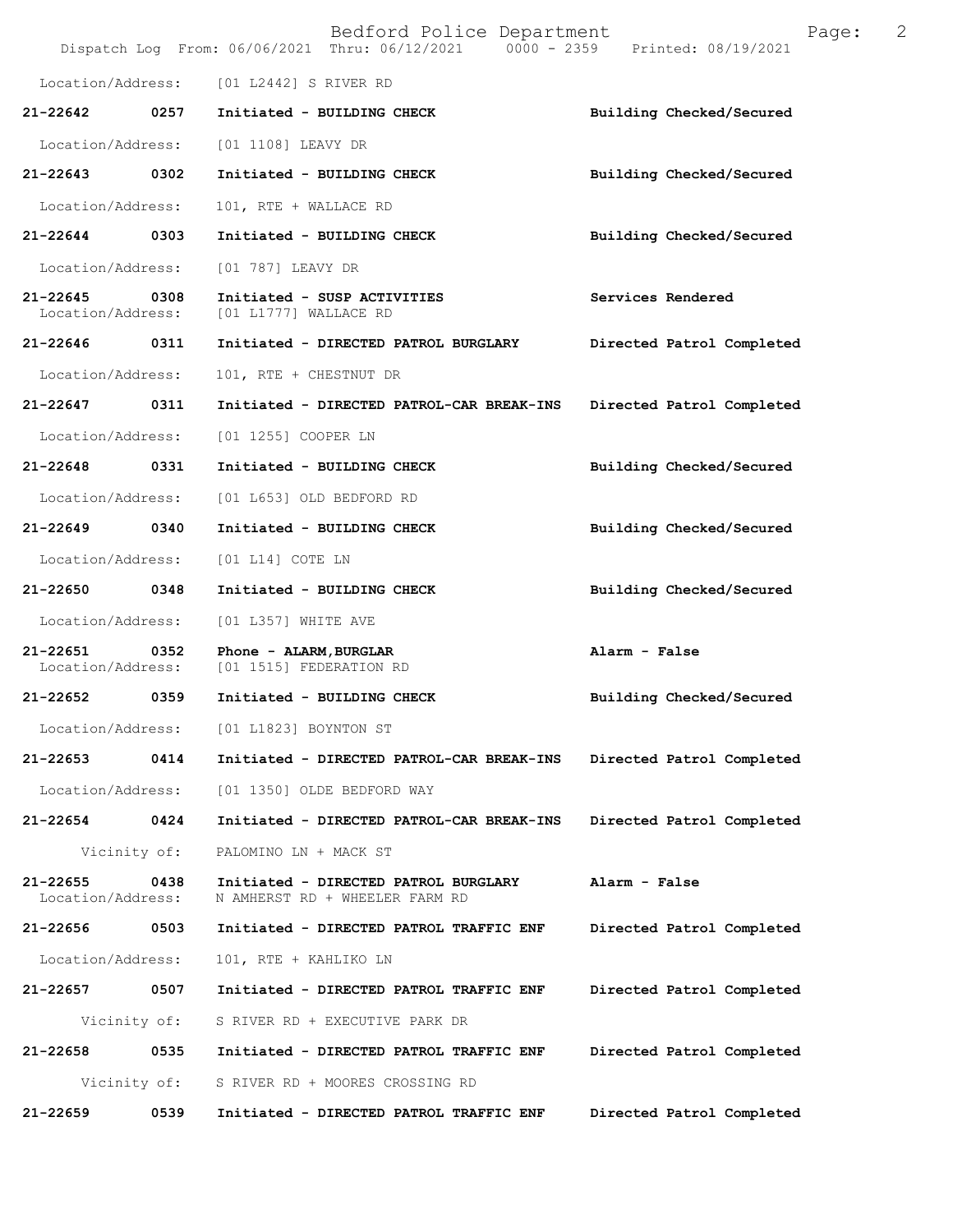|                               |              | Bedford Police Department<br>Dispatch Log From: 06/06/2021 Thru: 06/12/2021 0000 - 2359 Printed: 08/19/2021 | Page:                     | 3 |
|-------------------------------|--------------|-------------------------------------------------------------------------------------------------------------|---------------------------|---|
| Location/Address:             |              | 101, RTE + PINECREST DR                                                                                     |                           |   |
| 21-22660                      | 0546         | Initiated - DIRECTED PATROL TRAFFIC ENF                                                                     | Directed Patrol Completed |   |
| Location/Address:             |              | 101, RTE + CONSTITUTION DR                                                                                  |                           |   |
| 21-22661                      | 0733         | Initiated - DIRECTED PATROL TRAFFIC ENF                                                                     | Directed Patrol Completed |   |
| Location/Address:             |              | 101, RTE + CONSTITUTION DR                                                                                  |                           |   |
| 21-22662                      | 0734         | Initiated - DIRECTED PATROL TRAFFIC ENF                                                                     | Directed Patrol Completed |   |
|                               | Vicinity of: | 101, RTE + NASHUA RD                                                                                        |                           |   |
| 21-22663                      | 0741         | Initiated - MOTOR VEHICLE STOP                                                                              | Summons/Warning Issued    |   |
| Location/Address:             |              | 101, RTE + CHESTNUT DR                                                                                      |                           |   |
| 21-22664                      | 0759         | Initiated - MOTOR VEHICLE STOP                                                                              | Summons/Warning Issued    |   |
| Location/Address:             |              | [01 L2066] 101, RTE                                                                                         |                           |   |
| 21-22665<br>Location/Address: | 0804         | Initiated - MOTOR VEHICLE STOP<br>101, RTE                                                                  | NO PAPERWORK              |   |
| 21-22666                      | 0813         | Initiated - DIRECTED PATROL TRAFFIC ENF                                                                     | Directed Patrol Completed |   |
| Location/Address:             |              | S RIVER RD + MEETINGHOUSE RD                                                                                |                           |   |
| 21-22667                      | 0821         | Initiated - MOTOR VEHICLE STOP                                                                              | Summons/Warning Issued    |   |
| Location/Address:             |              | S RIVER RD + UPJOHN ST                                                                                      |                           |   |
| 21-22668                      | 0821         | Initiated - DIRECTED PATROL TRAFFIC ENF                                                                     | Directed Patrol Completed |   |
| Location/Address:             |              | 114 RTE + OLD BEDFORD ROAD OVERPASS                                                                         |                           |   |
| 21-22669                      | 0822         | Initiated - DIRECTED PATROL TRAFFIC ENF                                                                     | Directed Patrol Completed |   |
|                               | Vicinity of: | 101, RTE + WALLACE RD                                                                                       |                           |   |
| 21-22670                      | 0829         | Initiated - MOTOR VEHICLE STOP                                                                              | Summons/Warning Issued    |   |
| Location/Address:             |              | 101, RTE                                                                                                    |                           |   |
| 21-22671                      | 0835         | Initiated - MOTOR VEHICLE STOP                                                                              | Summons/Warning Issued    |   |
| Location/Address:             |              | S RIVER RD + WASHINGTON PL                                                                                  |                           |   |
| 21-22672                      | 0843         | Initiated - MOTOR VEHICLE STOP                                                                              | Summons/Warning Issued    |   |
| Location/Address:             |              | 114 RTE + OLD BEDFORD ROAD OVERPASS                                                                         |                           |   |
| 21-22673                      | 0846         | Initiated - MOTOR VEHICLE STOP                                                                              | Summons/Warning Issued    |   |
| Location/Address:             |              | 101, RTE                                                                                                    |                           |   |
| 21-22674<br>Location/Address: | 0907         | 911 - CHECK THE WELFARE<br>F.E. EVERETT SOUTH TPKE                                                          | Investigated              |   |
| 21-22675<br>Location/Address: | 0916         | Initiated - SUSP ACTIVITIES<br>101, RTE                                                                     | Services Rendered         |   |
| 21-22676                      | 0946         | Initiated - DIRECTED PATROL TRAFFIC ENF                                                                     | Directed Patrol Completed |   |
|                               | Vicinity of: | 101, RTE + HARDY RD                                                                                         |                           |   |
| 21-22677                      | 0951         | Initiated - MOTOR VEHICLE STOP                                                                              | Summons/Warning Issued    |   |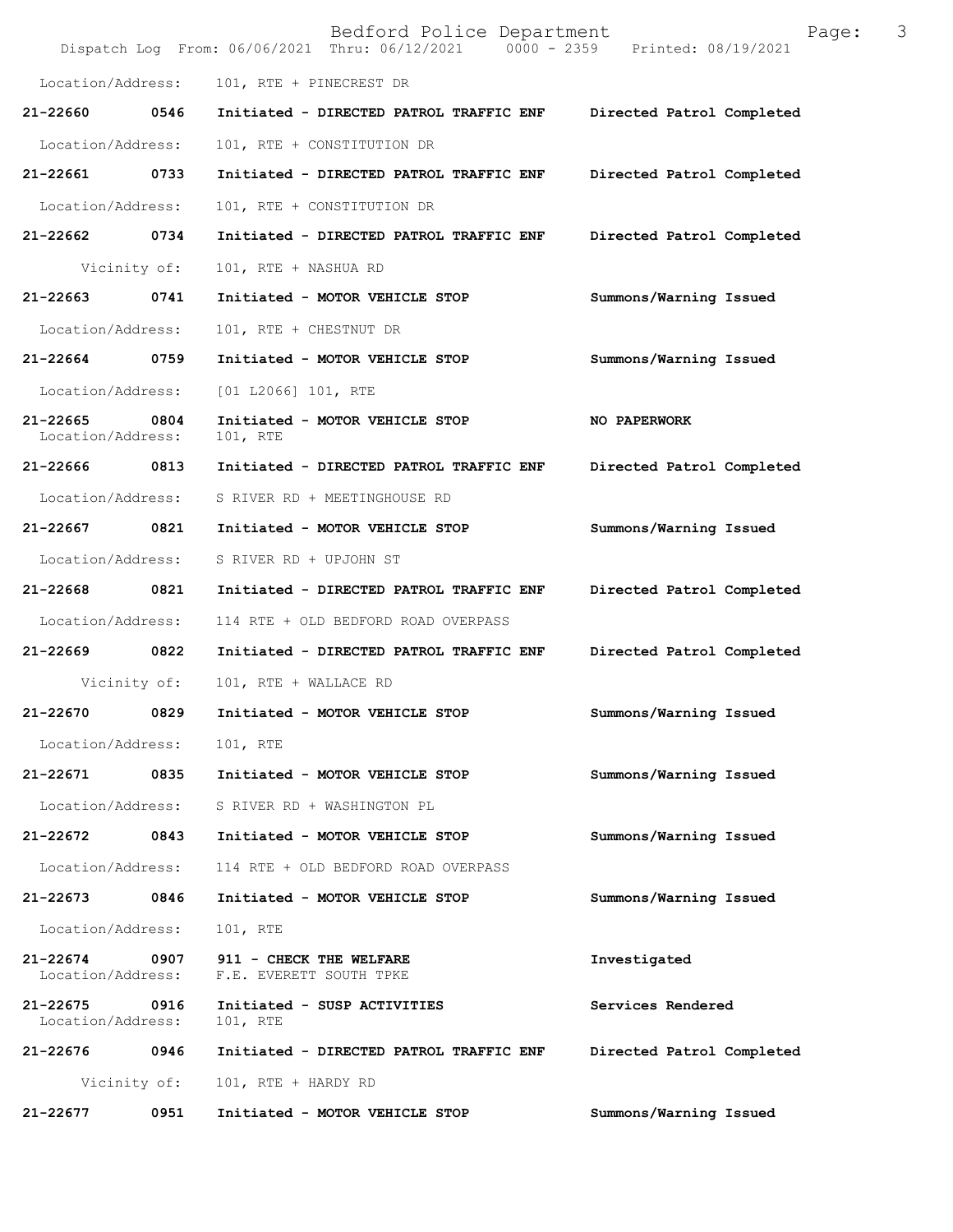|                                    |      | Bedford Police Department<br>Dispatch Log From: 06/06/2021 Thru: 06/12/2021 0000 - 2359 Printed: 08/19/2021 | Page:                     | 4 |
|------------------------------------|------|-------------------------------------------------------------------------------------------------------------|---------------------------|---|
| Location/Address:                  |      | 101, RTE + HARDY RD                                                                                         |                           |   |
| 21-22678                           | 0952 | Initiated - DIRECTED PATROL TRAFFIC ENF                                                                     | Directed Patrol Completed |   |
| Location/Address:                  |      | NEW BOSTON RD + WALLACE RD                                                                                  |                           |   |
| 21-22679                           | 1003 | Initiated - MOTOR VEHICLE STOP                                                                              | Summons/Warning Issued    |   |
| Location/Address:                  |      | S RIVER RD                                                                                                  |                           |   |
| 21-22680 1013<br>Location/Address: |      | 911 - G-FIRE, CHIMNEY<br>MINISTERIAL RD                                                                     | Services Rendered         |   |
| 21-22681                           | 1018 | Initiated - MOTOR VEHICLE STOP                                                                              | Summons/Warning Issued    |   |
| Location/Address:                  |      | S RIVER RD + HAWTHORNE DR                                                                                   |                           |   |
| 21-22682                           | 1034 | Initiated - DIRECTED PATROL-CAR BREAK-INS                                                                   | Directed Patrol Completed |   |
| Location/Address:                  |      | [01 L562] WALLACE RD                                                                                        |                           |   |
| 21-22683 1035                      |      | Initiated - DIRECTED PATROL-CAR BREAK-INS                                                                   | Directed Patrol Completed |   |
| Location/Address:                  |      | [01 1033] COUNTY RD                                                                                         |                           |   |
| 21-22684                           | 1036 | Initiated - MOTOR VEHICLE STOP                                                                              | Summons/Warning Issued    |   |
| Location/Address:                  |      | ST. ANDREWS DR + BACK RIVER RD                                                                              |                           |   |
| 21-22685                           | 1042 | Initiated - DIRECTED PATROL TRAFFIC ENF                                                                     | Directed Patrol Completed |   |
| Location/Address:                  |      | S RIVER RD + COLBY CT                                                                                       |                           |   |
| 21-22686<br>Location/Address:      | 1047 | Initiated - MOTOR VEHICLE STOP<br>S RIVER RD + RIDGEWOOD RD                                                 | NO PAPERWORK              |   |
| 21-22687                           | 1050 | Initiated - MOTOR VEHICLE STOP                                                                              | Summons/Warning Issued    |   |
| Location/Address:                  |      | S RIVER RD                                                                                                  |                           |   |
| 21-22688                           | 1056 | Initiated - MOTOR VEHICLE STOP                                                                              | Summons/Warning Issued    |   |
| Location/Address:                  |      | S RIVER RD                                                                                                  |                           |   |
| 21-22689                           | 1101 | Initiated - MOTOR VEHICLE STOP                                                                              | Summons/Warning Issued    |   |
| Location/Address:                  |      | NASHUA RD + WALLACE RD                                                                                      |                           |   |
| 21-22690                           | 1109 | Initiated - MOTOR VEHICLE STOP                                                                              | Summons/Warning Issued    |   |
| Location/Address:                  |      | ST. ANDREWS DR + PEBBLE BEACH DR                                                                            |                           |   |
| 21-22691                           | 1120 | Initiated - MOTOR VEHICLE STOP                                                                              | Summons/Warning Issued    |   |
| Location/Address:                  |      | 101, RTE + COVENANT WAY                                                                                     |                           |   |
| 21-22692                           | 1124 | Initiated - DIRECTED PATROL TRAFFIC ENF                                                                     | Directed Patrol Completed |   |
| Location/Address:                  |      | S RIVER RD + HULL RD                                                                                        |                           |   |
| 21-22693                           | 1127 | Initiated - BUILDING CHECK                                                                                  | Building Checked/Secured  |   |
| Location/Address:                  |      | [01 192] NEW BOSTON RD                                                                                      |                           |   |
| 21-22694                           | 1133 | Initiated - VACANT PROPERTY CHECK                                                                           | Building Checked/Secured  |   |
| Location/Address:                  |      | SOUTH HILLS DR                                                                                              |                           |   |
| 21-22695                           | 1152 | Initiated - MOTOR VEHICLE STOP                                                                              | Summons/Warning Issued    |   |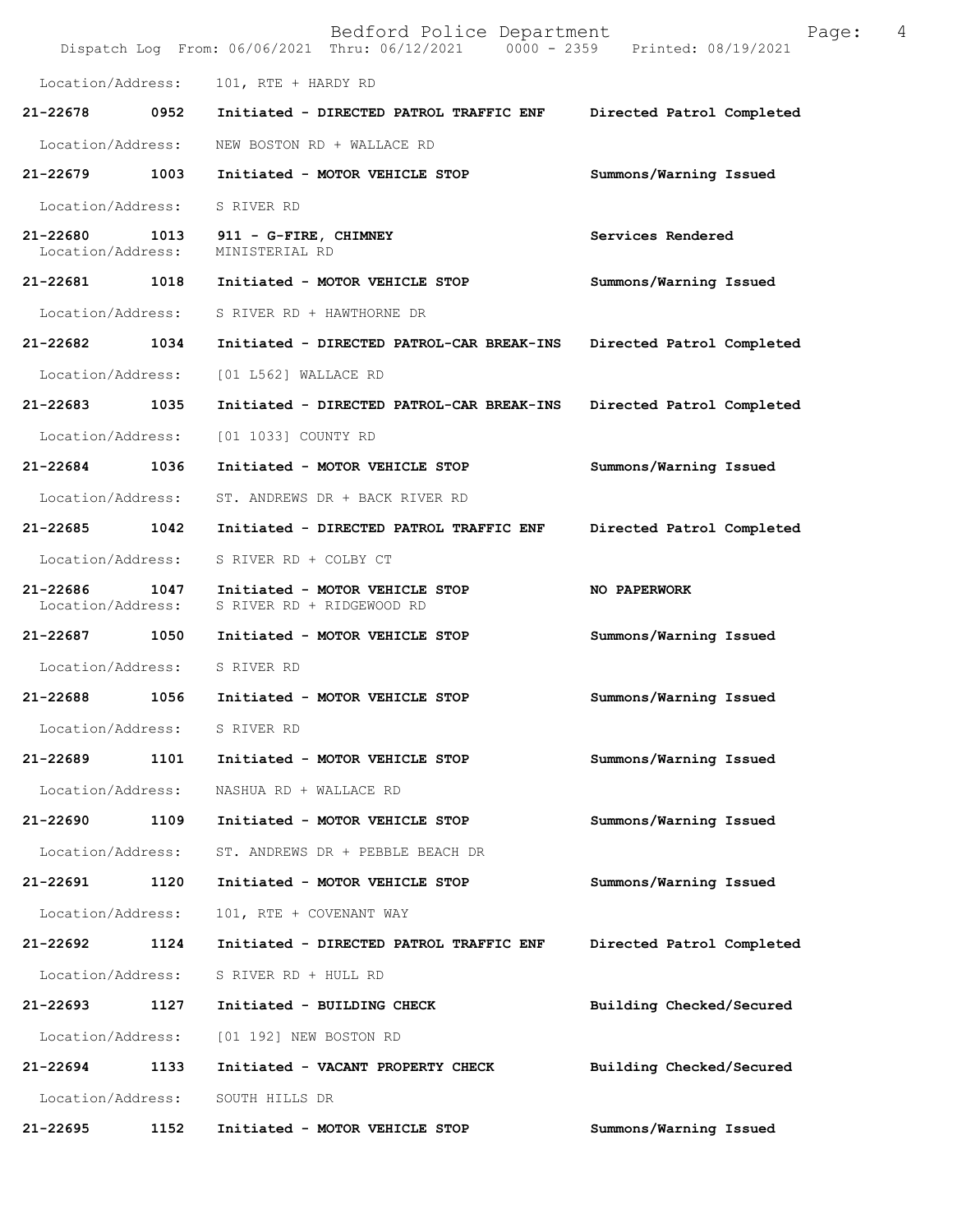**21-22696 1209 Initiated - DIRECTED PATROL TRAFFIC ENF Directed Patrol Completed**  Vicinity of: 101, RTE + STOWELL RD **21-22697 1211 Initiated - DIRECTED PATROL-CAR BREAK-INS Directed Patrol Completed**  Location/Address: [01 L1562] KILTON RD **21-22698 1212 Initiated - DIRECTED PATROL-CAR BREAK-INS Directed Patrol Completed**  Location/Address: [01 629] NEW BOSTON RD **21-22699 1240 Initiated - DIRECTED PATROL MOUNTAIN BIKE Directed Patrol Completed**  Vicinity of: JENKINS RD + BEALS RD **21-22700 1247 Initiated - MOTOR VEHICLE STOP Summons/Warning Issued**  Location/Address: 101, RTE + NASHUA RD **21-22701 1251 Initiated - DIRECTED PATROL TRAFFIC ENF Directed Patrol Completed**  Location/Address: DONALD ST + COTE LN **21-22702 1303 911 - S-MOTOR VEHICLE ACCIDENT INJ Investigated**  BACK RIVER RD + SMITH RD **21-22703 1342 Initiated - DIRECTED PATROL TRAFFIC ENF Directed Patrol Completed**  Location/Address: 114 RTE + OLD BEDFORD ROAD OVERPASS **21-22704 1358 Initiated - MOTOR VEHICLE STOP Summons/Warning Issued**  Location/Address: 101, RTE + 114 RTE **21-22705 1417 Initiated - DIRECTED PATROL TRAFFIC ENF Directed Patrol Completed**  Location/Address: 101, RTE + CONSTITUTION DR **21-22706 1417 911 - S-EMERGENCY MEDICAL CALL-ALPHA TRANSPORTED TO CMC HOSPITAL**  Location/Address: [01 335] COLBY CT **21-22707 1417 Initiated - DIRECTED PATROL TRAFFIC ENF Directed Patrol Completed**  Vicinity of: 101, RTE + CHESTNUT DR **21-22708 1419 Initiated - MOTOR VEHICLE STOP Summons/Warning Issued**  Location/Address: CHUBBUCK RD + WALLACE RD **21-22709 1420 911 - ALARM,BURGLAR Alarm - False**  [01 2287] CARON RD **21-22710 1447 911 - MOTOR VEHICLE ACC-SPECIAL CIR. Investigated**  Location/Address: GRAFTON DR **21-22711 1512 Initiated - DIRECTED PATROL TRAFFIC ENF Directed Patrol Completed**  Location/Address: S RIVER RD + TECHNOLOGY DR **21-22712 1513 911 - S-EMERGENCY MEDICAL CALL-CHARL NO TRANSPORT**  Location/Address: MCALLISTER RD **21-22713 1514 Initiated - DIRECTED PATROL TRAFFIC ENF Directed Patrol Completed**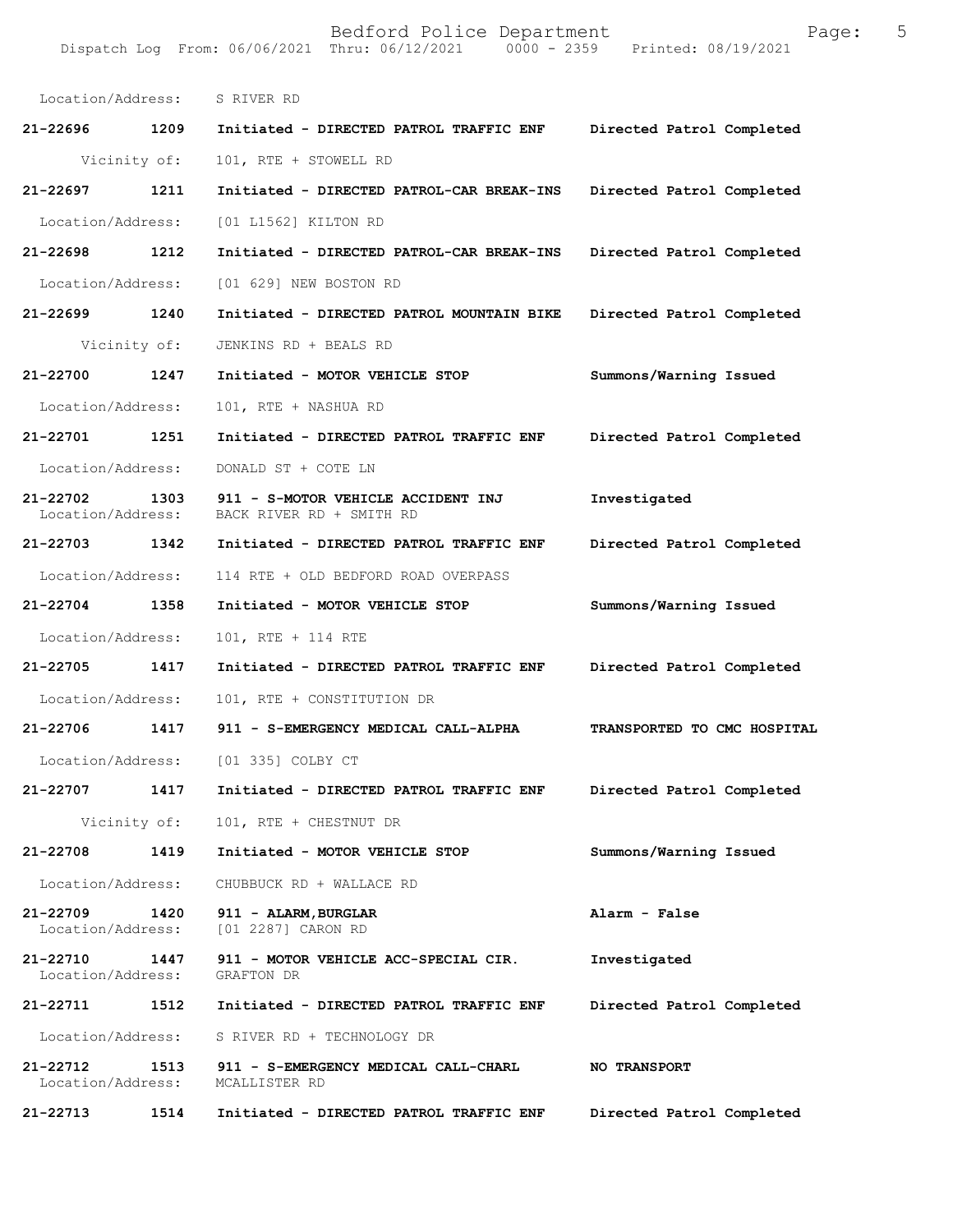|                                   |                                                  | Bedford Police Department<br>Dispatch Log From: 06/06/2021 Thru: 06/12/2021 0000 - 2359 Printed: 08/19/2021                                                                           | Page:                       | 6 |
|-----------------------------------|--------------------------------------------------|---------------------------------------------------------------------------------------------------------------------------------------------------------------------------------------|-----------------------------|---|
| Location/Address:                 |                                                  | 101, RTE + MEETINGHOUSE RD                                                                                                                                                            |                             |   |
| 21-22714                          | 1521                                             | Initiated - DIRECTED PATROL TRAFFIC ENF                                                                                                                                               | Directed Patrol Completed   |   |
| Location/Address:                 |                                                  | S RIVER RD + COLBY CT                                                                                                                                                                 |                             |   |
| 21-22715                          | 1531                                             | Initiated - MOTOR VEHICLE STOP                                                                                                                                                        | Summons/Warning Issued      |   |
| Location/Address:                 |                                                  | 114 RTE + WHITE AVE                                                                                                                                                                   |                             |   |
| 21-22716<br>Location/Address:     | 1535                                             | 911 - S-MOTOR VEHICLE ACCIDENT INJ<br>101, RTE + NASHUA RD                                                                                                                            | Investigated                |   |
| 21-22717                          | 1556<br>Refer To Incident:                       | Walk-In - MOTOR VEHICLE ACCIDENT<br>Location/Address: [01 L1804] S RIVER RD<br>$21 - 533 - OF$                                                                                        | Investigated                |   |
| 21-22718 1559                     |                                                  | 911 - S-EMERGENCY MEDICAL CALL-BRAVO                                                                                                                                                  | TRANSPORTED TO CMC HOSPITAL |   |
| Location/Address:                 |                                                  | SAVOIE ST                                                                                                                                                                             |                             |   |
| 21-22719                          | 1605                                             | Phone - LOST PROPERTY                                                                                                                                                                 | No Action Required          |   |
| Location/Address:                 |                                                  | [01 L2447] 101, RTE                                                                                                                                                                   |                             |   |
| $21 - 22720$<br>Location/Address: | 1625                                             | Initiated - INVESTIGATION-FOLLOW UP<br>[01 L1804] S RIVER RD                                                                                                                          | Investigated                |   |
| 21-22721 1640                     |                                                  | Initiated - DIRECTED PATROL-CAR BREAK-INS                                                                                                                                             | Directed Patrol Completed   |   |
| Location/Address:                 |                                                  | [01 L1804] S RIVER RD                                                                                                                                                                 |                             |   |
| 21-22722                          | 1651                                             | Initiated - DIRECTED PATROL TRAFFIC ENF                                                                                                                                               | Directed Patrol Completed   |   |
| Location/Address:                 |                                                  | 101, RTE + WALLACE RD                                                                                                                                                                 |                             |   |
| 21-22723                          | 1653                                             | Initiated - DIRECTED PATROL TRAFFIC ENF                                                                                                                                               | Directed Patrol Completed   |   |
| Location/Address:                 |                                                  | 101, RTE + 114 RTE                                                                                                                                                                    |                             |   |
| 21-22724                          | 1705                                             | Initiated - MOTOR VEHICLE STOP                                                                                                                                                        | Summons/Warning Issued      |   |
| Location/Address:                 |                                                  | 114 RTE + WHITE AVE                                                                                                                                                                   |                             |   |
| 21-22725                          | 1714                                             | Initiated - MOTOR VEHICLE STOP                                                                                                                                                        | Summons/Warning Issued      |   |
| Location/Address:                 |                                                  | TECHNOLOGY DR + S RIVER RD                                                                                                                                                            |                             |   |
| 21-22726<br>Location/Address:     | 1715                                             | Initiated - DISABLED MOTOR VEHICLE<br>[01 1050] DONALD ST                                                                                                                             | Services Rendered           |   |
| 21-22727                          | 1735                                             | Initiated - DIRECTED PATROL TRAFFIC ENF                                                                                                                                               | Directed Patrol Completed   |   |
| Location/Address:                 |                                                  | 101, RTE + BEDFORD CENTER RD                                                                                                                                                          |                             |   |
| 21-22728<br>Location/Address:     | 1746                                             | 911 - S-FIRE, OTHER<br>[01 L0000816] IRON HORSE DR                                                                                                                                    | Extinquished                |   |
| 21-22729<br>Location/Address:     | 1757<br>Summons:<br>Address:<br>Age:<br>Charges: | Initiated - MOTOR VEHICLE STOP<br>[01 L394] 101, RTE<br>Refer To Summons: 21-319-AR<br>VALLE PORTILLO, KARINA GUADALUPE<br>MANCHESTER, NH<br>24<br>License Reqd; Op w/o Valid License | Arrest(s) Made              |   |
| 21-22730                          | 1757                                             | Initiated - DIRECTED PATROL-CAR BREAK-INS                                                                                                                                             | Directed Patrol Completed   |   |
| Location/Address:                 |                                                  | RUNDLETT HILL RD + WORTHLEY RD                                                                                                                                                        |                             |   |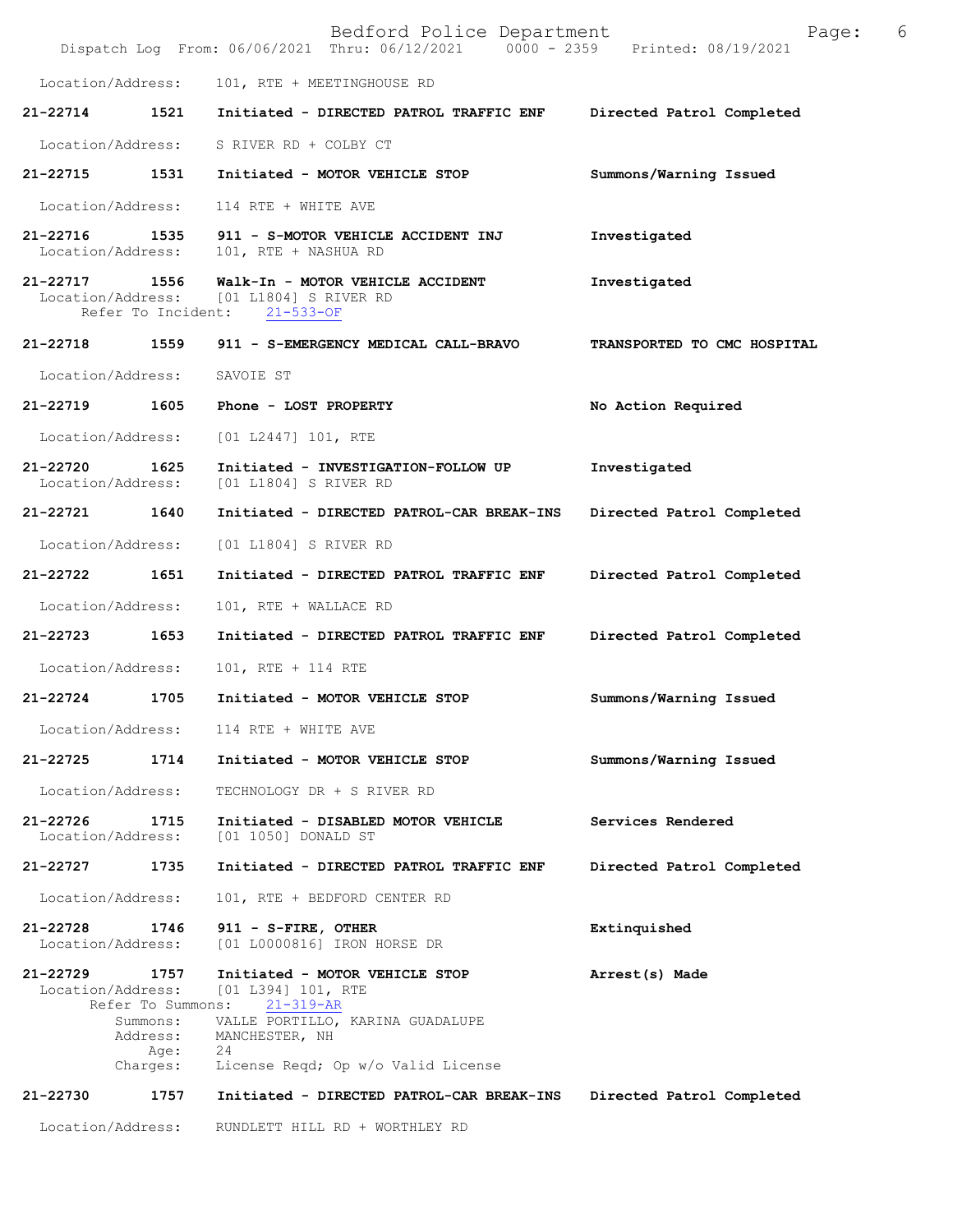| 21-22731                      | 1822                     | Initiated - DIRECTED PATROL ACCIDENTS                                             | Directed Patrol Completed |
|-------------------------------|--------------------------|-----------------------------------------------------------------------------------|---------------------------|
| Location/Address:             |                          | 101, RTE + OLDE BEDFORD WAY                                                       |                           |
| 21-22732                      | 1826                     | Initiated - MOTOR VEHICLE STOP                                                    | Summons/Warning Issued    |
| Location/Address:             |                          | 101, RTE + PLUMMER ROAD OVERPASS                                                  |                           |
| 21-22733 1833                 |                          | Initiated - DIRECTED PATROL TRAFFIC ENF                                           | Directed Patrol Completed |
| Location/Address:             |                          | S RIVER RD + KILTON RD                                                            |                           |
| 21-22734 1852                 |                          | Initiated - DIRECTED PATROL TRAFFIC ENF                                           | Directed Patrol Completed |
| Location/Address:             |                          | 101, RTE + CHESTNUT DR                                                            |                           |
| 21-22735 1853                 |                          | Initiated - DIRECTED PATROL MOUNTAIN BIKE                                         | Directed Patrol Completed |
|                               | Location:                | BEDFORD MALL - PARKED BY SIERRA                                                   |                           |
| 21-22736<br>Location/Address: | 1858                     | Phone - BOLO<br>S RIVER RD                                                        | Services Rendered         |
| 21-22737<br>Location/Address: |                          | 1931 911 - MOTOR VEHICLE ACC-SPECIAL CIR.<br>PULPIT RD                            | Arrest(s) Made            |
| 21-22738 1936                 |                          | Initiated - DIRECTED PATROL TRAFFIC ENF                                           | Directed Patrol Completed |
| Location/Address:             |                          | S RIVER RD + PALOMINO LN                                                          |                           |
| 21-22739<br>Location/Address: | 1942                     | Phone - POLICE INFORMATION<br>PULPIT RD                                           | Investigated              |
| 21-22740 2011                 |                          | Initiated - DIRECTED PATROL DWI                                                   | Directed Patrol Completed |
| Location/Address:             |                          | S RIVER RD + MEETINGHOUSE RD                                                      |                           |
| $21 - 22741$                  | 2012                     | Initiated - DIRECTED PATROL DWI                                                   | Directed Patrol Completed |
| Location/Address:             |                          | 101, RTE + JENKINS RD                                                             |                           |
| 21-22742 2013                 |                          | Initiated - MOTOR VEHICLE STOP                                                    | Summons/Warning Issued    |
| Location/Address:             |                          | BOYNTON ST + PLUMMER RD                                                           |                           |
| 21-22743                      | 2040                     | Initiated - MOTOR VEHICLE STOP                                                    | Summons/Warning Issued    |
| Location/Address:             |                          | S RIVER RD + EAST POINT DR                                                        |                           |
| 21-22744                      | 2052                     | Initiated - DIRECTED PATROL DWI                                                   | Directed Patrol Completed |
| Location/Address:             |                          | S RIVER RD + KILTON RD                                                            |                           |
| 21-22745                      | 2052                     | Initiated - DIRECTED PATROL-CAR BREAK-INS                                         | Directed Patrol Completed |
| Vicinity of:                  |                          | JOPPA HILL RD + CARRIAGE LN                                                       |                           |
| $21 - 22746$                  | 2057                     | Initiated - MOTOR VEHICLE STOP                                                    | Summons/Warning Issued    |
| Location/Address:             |                          | KILTON RD + BEDFORD FARMS DR                                                      |                           |
| 21-22747<br>Location/Address: | 2101<br>Refer To Arrest: | Phone - SUSP ACTIVITIES-IN PROGRESS<br>[01 L848] TECHNOLOGY DR<br>$21 - 320 - AR$ | Arrest(s) Made            |
|                               | Arrest:<br>Address:      | HICKS, LISA<br>MILFORD, NH                                                        |                           |
|                               | Age:<br>Charges:         | 53<br>Bench Warrants                                                              |                           |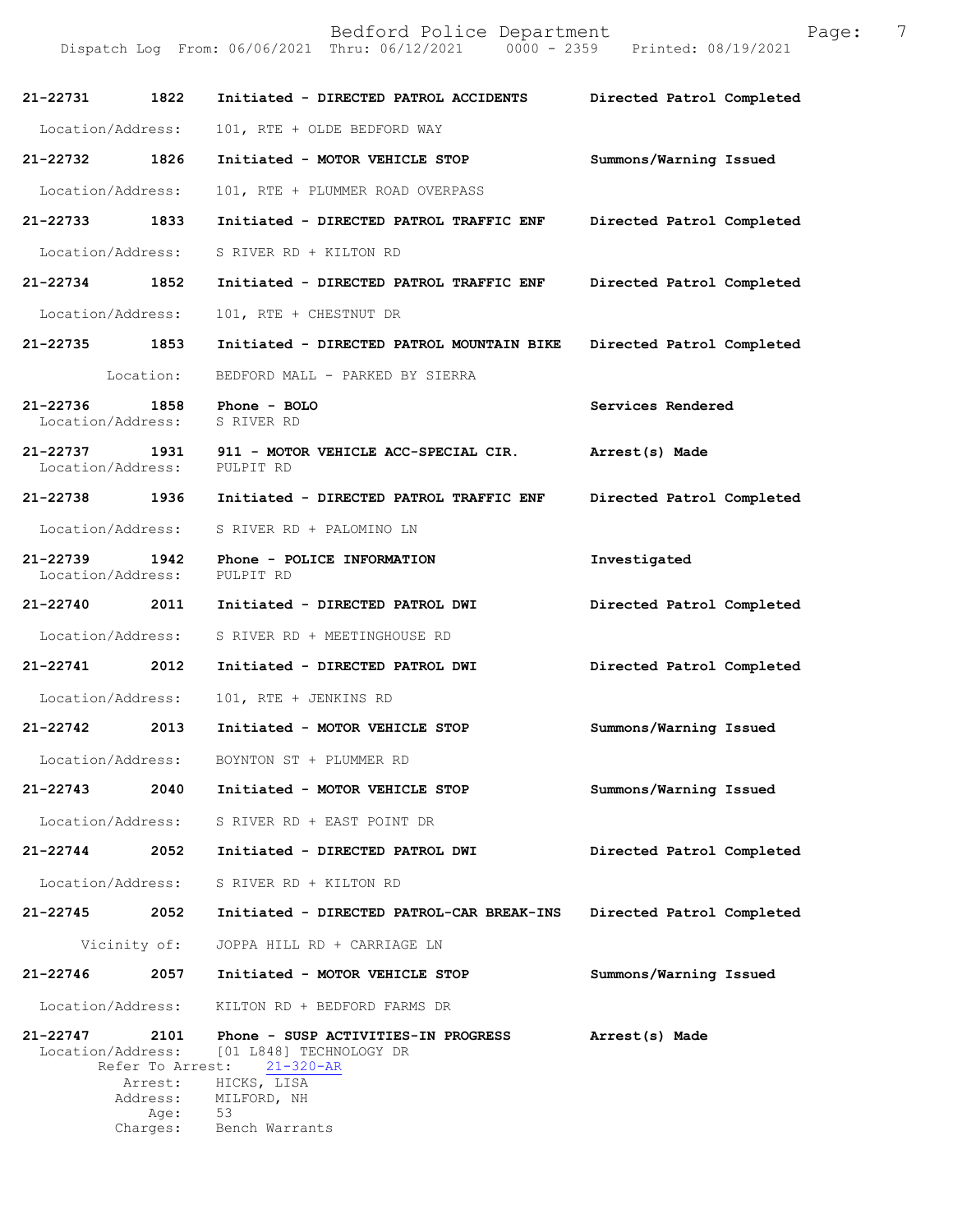| 21-22748          | 2121              | Initiated - DIRECTED PATROL BURGLARY       | Directed Patrol Completed      |
|-------------------|-------------------|--------------------------------------------|--------------------------------|
|                   |                   | Location/Address: [01 L357] WHITE AVE      |                                |
| 21-22749 2136     |                   | Initiated - DIRECTED PATROL DWI            | Directed Patrol Completed      |
| Location/Address: |                   | BEALS RD                                   |                                |
| 21-22750 2139     |                   | Initiated - DIRECTED PATROL-CAR BREAK-INS  | Directed Patrol Completed      |
|                   |                   | Location/Address: [01 376] KILTON RD       |                                |
| 21-22751 2148     |                   | Initiated - DIRECTED PATROL DWI            | Directed Patrol Completed      |
| Location/Address: |                   | 101, RTE + CONSTITUTION DR                 |                                |
| 21-22752 2153     |                   | Phone - MOTOR VEHICLE COMP-IN PROGRESS     | Taken/Refered to Other Agency  |
| Location/Address: |                   | 101, RTE + 114 RTE                         |                                |
| 21-22753 2157     |                   | Initiated - DIRECTED PATROL BURGLARY       | Directed Patrol Completed      |
|                   | Location/Address: | [01 L1823] BOYNTON ST                      |                                |
| 21-22754 2214     |                   | Initiated - DIRECTED PATROL DWI            | Directed Patrol Completed      |
| Location/Address: |                   | 101, RTE + OLD BEDFORD RD                  |                                |
| 21-22756 2315     |                   | 911 - S-EMERGENCY MEDICAL CALL-BRAVO       | Transported to Elliot Hospital |
|                   |                   | Location/Address: [01 L1950] HAWTHORNE DR  |                                |
| 21-22757 2332     |                   | 911 - S-EMERGENCY MEDICAL CALL-CHARL       | Transported to Elliot Hospital |
| Location/Address: |                   | EDWARD CIR                                 |                                |
| 21-22758 2353     |                   | Initiated - MOTOR VEHICLE STOP             | Summons/Warning Issued         |
| Location/Address: |                   | 101, RTE + 114 RTE                         |                                |
| 21-22759 2355     |                   | Initiated - DIRECTED PATROL DWI            | Directed Patrol Completed      |
|                   |                   | Location/Address: S RIVER RD + EASTMAN AVE |                                |
| 21-22760          | 2356              | Other - BOLO                               | No Action Required             |
|                   |                   | Location: [203] PELHAM POLICE DEPARTMENT   |                                |
|                   |                   | For Date: $06/07/2021$ - Monday            |                                |
| 21-22761          | 0008              | Initiated - DIRECTED PATROL DWI            | Directed Patrol Completed      |
|                   | Vicinity of:      | 114 RTE + OLD BEDFORD ROAD OVERPASS        |                                |
|                   |                   |                                            |                                |

| $21 - 22762$      | 0011         | Initiated - DIRECTED PATROL DWI | Directed Patrol Completed |
|-------------------|--------------|---------------------------------|---------------------------|
| Location/Address: |              | 101, RTE + NASHUA RD            |                           |
| $21 - 22763$      | 0031         | Initiated - DIRECTED PATROL DWI | Directed Patrol Completed |
| Location/Address: |              | S RIVER RD + MEETINGHOUSE RD    |                           |
| $21 - 22764$      | 0034         | Initiated - DIRECTED PATROL DWI | Directed Patrol Completed |
|                   | Vicinity of: | 101, RTE + MEETINGHOUSE RD      |                           |
| $21 - 22765$      | 0036         | Initiated - MOTOR VEHICLE STOP  | Summons/Warning Issued    |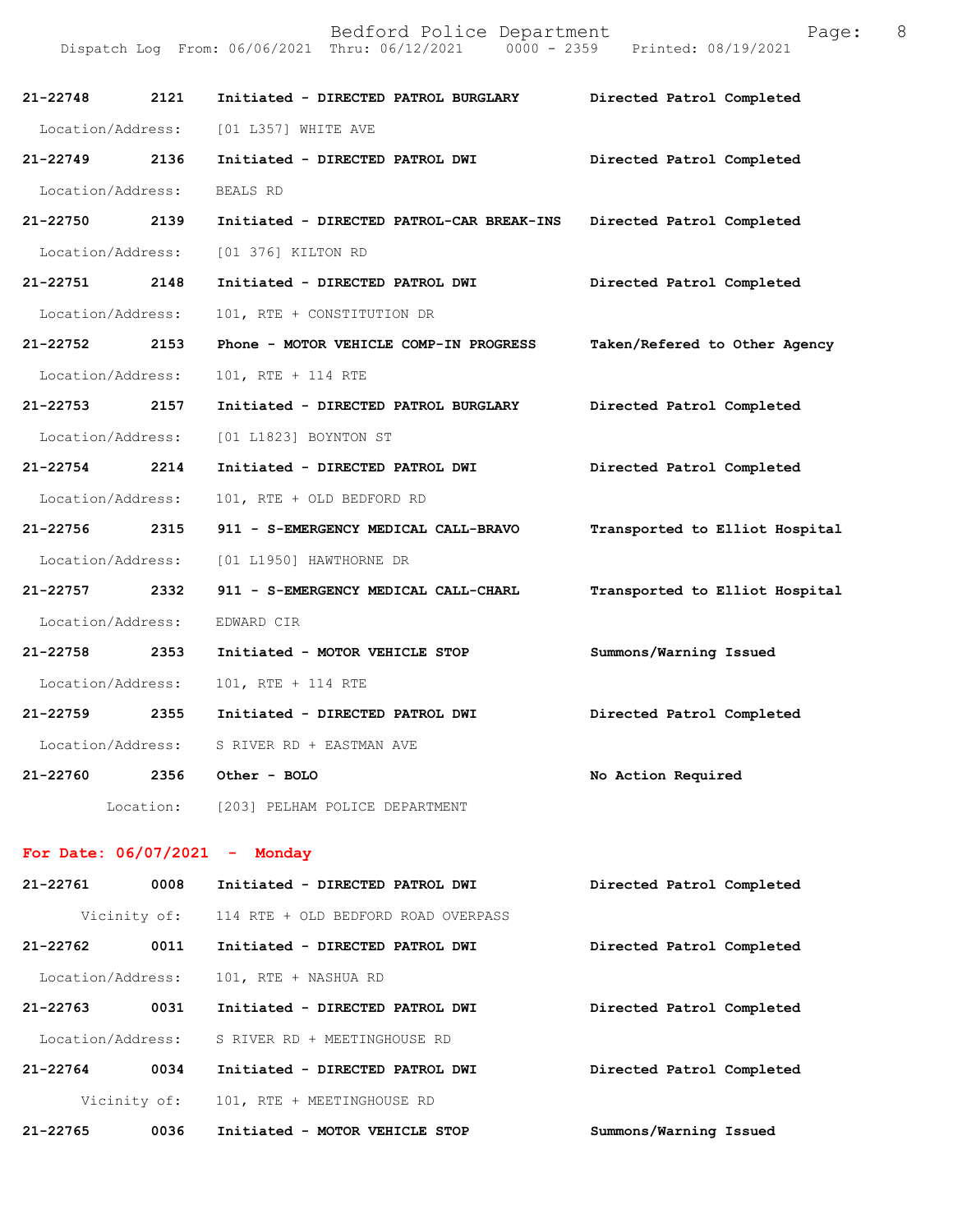|                                    |              | Location/Address: 101, RTE + HITCHING POST LN          |                           |
|------------------------------------|--------------|--------------------------------------------------------|---------------------------|
| 21-22766 0047                      |              | Initiated - DIRECTED PATROL DWI                        | Directed Patrol Completed |
| Location/Address:                  |              | 101, RTE + JENKINS RD                                  |                           |
| 21-22767 0051<br>Location/Address: |              | Initiated - SUSP ACTIVITIES<br>[01 L848] TECHNOLOGY DR | Services Rendered         |
| 21-22768 0103                      |              | Initiated - DIRECTED PATROL DWI                        | Directed Patrol Completed |
| Location/Address:                  |              | S RIVER RD + KILTON RD                                 |                           |
| 21-22769 0105                      |              | Initiated - DIRECTED PATROL DWI                        | Directed Patrol Completed |
|                                    | Vicinity of: | NEW BOSTON RD + WALLACE RD                             |                           |
| 21-22770 0116                      |              | Initiated - DIRECTED PATROL DWI                        | Directed Patrol Completed |
| Location/Address:                  |              | 101, RTE + KAHLIKO LN                                  |                           |
| 21-22771 0119                      |              | Initiated - MOTOR VEHICLE STOP                         | Summons/Warning Issued    |
| Location/Address:                  |              | 101, RTE                                               |                           |
| 21-22772 0134                      |              | Initiated - DIRECTED PATROL DWI                        | Directed Patrol Completed |
| Vicinity of:                       |              | 101, RTE + 114 RTE                                     |                           |
| 21-22773 0138                      |              | Initiated - DIRECTED PATROL DWI                        | Directed Patrol Completed |
| Location/Address:                  |              | S RIVER RD + BACK RIVER RD                             |                           |
| 21-22774 0146                      |              | Initiated - DIRECTED PATROL DWI                        | Directed Patrol Completed |
| Location/Address:                  |              | 101, RTE + GREY ROCK RD                                |                           |
| 21-22775 0156                      |              | Initiated - MOTOR VEHICLE STOP                         | Summons/Warning Issued    |
| Location/Address:                  |              | 101, RTE + SHAW DR                                     |                           |
| 21-22776 0208                      |              | Initiated - DIRECTED PATROL DWI                        | Directed Patrol Completed |
|                                    |              | Location/Address: S RIVER RD + CLUB ACRE LN            |                           |
| 21-22777                           | 0226         | Initiated - DIRECTED PATROL BURGLARY                   | Directed Patrol Completed |
| Location/Address:                  |              | WHEELER FARM RD                                        |                           |
| 21-22778                           | 0231         | Initiated - DIRECTED PATROL BURGLARY                   | Directed Patrol Completed |
| Location/Address:                  |              | MARKET ST + MAIN ST                                    |                           |
| 21-22779                           | 0232         | Initiated - DIRECTED PATROL-CAR BREAK-INS              | Directed Patrol Completed |
| Location/Address:                  |              | WALLACE RD + N AMHERST RD                              |                           |
| 21-22780<br>Location/Address:      | 0329         | Phone - S-FIRE ALARM<br>KENSINGTON LN                  | Alarm - False             |
| 21-22781                           | 0339         | Initiated - DIRECTED PATROL-CAR BREAK-INS              | Directed Patrol Completed |
| Location/Address:                  |              | [01 L1804] S RIVER RD                                  |                           |
| 21-22782                           | 0357         | Initiated - DIRECTED PATROL-CAR BREAK-INS              | Directed Patrol Completed |
| Vicinity of:                       |              | [01 L0000794] OLDE BEDFORD WAY                         |                           |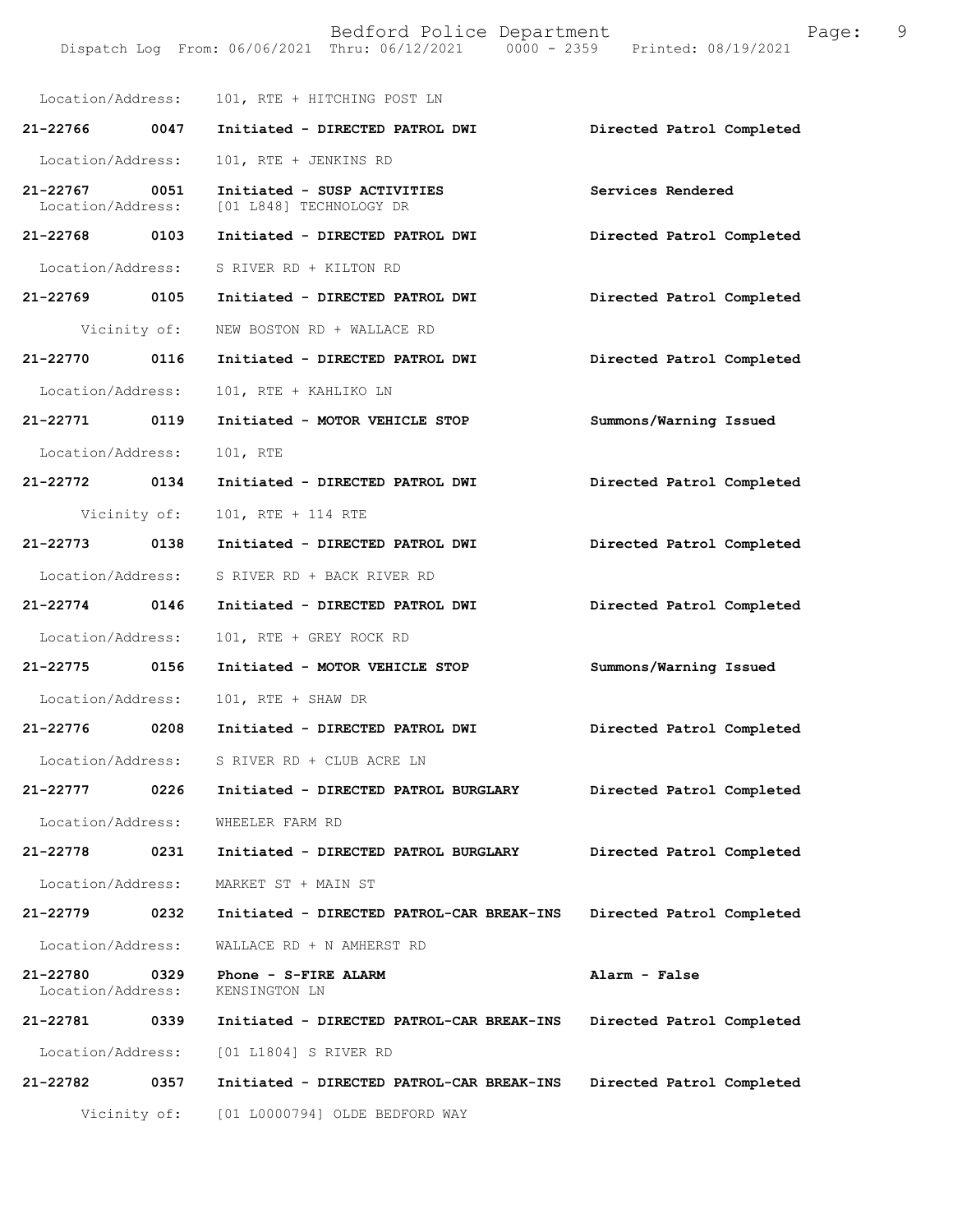Bedford Police Department Page: 10 Dispatch Log From: 06/06/2021 Thru: 06/12/2021 **21-22783 0400 Initiated - DIRECTED PATROL-CAR BREAK-INS Directed Patrol Completed**  Location/Address: COUNTY RD + NASHUA RD **21-22784 0414 Initiated - DIRECTED PATROL-CAR BREAK-INS Directed Patrol Completed**  Location/Address: S RIVER RD + HAWTHORNE DR **21-22785 0428 Initiated - DIRECTED PATROL-CAR BREAK-INS Directed Patrol Completed**  Vicinity of: POWDER HILL RD + CHESTERFIELD PL **21-22786 0435 Initiated - BUILDING CHECK Building Checked/Secured**  Location/Address: [01 1277] 101, RTE **21-22787 0457 Phone - S-FIRE ALARM Services Rendered**  Location/Address: [01 L0000729] IRON HORSE DR **21-22788 0500 Initiated - DIRECTED PATROL TRAFFIC ENF Directed Patrol Completed**  Location/Address: 101, RTE + WALLACE RD **21-22789 0511 Initiated - DIRECTED PATROL TRAFFIC ENF Directed Patrol Completed**  Vicinity of: PULPIT RD + WALSCH RD **21-22790 0516 Initiated - DIRECTED PATROL TRAFFIC ENF Directed Patrol Completed**  Location/Address: S RIVER RD + WASHINGTON PL **21-22791 0529 Initiated - MOTOR VEHICLE STOP Summons/Warning Issued**  Location/Address: 101, RTE + SOUTH RIVER RD SLIP RAMP **21-22792 0541 Initiated - DIRECTED PATROL TRAFFIC ENF Directed Patrol Completed**  Location/Address: 101, RTE + PINECREST DR **21-22793 0638 911 - S-EMERGENCY MEDICAL CALL-CHARL TRANSPORTED TO CMC HOSPITAL**  Location/Address: [01 919] CORPORATE DR **21-22755 0700 Phone - SERVE PAPERWORK 6 8 Services Rendered Location/Address:** [01 164] ORIOLE DR [01 164] ORIOLE DR 21-22794 0712 Phone - MOTOR VEHICLE ACCIDENT **Services Rendered Location/Address:** BLACKBIRD DR Location/Address: **21-22795 0741 Initiated - DIRECTED PATROL TRAFFIC ENF Directed Patrol Completed**  Location/Address: S RIVER RD + SUNSET LN **21-22796 0752 Initiated - DIRECTED PATROL TRAFFIC ENF Directed Patrol Completed**  Location/Address: 101, RTE + JENKINS RD **21-22798 0759 Phone - CIVIL Services Rendered**  Location/Address: [01 L0000816] IRON HORSE DR **21-22797 0804 Initiated - MOTOR VEHICLE STOP Summons/Warning Issued**  Location/Address: 101, RTE + JENKINS RD **21-22799 0805 Initiated - DIRECTED PATROL TRAFFIC ENF Directed Patrol Completed**  Location/Address: S RIVER RD + COLBY CT **21-22800 0815 Initiated - DIRECTED PATROL TRAFFIC ENF Directed Patrol Completed**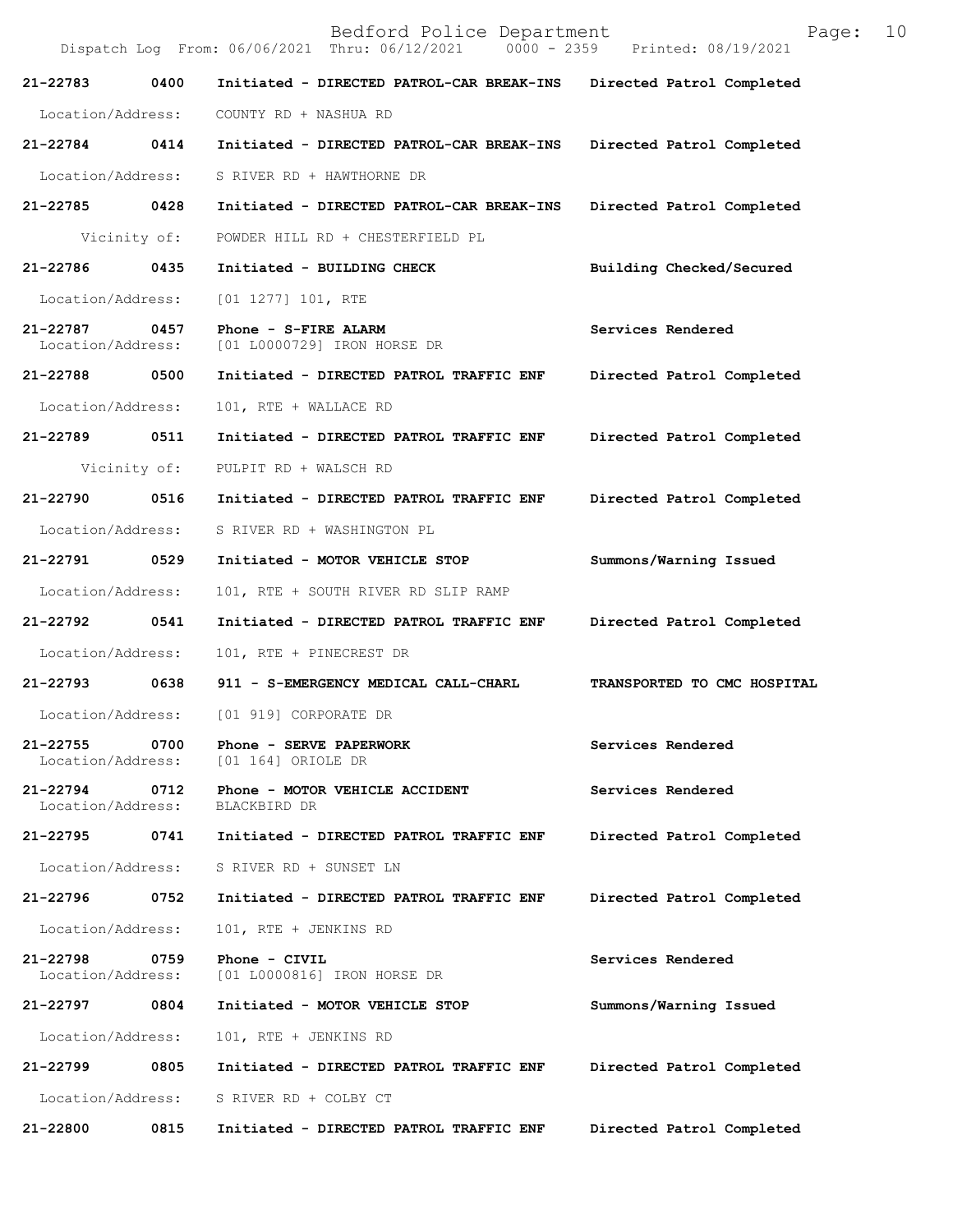|                                           |      | Bedford Police Department<br>Dispatch Log From: 06/06/2021 Thru: 06/12/2021 0000 - 2359 Printed: 08/19/2021 | Page:                       | 11 |
|-------------------------------------------|------|-------------------------------------------------------------------------------------------------------------|-----------------------------|----|
|                                           |      | Location/Address: BACK RIVER RD + COUNTY RD                                                                 |                             |    |
| 21-22801<br>0820<br>Location/Address:     |      | 911 - MOTOR VEHICLE ACCIDENT<br>114 RTE + 101, RTE                                                          | Services Rendered           |    |
| 21-22802 0835                             |      | Initiated - DIRECTED PATROL TRAFFIC ENF                                                                     | Directed Patrol Completed   |    |
| Location/Address:                         |      | S RIVER RD + AUTUMN LN                                                                                      |                             |    |
|                                           |      | 21-22803 0837 Phone - THEFT<br>Location/Address: [01 335] COLBY CT<br>Refer To Incident: 21-535-OF          | Investigated                |    |
| 21-22804 0903                             |      | Initiated - DIRECTED PATROL TRAFFIC ENF                                                                     | Directed Patrol Completed   |    |
| Location/Address:                         |      | WALLACE RD + NEW BOSTON RD                                                                                  |                             |    |
| 21-22805                                  | 0905 | Initiated - MOTOR VEHICLE STOP                                                                              | Summons/Warning Issued      |    |
| Location/Address:                         |      | NEW BOSTON RD + WALLACE RD                                                                                  |                             |    |
| 21-22806                                  | 0913 | Initiated - MOTOR VEHICLE STOP                                                                              | Summons/Warning Issued      |    |
| Location/Address:                         |      | 101, RTE + CONSTITUTION DR                                                                                  |                             |    |
| 21-22807 0917                             |      | Initiated - DIRECTED PATROL TRAFFIC ENF                                                                     | Directed Patrol Completed   |    |
| Location/Address:                         |      | S RIVER RD + HAWTHORNE DR                                                                                   |                             |    |
| 21-22808                                  | 0932 | Initiated - DIRECTED PATROL TRAFFIC ENF                                                                     | Directed Patrol Completed   |    |
| Location/Address:                         |      | 101, RTE + WALLACE RD                                                                                       |                             |    |
| 21-22809<br>Location/Address:             | 0934 | 911 - ALARM, HOLD UP/PANIC<br>[01 2288] WASHINGTON PL                                                       | Alarm - False               |    |
| 21-22812 0944                             |      | Phone - LOST PROPERTY                                                                                       | No Action Required          |    |
| Location/Address:                         |      | [01 1776] LIBERTY HILL RD                                                                                   |                             |    |
| 21-22810                                  | 0946 | Phone - S-ALARM-MEDICAL AID/LIFT ASST                                                                       | TRANSPORTED TO CMC HOSPITAL |    |
|                                           |      | Location/Address: [01 L2400] RIDGEWOOD RD                                                                   |                             |    |
| 21-22811                                  |      | 0947 Initiated - DIRECTED PATROL TRAFFIC ENF                                                                | Directed Patrol Completed   |    |
| Location/Address:                         |      | S RIVER RD + COLBY CT                                                                                       |                             |    |
| Location/Address: NANCY LN                |      | 21-22813 0949 Phone - ASSIST CITIZEN                                                                        | Services Rendered           |    |
| Refer To Incident:                        |      | 21-22814 1016 Initiated - INVESTIGATION-FOLLOW UP<br>Location/Address: [84] BIRCH ST<br>$20 - 1052 - OF$    | Investigated                |    |
| 21-22815                                  | 1044 | Initiated - MOTOR VEHICLE STOP                                                                              | Summons/Warning Issued      |    |
| Location/Address:                         |      | 101, RTE + COVENANT WAY                                                                                     |                             |    |
| 21-22816<br>Location/Address:             | 1054 | Initiated - MOTOR VEHICLE STOP<br>S RIVER RD + CLUB ACRE LN                                                 | Services Rendered           |    |
| Location/Address: S RIVER RD              |      | 21-22817 1056 Phone - DOG COMPLAINT                                                                         | Could Not Locate            |    |
| 21-22818<br>Location/Address: BARNSIDE DR |      | 1123 Phone - ANIMAL COMPLAINT                                                                               | Services Rendered           |    |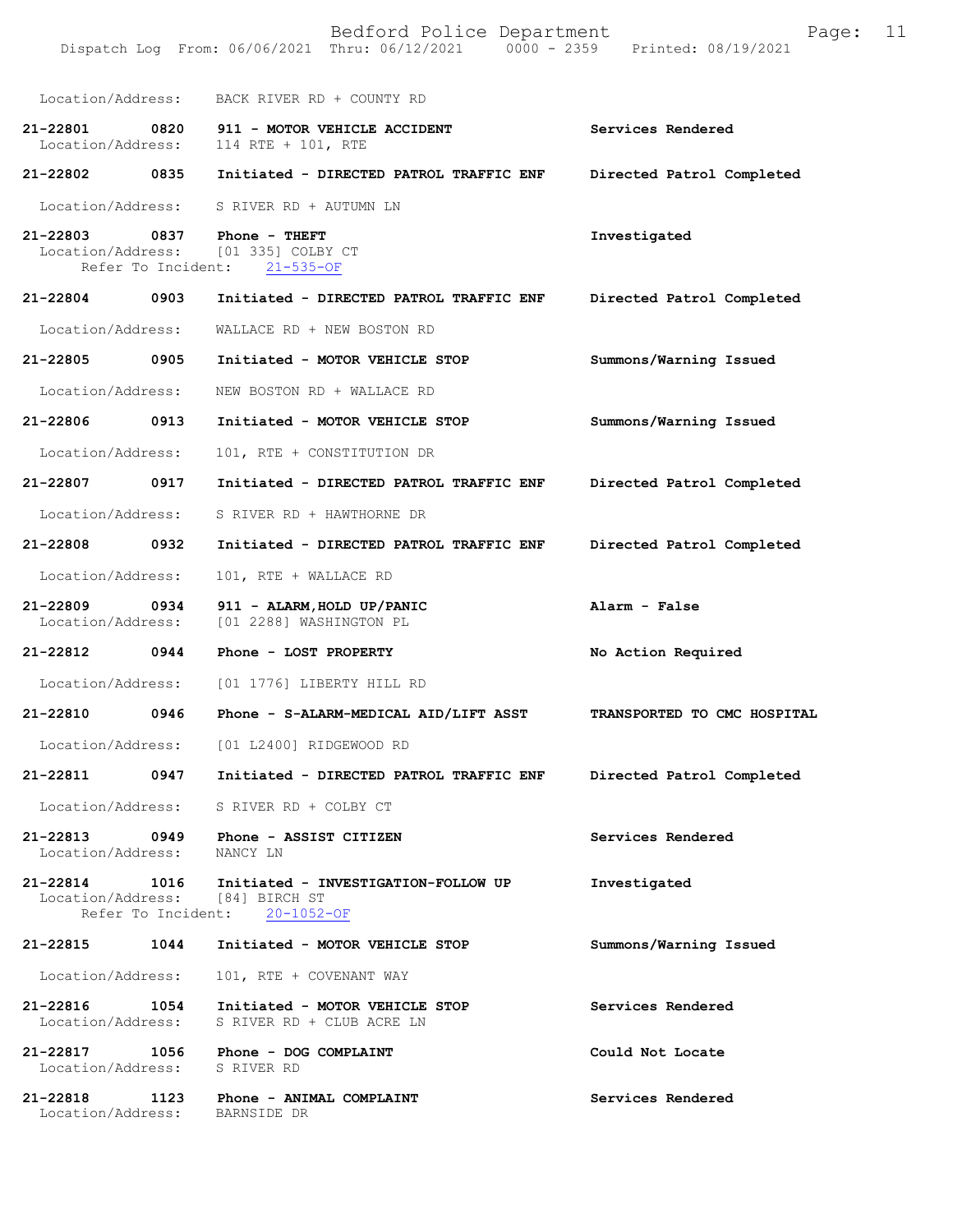|                                    |                    | Dispatch Log From: 06/06/2021 Thru: 06/12/2021 0000 - 2359 Printed: 08/19/2021 |                                |
|------------------------------------|--------------------|--------------------------------------------------------------------------------|--------------------------------|
| 21-22819                           | 1136               | Walk-In - CIVIL<br>Location/Address: [01 474] CONSTITUTION DR                  | Services Rendered              |
|                                    |                    | 21-22820 1146 Other - SEX OFFENSES                                             | No Action Required             |
|                                    | Refer To Incident: | Location/Address: WRIGHT ACRES RD<br>$21 - 536 - OF$                           |                                |
| 21-22821                           |                    | 1152 911 - S-EMERGENCY MEDICAL CALL-ALPHA TRANSPORTED TO CMC HOSPITAL          |                                |
|                                    |                    | Location/Address: [01 435] HAWTHORNE DR                                        |                                |
| 21-22822                           | 1157               | Initiated - DIRECTED PATROL TRAFFIC ENF                                        | Directed Patrol Completed      |
| Location/Address:                  |                    | S RIVER RD + MEETINGHOUSE RD                                                   |                                |
| 21-22823 1159<br>Location/Address: |                    | 911 - S-FIRE, AUTO<br>ROSEWELL RD                                              | Services Rendered              |
| Location/Address:                  |                    | 21-22824 1210 Other - RESTRAINING ORDER<br>WOODBURY LN                         | Services Rendered              |
| $21 - 22825$                       | 1223               | Phone - DRUG VIOLATIONS<br>Location/Address: [01 324] HAWTHORNE DR             | Services Rendered              |
| 21-22826 1228                      |                    | 911 - 911 Abandoned<br>Location/Address: [01 1538] S RIVER RD                  | Alarm - False                  |
| 21-22827                           | 1245               | Phone - S-MUTUAL AID-MEDICAL                                                   | TRANSPORTED TO CMC HOSPITAL    |
| Location/Address:                  |                    | [03] SHORE DR                                                                  |                                |
| 21-22828 1248                      |                    | Walk-In - LOST PROPERTY                                                        | No Action Required             |
| Location/Address:                  |                    | [01 L357] WHITE AVE                                                            |                                |
| 21-22829<br>Location/Address:      | 1306               | Initiated - RESTRAINING ORDER SERVICE Could Not Locate<br>WOODBURY LN          |                                |
| 21-22830                           |                    | 1324 Phone - ALARM, BURGLAR                                                    | Alarm- correct code/reset      |
|                                    |                    | Location/Address: [01 L147] NEWFANE RD                                         |                                |
| Location/Address:                  |                    | 21-22831 1327 911 - SCAMS (PHONE, EMAIL ETC)<br>GLENWOOD AVE                   | Investigated                   |
| 21-22832<br>Location/Address:      | 1331               | Initiated - MOTOR VEHICLE STOP<br>101, RTE + WALLACE RD                        | Services Rendered              |
| 21-22833<br>Location/Address:      | 1334               | Phone - ANIMAL COMPLAINT<br>CAMBRIDGE RD + WALLACE RD                          | Could Not Locate               |
| $21 - 22834$<br>Location/Address:  | 1347               | Other - ANIMAL COMPLAINT<br>101, RTE + WALLACE RD                              | Could Not Locate               |
| 21-22835<br>Location/Address:      | 1358               | 911 - DISORDERLY CONDUCT-IN PROGRESS<br>[01 L848] TECHNOLOGY DR                | Services Rendered              |
| 21-22836                           | 1400               | 911 - S-EMERGENCY MEDICAL CALL                                                 | Transported to Elliot Hospital |
| Location/Address:                  |                    | [01 17] DONALD ST                                                              |                                |
| 21-22837                           | 1403               | Initiated - DIRECTED PATROL-CAR BREAK-INS                                      | Directed Patrol Completed      |
| Location/Address:                  |                    | [01 1108] LEAVY DR                                                             |                                |
| 21-22838<br>Location/Address:      | 1410               | Phone - ALARM, BURGLAR<br>[01 235] BRICK MILL RD                               | Alarm - False                  |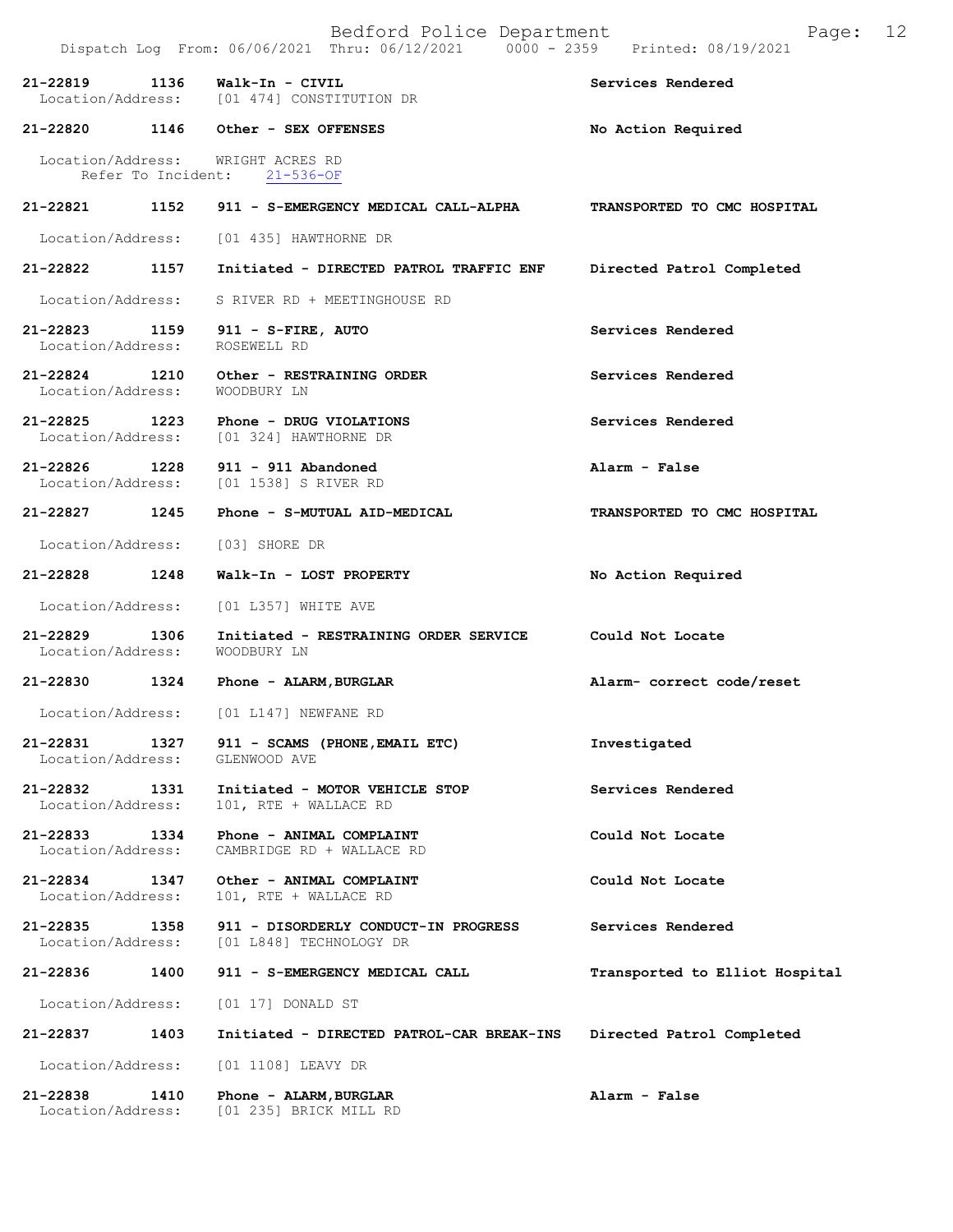|                                       |                                                                       | Dispatch Log From: 06/06/2021 Thru: 06/12/2021                                                                                                                           | 0000 - 2359 Printed: 08/19/2021 |
|---------------------------------------|-----------------------------------------------------------------------|--------------------------------------------------------------------------------------------------------------------------------------------------------------------------|---------------------------------|
| 21-22839<br>1412<br>Location/Address: |                                                                       | Other - SEX OFFENSES<br>BOYNTON ST                                                                                                                                       | Investigated                    |
| 21-22840 1434<br>Location/Address:    |                                                                       | Other - RESTRAINING ORDER<br>WOODBURY LN                                                                                                                                 | Services Rendered               |
| 21-22841 1447                         |                                                                       | Phone - ALARM, BURGLAR                                                                                                                                                   | Alarm- correct code/reset       |
| Location/Address:                     |                                                                       | [01 1748] SPARROW LN                                                                                                                                                     |                                 |
| 21-22842 1518<br>Location/Address:    |                                                                       | Initiated - INVESTIGATION-FOLLOW UP<br>[01 474] CONSTITUTION DR                                                                                                          | Investigated                    |
| 21-22843 1524                         |                                                                       | Initiated - DIRECTED PATROL TRAFFIC ENF                                                                                                                                  | Directed Patrol Completed       |
| Location/Address:                     |                                                                       | S RIVER RD + COLBY CT                                                                                                                                                    |                                 |
| 21-22844 1525                         |                                                                       | Initiated - DIRECTED PATROL TRAFFIC ENF                                                                                                                                  | Directed Patrol Completed       |
| Location/Address:                     |                                                                       | 101, RTE + WALLACE RD                                                                                                                                                    |                                 |
| 21-22845 1525                         |                                                                       | Initiated - DIRECTED PATROL TRAFFIC ENF                                                                                                                                  | Directed Patrol Completed       |
| Location/Address:                     |                                                                       | 101, RTE + 114 RTE                                                                                                                                                       |                                 |
| 21-22847 1528                         |                                                                       | Initiated - DIRECTED PATROL TRAFFIC ENF                                                                                                                                  | Directed Patrol Completed       |
| Vicinity of:                          |                                                                       | S RIVER RD + BACK RIVER RD                                                                                                                                               |                                 |
| 21-22846 1529                         |                                                                       | Initiated - MOTOR VEHICLE STOP                                                                                                                                           | Summons/Warning Issued          |
| Location/Address:                     |                                                                       | 101, RTE + MEETINGHOUSE RD                                                                                                                                               |                                 |
| 21-22848 1533                         |                                                                       | Initiated - MOTOR VEHICLE STOP                                                                                                                                           | Summons/Warning Issued          |
| Location/Address:                     |                                                                       | 101, RTE + WALLACE RD                                                                                                                                                    |                                 |
| 21-22849 1543                         |                                                                       | Initiated - MOTOR VEHICLE STOP                                                                                                                                           | Summons/Warning Issued          |
| Location/Address:                     |                                                                       | S RIVER RD + SUNSET LN                                                                                                                                                   |                                 |
| 21-22850 1546                         |                                                                       | Initiated - MOTOR VEHICLE STOP                                                                                                                                           | Summons/Warning Issued          |
| Location/Address:                     |                                                                       | 101, RTE                                                                                                                                                                 |                                 |
| 21-22851                              | 1548                                                                  | Initiated - MOTOR VEHICLE STOP                                                                                                                                           | Summons/Warning Issued          |
| Location/Address:                     |                                                                       | 101, RTE + MEETINGHOUSE RD                                                                                                                                               |                                 |
| 21-22852<br>Location/Address:         | 1554<br>Refer To Summons:<br>Summons:<br>Address:<br>Age:<br>Charges: | Radio - MOTOR VEHICLE ACCIDENT<br>101, RTE + LIBERTY HILL RD<br>$21 - 321 - AR$<br>SAVAGE, SAMANTHA LOUISE<br>GREENVILLE, NH<br>28<br>License Reqd; Op w/o Valid License | Arrest(s) Made                  |
| 21-22853                              | 1556                                                                  | Initiated - MOTOR VEHICLE STOP                                                                                                                                           | Summons/Warning Issued          |
| Location/Address:                     |                                                                       | S RIVER RD + COMMERCE PARK NORTH                                                                                                                                         |                                 |
| 21-22854                              | 1602                                                                  | Initiated - DIRECTED PATROL TRAFFIC ENF                                                                                                                                  | Directed Patrol Completed       |
| Location/Address:                     |                                                                       | 114 RTE + DONALD ST                                                                                                                                                      |                                 |
| 21-22855                              | 1603                                                                  | Initiated - DIRECTED PATROL TRAFFIC ENF                                                                                                                                  | Directed Patrol Completed       |
| Location/Address:                     |                                                                       | 114 RTE + NEW BOSTON RD                                                                                                                                                  |                                 |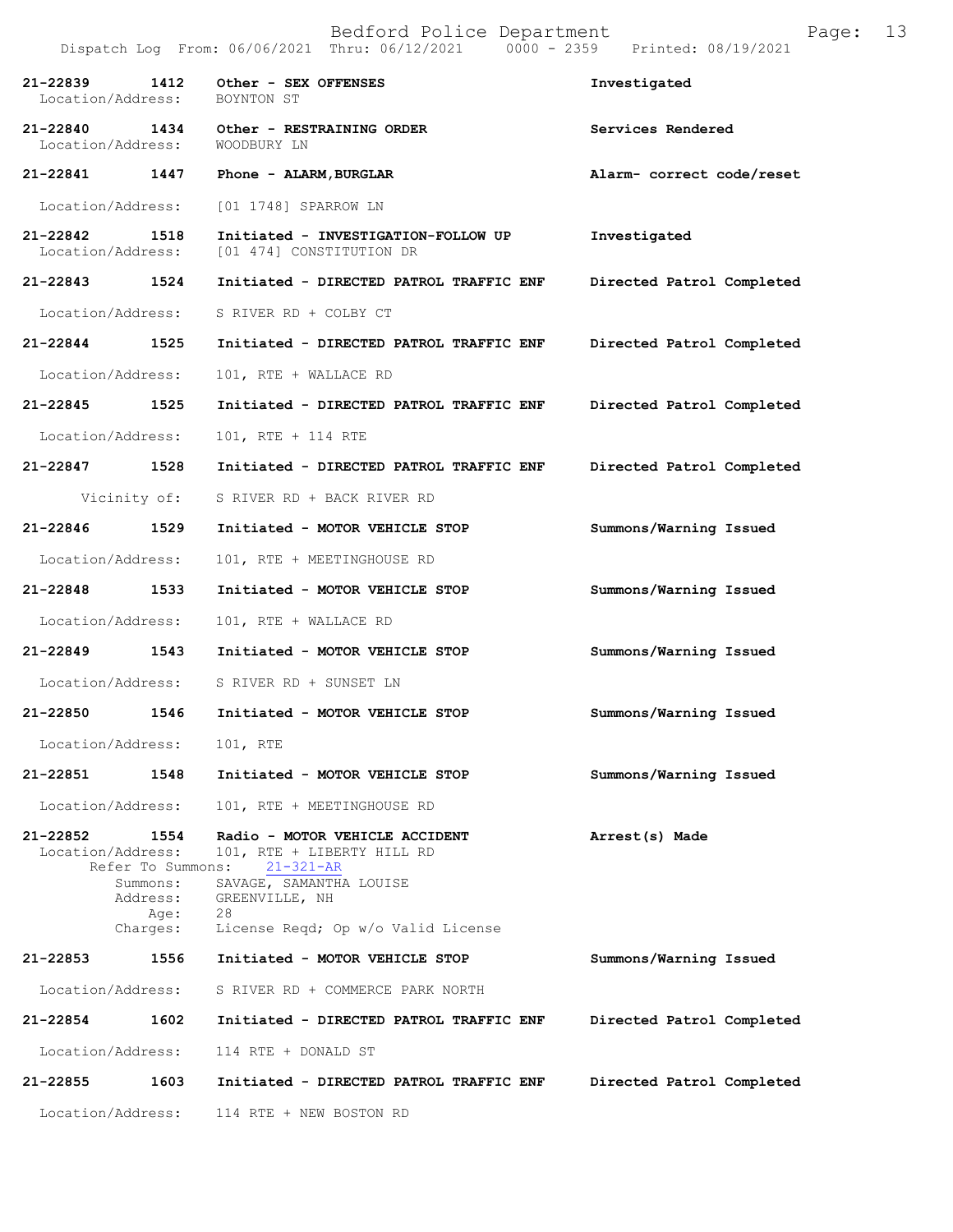|                               |              | Bedford Police Department<br>Dispatch Log From: 06/06/2021 Thru: 06/12/2021 0000 - 2359 Printed: 08/19/2021 | 14<br>Page:                    |
|-------------------------------|--------------|-------------------------------------------------------------------------------------------------------------|--------------------------------|
| 21-22856                      | 1604         | Initiated - DIRECTED PATROL TRAFFIC ENF                                                                     | Directed Patrol Completed      |
| Location/Address:             |              | S RIVER RD + KILTON RD                                                                                      |                                |
| 21-22857<br>Location/Address: | 1604         | Phone - S-ALARM-MEDICAL AID/LIFT ASST<br>[01 L1298] SEBBINS POND DR                                         | <b>NO TRANSPORT</b>            |
| 21-22858                      | 1605         | Initiated - DIRECTED PATROL TRAFFIC ENF                                                                     | Directed Patrol Completed      |
|                               | Vicinity of: | S RIVER RD + AUTUMN LN                                                                                      |                                |
| 21-22859                      | 1607         | 911 - S-EMERGENCY MEDICAL CALL-CHARL                                                                        | Transported to Elliot Hospital |
| Location/Address:             |              | [01 919] CORPORATE DR                                                                                       |                                |
| 21-22860 1626                 |              | Initiated - DIRECTED PATROL TRAFFIC ENF                                                                     | Directed Patrol Completed      |
|                               | Vicinity of: | BACK RIVER RD + SILVER SPRING DR                                                                            |                                |
| 21-22861                      | 1637         | Initiated - DIRECTED PATROL TRAFFIC ENF                                                                     | Directed Patrol Completed      |
| Location/Address:             |              | 114 RTE + BOYNTON ST                                                                                        |                                |
| 21-22862                      | 1642         | Initiated - MOTOR VEHICLE STOP                                                                              | Summons/Warning Issued         |
| Location/Address:             |              | 114 RTE + 101, RTE                                                                                          |                                |
| 21-22863                      | 1658         | Initiated - DIRECTED PATROL TRAFFIC ENF                                                                     | Directed Patrol Completed      |
| Location/Address:             |              | 101, RTE + KILTON ROAD RAMP                                                                                 |                                |
| 21-22864                      | 1703         | Initiated - MOTOR VEHICLE STOP                                                                              | Summons/Warning Issued         |
| Location/Address:             |              | LIBERTY HILL RD + MEETINGHOUSE RD                                                                           |                                |
| 21-22865<br>Location/Address: | 1707         | Walk-In - RESTRAINING ORDER SERVICE<br>[01 474] CONSTITUTION DR                                             | Services Rendered              |
| 21-22866                      | 1711         | Initiated - DIRECTED PATROL-CAR BREAK-INS                                                                   | Directed Patrol Completed      |
| Location/Address:             |              | MOORES CROSSING RD                                                                                          |                                |
| 21-22867<br>Location/Address: | 1714         | Walk-In - RESTRAINING ORDER SERVICE<br>[01 474] CONSTITUTION DR                                             | Services Rendered              |
| 21-22868                      | 1734         | Initiated - DIRECTED PATROL-CAR BREAK-INS                                                                   | Directed Patrol Completed      |
| Location/Address:             |              | [01 L1562] KILTON RD                                                                                        |                                |
| $21 - 22869$                  | 1739         | Initiated - DIRECTED PATROL-CAR BREAK-INS                                                                   | Directed Patrol Completed      |
| Location/Address:             |              | [01 L1804] S RIVER RD                                                                                       |                                |
| 21-22870                      | 1743         | Initiated - MOTOR VEHICLE STOP                                                                              | Summons/Warning Issued         |
| Location/Address:             |              | COLBY CT                                                                                                    |                                |
| 21-22871                      | 1743         | 911 - S-EMERGENCY MEDICAL CALL-CHARL                                                                        | Transported to Elliot Hospital |
| Location/Address:             |              | SOUTH HILLS DR                                                                                              |                                |
| 21-22872<br>Location/Address: | 1805         | Initiated - DISABLED MOTOR VEHICLE<br>101, RTE + JENKINS RD                                                 | Services Rendered              |
| 21-22873                      | 1808         | Initiated - DIRECTED PATROL-CAR BREAK-INS                                                                   | Directed Patrol Completed      |
| Location/Address:             |              | [01 1312] S RIVER RD                                                                                        |                                |
| 21-22874                      | 1813         | Initiated - DIRECTED PATROL-CAR BREAK-INS                                                                   | Directed Patrol Completed      |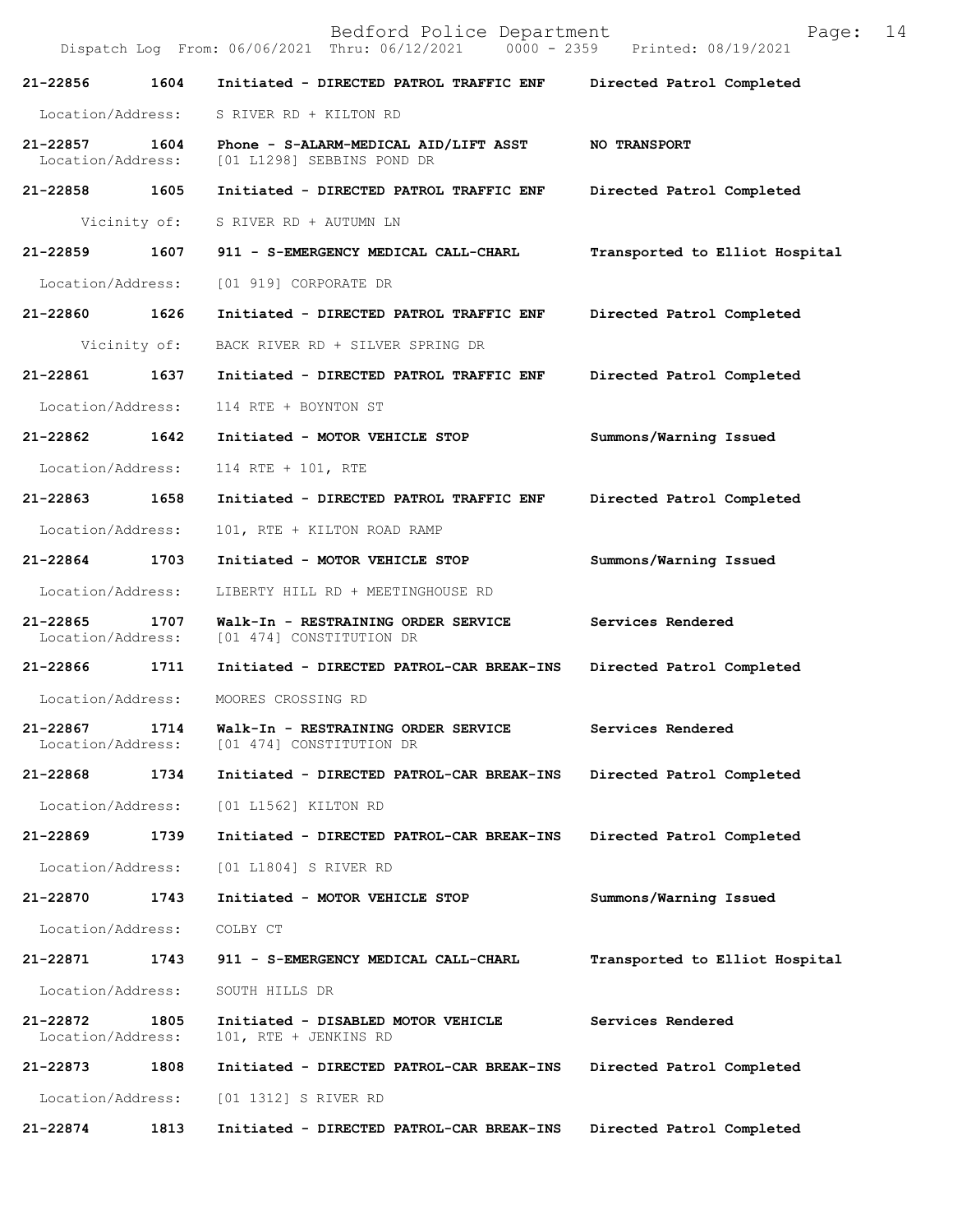| Location/Address:             |              | WALLACE RD + N AMHERST RD                            |                           |
|-------------------------------|--------------|------------------------------------------------------|---------------------------|
| 21-22875 1820                 |              | Initiated - DIRECTED PATROL-CAR BREAK-INS            | Directed Patrol Completed |
| Location/Address:             |              | CAMPBELL RD + SPARROW LN                             |                           |
| 21-22876 1824                 |              | Initiated - MOTOR VEHICLE STOP                       | Summons/Warning Issued    |
| Location/Address:             |              | MEETINGHOUSE RD + MEETINGHOUSE TER                   |                           |
| 21-22877                      | 1835         | Initiated - DIRECTED PATROL-CAR BREAK-INS            | Directed Patrol Completed |
| Location/Address:             |              | CAMP RD                                              |                           |
| 21-22878                      | 1840         | Initiated - DIRECTED PATROL-CAR BREAK-INS            | Directed Patrol Completed |
| Location/Address:             |              | [01 1235] S RIVER RD                                 |                           |
| 21-22879 1852                 |              | Initiated - DIRECTED PATROL TRAFFIC ENF              | Directed Patrol Completed |
| Location/Address:             |              | S RIVER RD + COLBY CT                                |                           |
| 21-22880 1853                 |              | Initiated - DIRECTED PATROL-CAR BREAK-INS            | Directed Patrol Completed |
| Location/Address:             |              | WALLACE RD + NEW BOSTON RD                           |                           |
| 21-22881 1858                 |              | Initiated - DIRECTED PATROL-CAR BREAK-INS            | Directed Patrol Completed |
| Location/Address:             |              | [01 L863] 101, RTE                                   |                           |
| 21-22882                      | 1900         | Initiated - DIRECTED PATROL MOUNTAIN BIKE            | Directed Patrol Completed |
| Vicinity of:                  |              | S RIVER RD + MOORES CROSSING RD                      |                           |
| 21-22883                      | 1924         | Initiated - DIRECTED PATROL-CAR BREAK-INS            | Directed Patrol Completed |
| Location/Address:             |              | [01 1050] DONALD ST                                  |                           |
|                               |              |                                                      |                           |
| 21-22884 1941                 |              | Initiated - DIRECTED PATROL TRAFFIC ENF              | Directed Patrol Completed |
| Location/Address:             |              | S RIVER RD + MEETINGHOUSE RD                         |                           |
| 21-22885<br>Location/Address: | 2002         | Phone - ASSIST CITIZEN<br>[01 474] CONSTITUTION DR   | Services Rendered         |
| 21-22886                      | 2006         | Initiated - DIRECTED PATROL-CAR BREAK-INS            | Directed Patrol Completed |
|                               |              | Location/Address: [01 L2252] JENKINS RD              |                           |
| 21-22887 2006                 |              | Initiated - MOTOR VEHICLE STOP                       | Summons/Warning Issued    |
| Location/Address:             |              | CONSTITUTION DR                                      |                           |
| 21-22888 2018                 |              | Initiated - DIRECTED PATROL TRAFFIC ENF              | Directed Patrol Completed |
|                               | Vicinity of: | S RIVER RD + TECHNOLOGY DR                           |                           |
| 21-22889                      | 2040         | Initiated - DIRECTED PATROL DWI                      | Directed Patrol Completed |
| Location/Address:             |              | 101, RTE + NASHUA RD                                 |                           |
| 21-22891<br>Location/Address: | 2046         | Phone - CHECK THE WELFARE<br>[01 L848] TECHNOLOGY DR | Services Rendered         |
| 21-22890                      | 2047         | Initiated - DIRECTED PATROL-CAR BREAK-INS            | Directed Patrol Completed |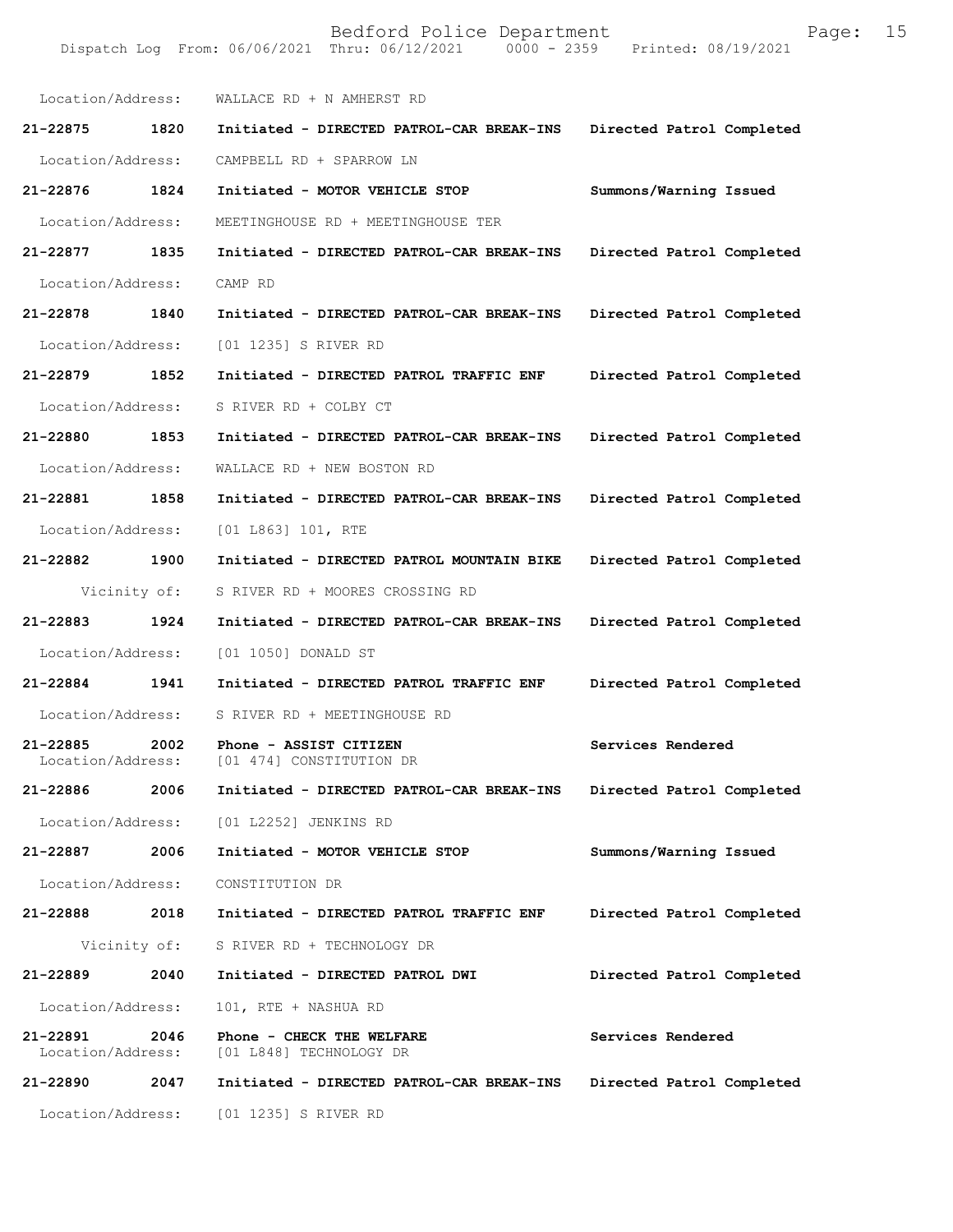| 21-22892          | 2052         | Radio - S-EMERGENCY MEDICAL CALL          | Transported to Hospital-Other  |
|-------------------|--------------|-------------------------------------------|--------------------------------|
|                   |              | Location/Address: [01 L848] TECHNOLOGY DR |                                |
| 21-22893 2053     |              | Initiated - DIRECTED PATROL DWI           | Directed Patrol Completed      |
| Location/Address: |              | 101, RTE + MEETINGHOUSE RD                |                                |
| 21-22894 2057     |              | 911 - S-EMERGENCY MEDICAL CALL-CHARL      | Transported to Elliot Hospital |
| Location/Address: |              | [01 248] RIDGEWOOD RD                     |                                |
| 21-22895 2110     |              | Initiated - DIRECTED PATROL DWI           | Directed Patrol Completed      |
|                   | Vicinity of: | S RIVER RD + CLUB ACRE LN                 |                                |
| 21-22896 2114     |              | Initiated - DIRECTED PATROL DWI           | Directed Patrol Completed      |
| Location/Address: |              | BOYNTON ST + PLUMMER RD                   |                                |
| 21-22897 2117     |              | Initiated - DIRECTED PATROL DWI           | Directed Patrol Completed      |
| Location/Address: |              | 101, RTE + PINECREST DR                   |                                |
| 21-22898 2117     |              | Initiated - DIRECTED PATROL DWI           | Directed Patrol Completed      |
| Location/Address: |              | 101, RTE + COLONIAL DR                    |                                |
| 21-22899 2129     |              | Initiated - MOTOR VEHICLE STOP            | Summons/Warning Issued         |
| Location/Address: |              | BACK RIVER RD + COUNTY RD                 |                                |
| 21-22900 2129     |              | Initiated - DIRECTED PATROL DWI           | Directed Patrol Completed      |
| Location/Address: |              | 101, RTE + KILTON ROAD RAMP               |                                |
| 21-22901 2147     |              | Initiated - MOTOR VEHICLE STOP            | Summons/Warning Issued         |
| Location/Address: |              | 101, RTE                                  |                                |
| 21-22902 2149     |              | Initiated - DIRECTED PATROL DWI           | Directed Patrol Completed      |
| Location/Address: |              | 101, RTE + JENKINS RD                     |                                |
| 21-22903          | 2149         | Initiated - DIRECTED PATROL DWI           | Directed Patrol Completed      |
| Location/Address: |              | BOYNTON ST + PLUMMER RD                   |                                |
| 21-22904 2156     |              | Initiated - DIRECTED PATROL DWI           | Directed Patrol Completed      |
|                   | Vicinity of: | S RIVER RD + IRON HORSE DR                |                                |
| 21-22905          | 2202         | Initiated - DIRECTED PATROL DWI           | Directed Patrol Completed      |
| Location/Address: |              | BOYNTON ST + DAVIES ST                    |                                |
| 21-22906          | 2205         | Initiated - POLICE INFORMATION            | No Action Required             |
| Location/Address: |              | 101, RTE                                  |                                |
| 21-22907          | 2249         | 911 - S-EMERGENCY MEDICAL CALL-CHARL      | TRANSPORTED TO CMC HOSPITAL    |
|                   |              | Location/Address: [01 335] COLBY CT       |                                |
| 21-22908          | 2312         | Phone - ALARM, BURGLAR                    | Alarm- correct code/reset      |
|                   |              | Location/Address: [01 L2390] RIDDLE DR    |                                |
| 21-22909          | 2322         | Initiated - DIRECTED PATROL DWI           | Directed Patrol Completed      |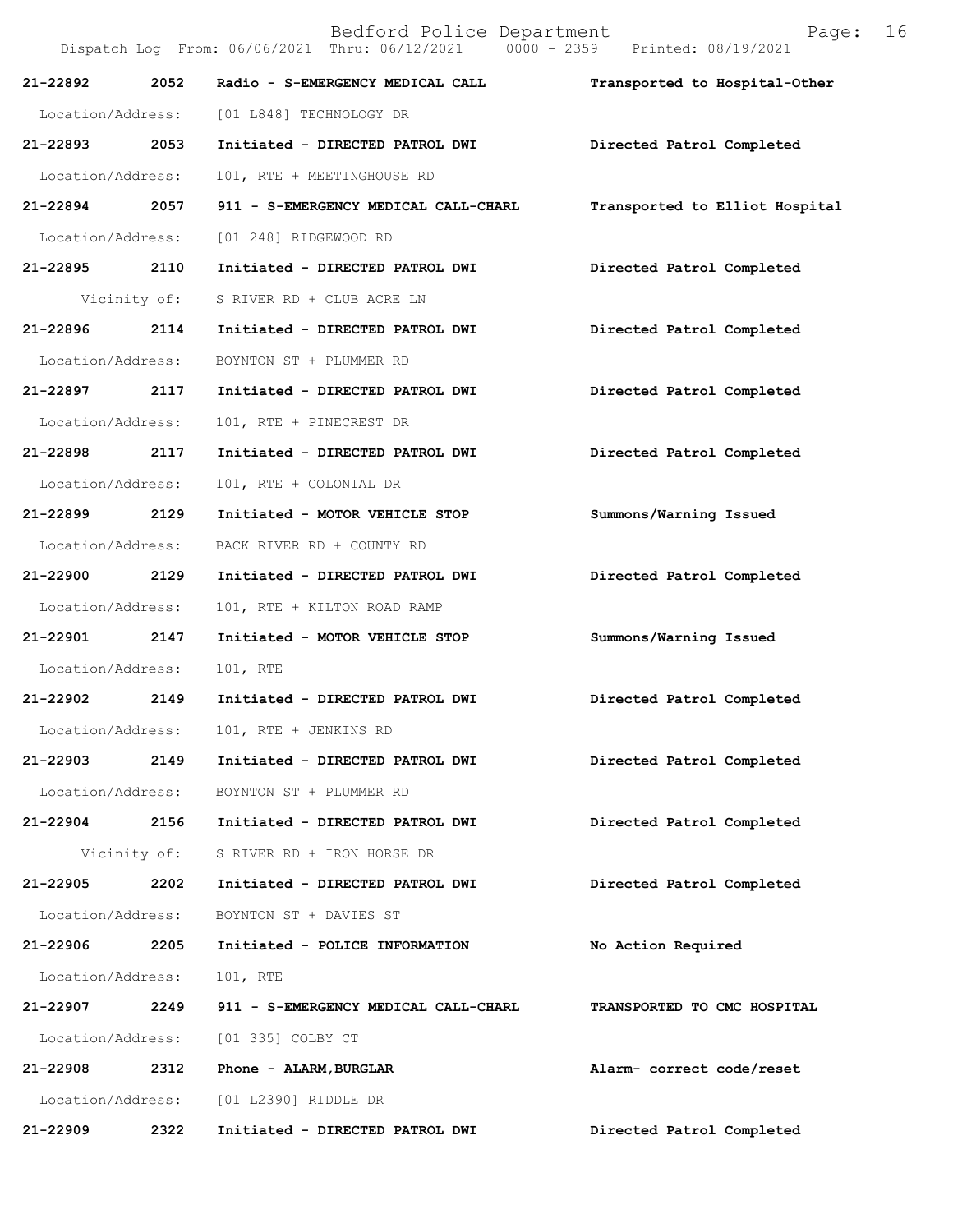| Location/Address: |              | S RIVER RD + COLBY CT           |                           |
|-------------------|--------------|---------------------------------|---------------------------|
| $21 - 22910$      | 2329         | Initiated - DIRECTED PATROL DWI | Directed Patrol Completed |
| Location/Address: |              | 101, RTE + KAHLIKO LN           |                           |
| 21-22911          | 2333         | Initiated - DIRECTED PATROL DWI | Directed Patrol Completed |
|                   | Vicinity of: | S RIVER RD + BACK RIVER RD      |                           |
| 21-22912          | 2336         | Initiated - DIRECTED PATROL DWI | Directed Patrol Completed |
| Location/Address: |              | 101, RTE + 114 RTE              |                           |
| $21 - 22913$      | 2349         | Initiated - DIRECTED PATROL DWI | Directed Patrol Completed |
| Location/Address: |              | S RIVER RD + MEETINGHOUSE RD    |                           |
| $21 - 22914$      | 2353         | Initiated - DIRECTED PATROL DWI | Directed Patrol Completed |
| Location/Address: |              | 101, RTE + CONSTITUTION DR      |                           |

## **For Date: 06/08/2021 - Tuesday**

| 21-22915 0003     |              | Initiated - DIRECTED PATROL DWI                                       | Directed Patrol Completed |
|-------------------|--------------|-----------------------------------------------------------------------|---------------------------|
|                   |              | Vicinity of: S RIVER RD + SUNSET LN                                   |                           |
| 21-22916 0005     |              | Initiated - MOTOR VEHICLE STOP                                        | Summons/Warning Issued    |
| Location/Address: |              | 114 RTE + WHITE AVE                                                   |                           |
| 21-22917 0009     |              | Initiated - MOTOR VEHICLE STOP                                        | Summons/Warning Issued    |
| Location/Address: |              | S RIVER RD + CLUB ACRE LN                                             |                           |
| 21-22918 0014     |              | Initiated - MOTOR VEHICLE STOP                                        | Summons/Warning Issued    |
| Location/Address: |              | 101, RTE + HITCHING POST LN                                           |                           |
| 21-22919 0022     |              | Initiated - MOTOR VEHICLE STOP                                        | Summons/Warning Issued    |
| Location/Address: |              | S RIVER RD + CLUB ACRE LN                                             |                           |
| 21-22920 0024     |              | Initiated - DIRECTED PATROL DWI                                       | Directed Patrol Completed |
| Location/Address: |              | 101, RTE + MEETINGHOUSE RD                                            |                           |
| 21-22921 0025     |              | Initiated - DIRECTED PATROL DWI                                       | Directed Patrol Completed |
|                   | Vicinity of: | S RIVER RD + TECHNOLOGY DR                                            |                           |
| 21-22922 0031     |              | Initiated - SUSP ACTIVITIES<br>Location/Address: [01 L562] WALLACE RD | Services Rendered         |
| 21-22923 0048     |              | Initiated - DIRECTED PATROL DWI                                       | Directed Patrol Completed |
| Location/Address: |              | 101, RTE + WALLACE RD                                                 |                           |
| 21-22924 0048     |              | Initiated - DIRECTED PATROL DWI                                       | Directed Patrol Completed |
| Location/Address: |              | NEW BOSTON RD + WALLACE RD                                            |                           |
| 21-22925 0123     |              | Initiated - DIRECTED PATROL DWI                                       | Directed Patrol Completed |
| Location/Address: |              | S RIVER RD + PARK DR                                                  |                           |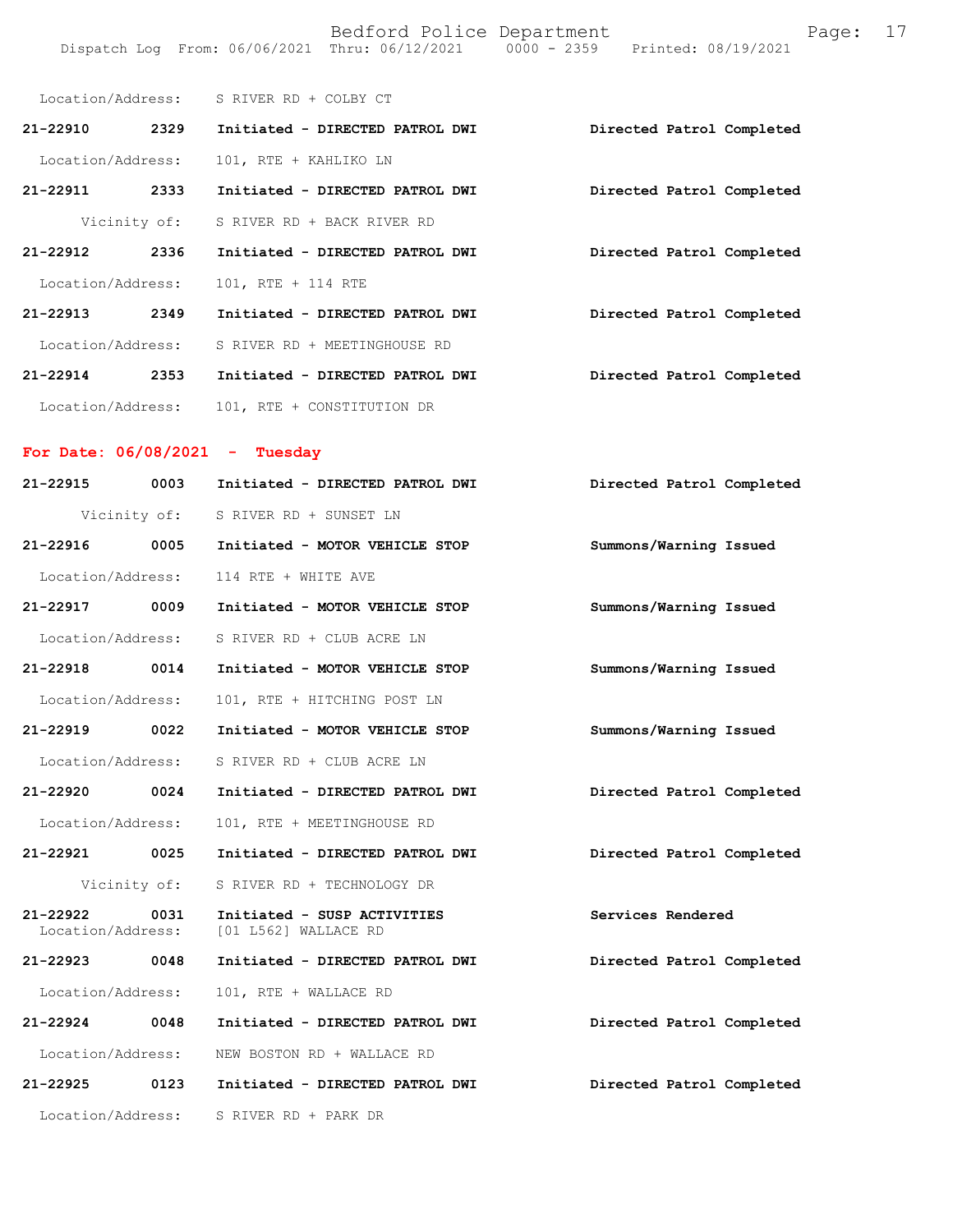|                               |                      | Bedford Police Department<br>Dispatch Log From: 06/06/2021 Thru: 06/12/2021 0000 - 2359 Printed: 08/19/2021 | 18<br>Page:                    |
|-------------------------------|----------------------|-------------------------------------------------------------------------------------------------------------|--------------------------------|
| 21-22926                      | 0129                 | Initiated - MOTOR VEHICLE STOP                                                                              | Summons/Warning Issued         |
| Location/Address:             |                      | S RIVER RD + EASTMAN AVE                                                                                    |                                |
| 21-22927 0134                 |                      | Initiated - DIRECTED PATROL DWI                                                                             | Directed Patrol Completed      |
| Location/Address:             |                      | MINISTERIAL RD + MCALLISTER RD                                                                              |                                |
| 21-22928                      | 0145                 | 911 - S-EMERGENCY MEDICAL CALL-CHARL                                                                        | Transported to Elliot Hospital |
| Location/Address:             |                      | STEEPLE VIEW LN                                                                                             |                                |
| 21-22929                      | 0145                 | Initiated - BUILDING CHECK                                                                                  | Directed Patrol Completed      |
| Location/Address:             |                      | $[01 L0000587] 101$ , RTE                                                                                   |                                |
| 21-22930 0150                 |                      | Initiated - BUILDING CHECK                                                                                  | Building Checked/Secured       |
| Location/Address:             |                      | [01 515] S RIVER RD                                                                                         |                                |
| 21-22931                      | 0151                 | Initiated - DIRECTED PATROL BURGLARY                                                                        | Directed Patrol Completed      |
| Location/Address:             |                      | [01 1235] S RIVER RD                                                                                        |                                |
| 21-22932                      | 0151                 | Initiated - DIRECTED PATROL DWI                                                                             | Directed Patrol Completed      |
| Location/Address:             |                      | 114 RTE + DONALD ST                                                                                         |                                |
| 21-22933 0206                 |                      | Initiated - DIRECTED PATROL-CAR BREAK-INS                                                                   | Directed Patrol Completed      |
| Location/Address:             |                      | HAWTHORNE DR                                                                                                |                                |
| 21-22934 0212                 |                      | Initiated - BUILDING CHECK                                                                                  | Directed Patrol Completed      |
| Location/Address:             |                      | [01 L357] WHITE AVE                                                                                         |                                |
| 21-22935                      | 0216                 | Initiated - DIRECTED PATROL-CAR BREAK-INS                                                                   | Directed Patrol Completed      |
| Location/Address:             |                      | BOYNTON ST + PLUMMER RD                                                                                     |                                |
| 21-22936                      | 0217                 | 911 - S-EMERGENCY MEDICAL CALL-DELTA                                                                        | TRANSPORTED TO CMC HOSPITAL    |
| Location/Address:             |                      | EDINBURGH DR                                                                                                |                                |
| 21-22937<br>Location/Address: | 0219                 | Initiated - SUSP ACTIVITIES<br>[01 521] HAWTHORNE DR                                                        | Services Rendered              |
| 21-22938                      | 0228                 | Initiated - DIRECTED PATROL-CAR BREAK-INS                                                                   | Directed Patrol Completed      |
| Location/Address:             |                      | DONALD ST + RUNDLETT HILL RD                                                                                |                                |
| 21-22939                      | 0232<br>Vicinity of: | Initiated - DIRECTED PATROL BURGLARY<br>HARVEY RD                                                           | Extinquished                   |
| 21-22940                      | 0234                 | Initiated - BUILDING CHECK                                                                                  | Directed Patrol Completed      |
| Location/Address:             |                      | [01 463] NASHUA RD                                                                                          |                                |
| 21-22941                      | 0237                 | Initiated - BUILDING CHECK                                                                                  | Building Checked/Secured       |
| Location/Address:             |                      | [01 L653] OLD BEDFORD RD                                                                                    |                                |
| 21-22942                      | 0251                 | Initiated - BUILDING CHECK                                                                                  | Building Checked/Secured       |
| Location/Address:             |                      | [01 231] OLD BEDFORD RD                                                                                     |                                |
| 21-22943                      | 0252                 | Initiated - DIRECTED PATROL BURGLARY                                                                        | Directed Patrol Completed      |
| Location/Address:             |                      | [01 L0000780] NASHUA RD                                                                                     |                                |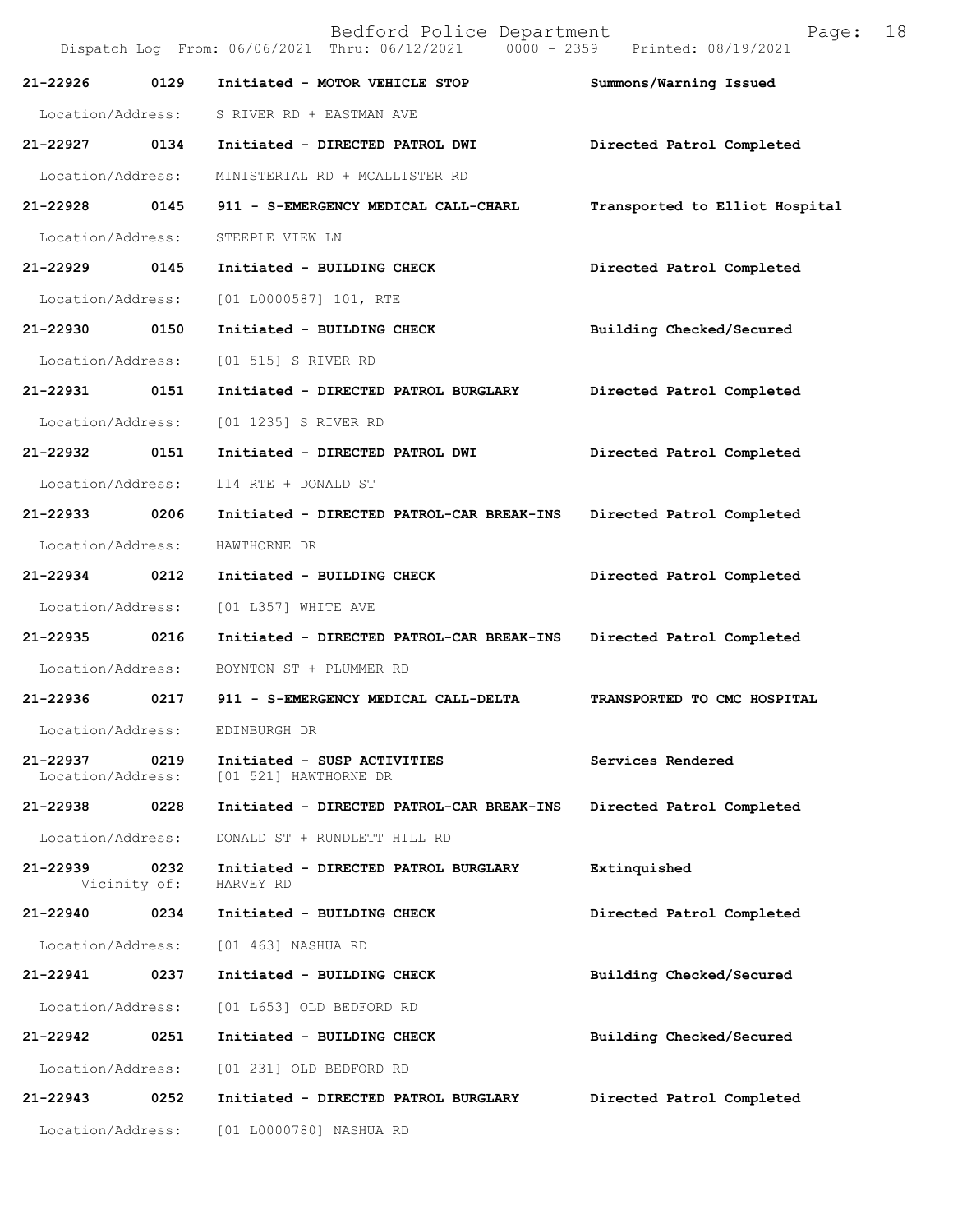| 21-22944                      | 0257         | Initiated - DIRECTED PATROL-CAR BREAK-INS               | Directed Patrol Completed   |
|-------------------------------|--------------|---------------------------------------------------------|-----------------------------|
| Location/Address:             |              | LEAVY DR + COOPER LN                                    |                             |
| 21-22945<br>Location/Address: | 0300         | Initiated - SUSP ACTIVITIES<br>LEAVY DR                 | Services Rendered           |
| 21-22946 0404                 |              | Initiated - DIRECTED PATROL BURGLARY                    | Directed Patrol Completed   |
| Location/Address:             |              | [01 308] COLBY CT                                       |                             |
| 21-22947 0408                 |              | Initiated - DIRECTED PATROL BURGLARY                    | Directed Patrol Completed   |
| Location/Address:             |              | [01 L0000794] OLDE BEDFORD WAY                          |                             |
| 21-22948 0408                 |              | Initiated - DIRECTED PATROL BURGLARY                    | Directed Patrol Completed   |
|                               | Vicinity of: | HIGHLAND FARMS DR + FOREST DR                           |                             |
| $21 - 22949$                  | 0411         | Initiated - DIRECTED PATROL DWI                         | Directed Patrol Completed   |
| Location/Address:             |              | 101, RTE + KAHLIKO LN                                   |                             |
| 21-22950 0414                 |              | 911 - S-EMERGENCY MEDICAL CALL-DELTA                    | TRANSPORTED TO CMC HOSPITAL |
| Location/Address:             |              | [01 1539] MAPLE DR                                      |                             |
| 21-22951 0415                 |              | Initiated - MOTOR VEHICLE STOP                          | Summons/Warning Issued      |
| Location/Address:             |              | 101, RTE + KAHLIKO LN                                   |                             |
| 21-22952 0434                 |              | Initiated - BUILDING CHECK                              | Building Checked/Secured    |
| Location/Address:             |              | [01 L2442] S RIVER RD                                   |                             |
| 21-22953 0438                 |              | Initiated - BUILDING CHECK                              | Building Checked/Secured    |
| Location/Address:             |              | [01 L2122] S RIVER RD                                   |                             |
| 21-22954<br>Location/Address: | 0440         | Initiated - BUILDING CHECK<br>[01 L0000792] S RIVER RD  | Extinquished                |
| 21-22955                      | 0441         | Initiated - BUILDING CHECK                              | Building Checked/Secured    |
| Location/Address:             |              | [01 376] KILTON RD                                      |                             |
| $21 - 22956$                  | 0447         | Initiated - DIRECTED PATROL TRAFFIC ENF                 | Directed Patrol Completed   |
| Location/Address:             |              | 101, RTE + JENKINS RD                                   |                             |
| 21-22957                      | 0451         | Initiated - DIRECTED PATROL BURGLARY                    | Directed Patrol Completed   |
| Location/Address:             |              | NEW BOSTON RD + PULPIT RD                               |                             |
| 21-22958                      | 0453         | Initiated - DIRECTED PATROL TRAFFIC ENF                 | Directed Patrol Completed   |
| Location/Address:             |              | S RIVER RD + KILTON RD                                  |                             |
| 21-22959                      | 0455         | Initiated - DIRECTED PATROL TRAFFIC ENF                 | Directed Patrol Completed   |
|                               | Vicinity of: | S RIVER RD + BACK RIVER RD                              |                             |
| 21-22960                      | 0508         | Phone - ALARM, BURGLAR                                  | Alarm- correct code/reset   |
| Location/Address:             |              | $[01 L0000587] 101$ , RTE                               |                             |
| 21-22961<br>Location/Address: | 0515         | Initiated - HIGHWAY CONDITIONS<br>101, RTE + WALLACE RD | Services Rendered           |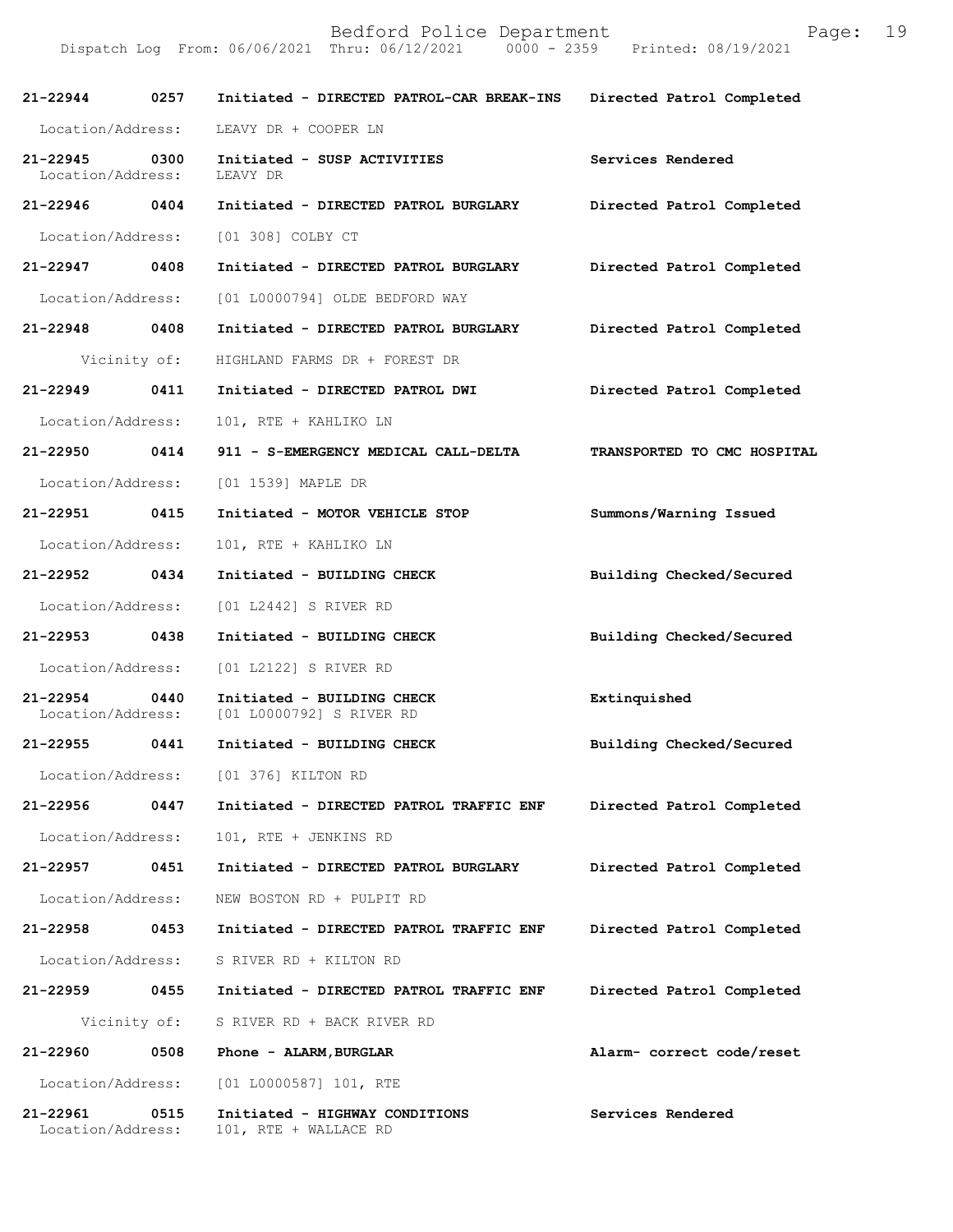| 21-22962                           | 0518                       | Initiated - DIRECTED PATROL TRAFFIC ENF                                 | Directed Patrol Completed      |
|------------------------------------|----------------------------|-------------------------------------------------------------------------|--------------------------------|
|                                    |                            | Vicinity of: BACK RIVER RD + SOUTHGATE DR                               |                                |
| $21 - 22963$                       | 0521                       | Initiated - DIRECTED PATROL TRAFFIC ENF                                 | Directed Patrol Completed      |
| Location/Address:                  |                            | 114 RTE + BOYNTON ST                                                    |                                |
| 21-22964 0524                      |                            | Initiated - DIRECTED PATROL TRAFFIC ENF                                 | Directed Patrol Completed      |
| Location/Address:                  |                            | 101, RTE + MEETINGHOUSE RD                                              |                                |
| 21-22965 0615                      |                            | Initiated - MOTOR VEHICLE STOP                                          | Summons/Warning Issued         |
| Location/Address:                  |                            | S RIVER RD + MEETINGHOUSE RD                                            |                                |
| 21-22966                           | 0714                       | Initiated - DIRECTED PATROL TRAFFIC ENF                                 | Directed Patrol Completed      |
| Location/Address:                  |                            | S RIVER RD + EASTMAN AVE                                                |                                |
| $21 - 22967$<br>Location/Address:  | 0721                       | 911 - S-EMERGENCY MEDICAL CALL-ALPHA<br>KENSINGTON LN                   | LIFT ASSIST                    |
| 21-22968 0729<br>Location/Address: |                            | 911 - MOTOR VEHICLE ACCIDENT<br>BOYNTON ST + 101, RTE                   | Services Rendered              |
| 21-22969                           | 0736                       | Initiated - DIRECTED PATROL TRAFFIC ENF                                 | Directed Patrol Completed      |
| Location/Address:                  |                            | JENKINS RD + 101, RTE                                                   |                                |
| 21-22970 0740                      |                            | Initiated - DIRECTED PATROL TRAFFIC ENF                                 | Directed Patrol Completed      |
| Location/Address:                  |                            | S RIVER RD + BACK RIVER RD                                              |                                |
| 21-22971 0747                      |                            | 911 - S-EMERGENCY MEDICAL CALL-CHARL                                    | Transported to Elliot Hospital |
| Location/Address:                  |                            | [01 248] RIDGEWOOD RD                                                   |                                |
| 21-22972 0748                      |                            | Initiated - MOTOR VEHICLE STOP                                          | Summons/Warning Issued         |
| Location/Address:                  |                            | S RIVER RD + UPJOHN ST                                                  |                                |
| 21-22973<br>Location/Address:      | 0752<br>Refer To Incident: | 911 - MOTOR VEHICLE ACC-SPECIAL CIR.<br>CAMBRIDGE RD<br>$21 - 538 - OF$ | Investigated                   |
| 21-22974                           | 0754                       | Initiated - MOTOR VEHICLE STOP                                          | Summons/Warning Issued         |
| Location/Address:                  |                            | MEETINGHOUSE RD                                                         |                                |
| $21 - 22975$<br>Location/Address:  | 0759                       | 911 - MOTOR VEHICLE COMP-IN PROGRESS<br>101, RTE + NASHUA RD            | Could Not Locate               |
| 21-22976<br>Location/Address:      | 0801                       | Initiated - ASSIST CITIZEN<br>[01 1312] S RIVER RD                      | Services Rendered              |
| 21-22977                           | 0823                       | Initiated - MOTOR VEHICLE STOP                                          | Summons/Warning Issued         |
| Location/Address:                  |                            | NEW BOSTON RD + WALLACE RD                                              |                                |
| 21-22979                           | 0839                       | Initiated - DIRECTED PATROL TRAFFIC ENF                                 | Directed Patrol Completed      |
| Location/Address:                  |                            | S RIVER RD + SUNSET LN                                                  |                                |
| 21-22978                           | 0841                       | Initiated - DIRECTED PATROL TRAFFIC ENF                                 | Directed Patrol Completed      |
| Location/Address:                  |                            | 101, RTE + STOWELL RD                                                   |                                |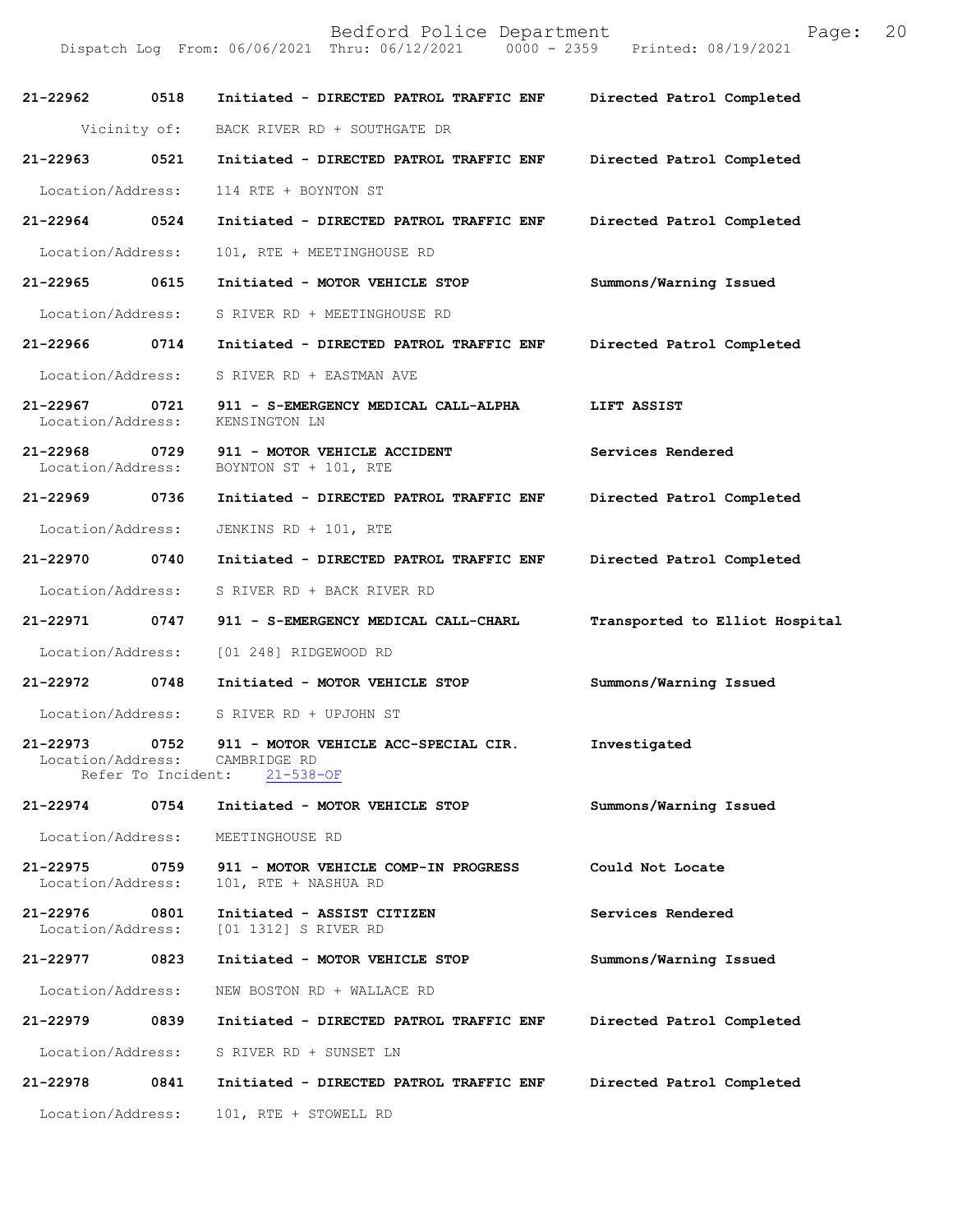|                                |      | Dispatch Log From: 06/06/2021 Thru: 06/12/2021 0000 - 2359 Printed: 08/19/2021   |                                |
|--------------------------------|------|----------------------------------------------------------------------------------|--------------------------------|
| 21-22980<br>Location/Address:  | 0853 | Initiated - SUSP ACTIVITIES<br>101, RTE + TWIN BROOK LN                          | Services Rendered              |
| 21-22981 0857                  |      | Initiated - MOTOR VEHICLE STOP                                                   | Summons/Warning Issued         |
| Location/Address: S RIVER RD   |      |                                                                                  |                                |
| 21-22982 0901                  |      | Initiated - DIRECTED PATROL TRAFFIC ENF                                          | Directed Patrol Completed      |
| Location/Address:              |      | S RIVER RD + COLBY CT                                                            |                                |
| 21-22983 0906                  |      | Initiated - MOTOR VEHICLE STOP                                                   | Summons/Warning Issued         |
|                                |      | Location/Address: [01 L212] S RIVER RD                                           |                                |
| 21-22984 0912                  |      | Phone - SEX OFFENDER REGISTRATION<br>Location/Address: [01 474] CONSTITUTION DR  | Investigated                   |
| 21-22985 0912                  |      | Phone - SEX OFFENDER REGISTRATION<br>Location/Address: [01 474] CONSTITUTION DR  | Investigated                   |
|                                |      | 21-22988 0920 Phone - ANIMAL COMPLAINT                                           | No Action Required             |
| Location/Address:              |      | [01 L2133] 101, RTE                                                              |                                |
| 21-22986 0923                  |      | Initiated - DIRECTED PATROL TRAFFIC ENF                                          | Directed Patrol Completed      |
| Location/Address:              |      | 114 RTE + DONALD ST                                                              |                                |
| 21-22987                       | 0925 | Initiated - MOTOR VEHICLE STOP                                                   | Summons/Warning Issued         |
| Location/Address:              |      | OLD BEDFORD RD + 101, RTE                                                        |                                |
| 21-22989 0931                  |      | Initiated - DIRECTED PATROL TRAFFIC ENF                                          | Directed Patrol Completed      |
| Location/Address:              |      | S RIVER RD + AUTUMN LN                                                           |                                |
| 21-22990 0934                  |      | 911 - S-EMERGENCY MEDICAL CALL                                                   | Transported to Elliot Hospital |
|                                |      | Location/Address: [01 248] RIDGEWOOD RD                                          |                                |
| 21-22991 0938                  |      | Initiated - DIRECTED PATROL TRAFFIC ENF                                          | Directed Patrol Completed      |
| Location/Address:              |      | MINISTERIAL RD                                                                   |                                |
| 21-22993                       |      | 0940 Other - BOLO                                                                | No Action Required             |
|                                |      | Location: OFFICER SAFETY OUT OF MANCHESTER                                       |                                |
| 21-22992                       | 0941 | Initiated - MOTOR VEHICLE STOP                                                   | Summons/Warning Issued         |
| Location/Address:              |      | MINISTERIAL RD + BEDFORD CENTER RD                                               |                                |
| 21-22994<br>Refer To Incident: |      | 0941 Phone - THEFT<br>Location/Address: [01 L1094] S RIVER RD<br>$21 - 541 - OF$ | Investigated                   |
| 21-22995<br>Location/Address:  | 0951 | Phone - DISABLED MOTOR VEHICLE<br>101, RTE + CONSTITUTION DR                     | Services Rendered              |
| 21-22996                       | 0956 | Initiated - DIRECTED PATROL TRAFFIC ENF                                          | Directed Patrol Completed      |
|                                |      | Location/Address: BOYNTON ST + DAVIES ST                                         |                                |
| 21-22997                       |      | 1002 Initiated - MOTOR VEHICLE STOP                                              | Summons/Warning Issued         |
| Location/Address:              |      | 101, RTE + HITCHING POST LN                                                      |                                |

**21-22998 1008 Phone - ANIMAL COMPLAINT Could Not Locate** 

# Bedford Police Department Page: 21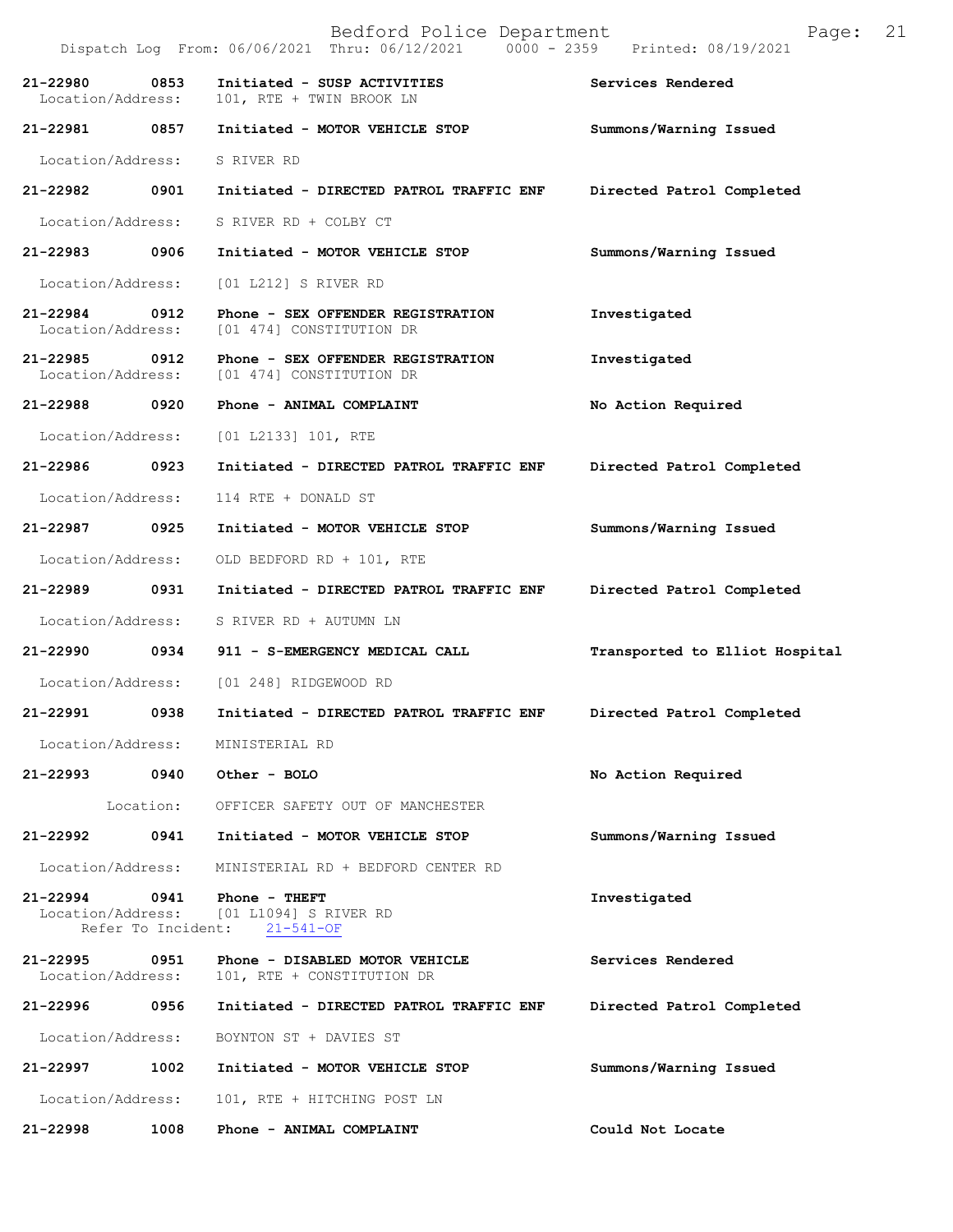|                                   |              | Bedford Police Department<br>Dispatch Log From: 06/06/2021 Thru: 06/12/2021 0000 - 2359 Printed: 08/19/2021 | Page:                          | 22 |
|-----------------------------------|--------------|-------------------------------------------------------------------------------------------------------------|--------------------------------|----|
| Location/Address:                 |              | [01 138] S RIVER RD                                                                                         |                                |    |
| 21-22999                          | 1016         | Phone - SCAMS (PHONE, EMAIL ETC)                                                                            | No Action Required             |    |
| Location/Address:                 |              | LYNN DR                                                                                                     |                                |    |
| 21-23000                          | 1025         | 911 - S-EMERGENCY MEDICAL CALL-CHARL                                                                        | Transported to Elliot Hospital |    |
| Location/Address:                 |              | [01 1489] LEAVY DR                                                                                          |                                |    |
| 21-23002                          | 1029         | Phone - POLICE INFORMATION                                                                                  | No Action Required             |    |
| Location/Address:                 |              | [01 2054] NASHUA RD                                                                                         |                                |    |
| 21-23001                          | 1038         | Initiated - DIRECTED PATROL-CAR BREAK-INS                                                                   | Directed Patrol Completed      |    |
| Location/Address:                 |              | DONALD ST                                                                                                   |                                |    |
| 21-23003                          | 1045         | Initiated - DIRECTED PATROL TRAFFIC ENF                                                                     | Directed Patrol Completed      |    |
| Location/Address:                 |              | S RIVER RD + KILTON RD                                                                                      |                                |    |
| 21-23004<br>Location/Address:     | 1049         | Phone - DOMESTIC DISTURB.-IN PROGRESS<br>MEETINGHOUSE RD                                                    | Investigated                   |    |
| $21 - 23005$<br>Location/Address: | 1104         | 911 - 911 Abandoned<br>[01 1548] RIVERWAY PL                                                                | Alarm - False                  |    |
| 21-23006                          | 1106         | Phone - MOTOR VEHICLE COMPLAINT                                                                             | No Action Required             |    |
| Location/Address:                 |              | $[01 L0000587] 101$ , RTE                                                                                   |                                |    |
| 21-23007                          | 1140         | Initiated - DIRECTED PATROL-CAR BREAK-INS                                                                   | Directed Patrol Completed      |    |
| Location/Address:                 |              | [01 629] NEW BOSTON RD                                                                                      |                                |    |
| $21 - 23008$<br>Location/Address: | 1213         | Radio - MOTOR VEHICLE ACCIDENT<br>[01 463] NASHUA RD                                                        | Investigated                   |    |
| 21-23009                          | 1243         | Initiated - DIRECTED PATROL TRAFFIC ENF                                                                     | Directed Patrol Completed      |    |
| Location/Address:                 |              | NEW BOSTON RD                                                                                               |                                |    |
| 21-23010                          | 1243         | Initiated - DIRECTED PATROL TRAFFIC ENF                                                                     | Directed Patrol Completed      |    |
| Location/Address:                 |              | COUNTY RD + BACK RIVER RD                                                                                   |                                |    |
| 21-23011                          | 1252         | 911 - S-EMERGENCY MEDICAL CALL-ALPHA                                                                        | TRANSPORTED TO CMC HOSPITAL    |    |
| Location/Address:                 |              | [01 L2400] RIDGEWOOD RD                                                                                     |                                |    |
| 21-23012                          | 1252         | Initiated - DIRECTED PATROL-CAR BREAK-INS                                                                   | Directed Patrol Completed      |    |
|                                   | Vicinity of: | LIBERTY HILL RD + OLDE ENGLISH RD                                                                           |                                |    |
| 21-23013                          | 1309         | Initiated - MOTOR VEHICLE STOP                                                                              | Summons/Warning Issued         |    |
| Location/Address:                 |              | [01 L2122] S RIVER RD                                                                                       |                                |    |
| 21-23014                          | 1310         | Phone - LOST PROPERTY                                                                                       | No Action Required             |    |
| Location/Address:                 |              | [01 L1179] COLBY CT                                                                                         |                                |    |
| 21-23015                          | 1402         | 911 - S-EMERGENCY MEDICAL CALL-ALPHA                                                                        | TRANSPORTED TO CMC HOSPITAL    |    |
| Location/Address:                 |              | [01 1557] S RIVER RD                                                                                        |                                |    |
| 21-23016                          | 1403         | Initiated - DIRECTED PATROL-CAR BREAK-INS                                                                   | Directed Patrol Completed      |    |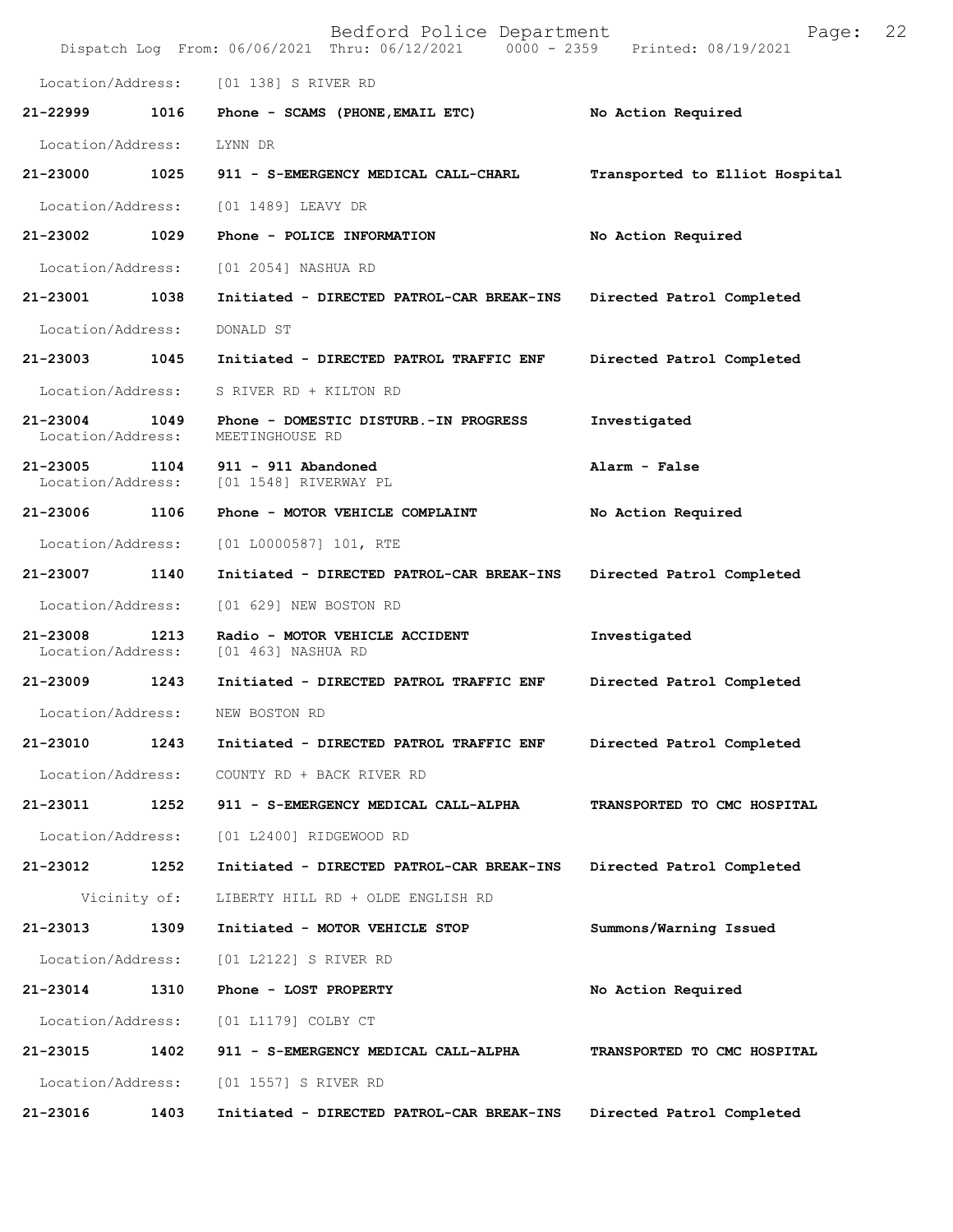|                               |      | Bedford Police Department<br>Dispatch Log From: 06/06/2021 Thru: 06/12/2021 0000 - 2359 Printed: 08/19/2021 | 23<br>Page:                 |  |
|-------------------------------|------|-------------------------------------------------------------------------------------------------------------|-----------------------------|--|
| Location/Address:             |      | LEAVY DR                                                                                                    |                             |  |
| 21-23017                      | 1522 | Initiated - DIRECTED PATROL TRAFFIC ENF                                                                     | Directed Patrol Completed   |  |
| Location/Address:             |      | PULPIT RD                                                                                                   |                             |  |
| 21-23018                      | 1528 | Initiated - DIRECTED PATROL TRAFFIC ENF                                                                     | Directed Patrol Completed   |  |
| Location/Address:             |      | 101, RTE + WALLACE RD                                                                                       |                             |  |
| 21-23019 1535                 |      | Initiated - MOTOR VEHICLE STOP                                                                              | Summons/Warning Issued      |  |
| Location/Address:             |      | BOYNTON ST + WAYSIDE DR                                                                                     |                             |  |
|                               |      | 21-23020 1537 Initiated - DIRECTED PATROL TRAFFIC ENF                                                       | Directed Patrol Completed   |  |
|                               |      | Vicinity of: S RIVER RD + KILTON RD                                                                         |                             |  |
| 21-23021                      |      | 1539 Phone - THEFT<br>Location/Address: [01 17] DONALD ST<br>Refer To Incident: 21-543-OF                   | Investigated                |  |
| 21-23022 1542                 |      | Initiated - DIRECTED PATROL TRAFFIC ENF                                                                     | Directed Patrol Completed   |  |
| Location/Address:             |      | S RIVER RD + SUNSET LN                                                                                      |                             |  |
| 21-23023 1556                 |      | Initiated - MOTOR VEHICLE STOP                                                                              | Summons/Warning Issued      |  |
| Location/Address:             |      | MEETINGHOUSE RD + S RIVER RD                                                                                |                             |  |
| 21-23024                      | 1604 | Initiated - DIRECTED PATROL TRAFFIC ENF                                                                     | Directed Patrol Completed   |  |
| Location/Address:             |      | 101, RTE + KAHLIKO LN                                                                                       |                             |  |
| 21-23025 1611                 |      | Initiated - DIRECTED PATROL TRAFFIC ENF                                                                     | Directed Patrol Completed   |  |
| Vicinity of:                  |      | S RIVER RD + RIDGEWOOD RD                                                                                   |                             |  |
| 21-23026<br>Location/Address: | 1614 | Initiated - MOTOR VEHICLE STOP<br>101, RTE + COVENANT WAY                                                   | Services Rendered           |  |
| 21-23027                      | 1614 | Initiated - DIRECTED PATROL TRAFFIC ENF                                                                     | Directed Patrol Completed   |  |
| Location/Address:             |      | S RIVER RD + HAWTHORNE DR                                                                                   |                             |  |
| 21-23028                      | 1632 | Initiated - MOTOR VEHICLE STOP                                                                              | Summons/Warning Issued      |  |
| Location/Address:             |      | 101, RTE + HITCHING POST LN                                                                                 |                             |  |
| 21-23029                      | 1649 | Initiated - DIRECTED PATROL TRAFFIC ENF                                                                     | Directed Patrol Completed   |  |
| Location/Address:             |      | S RIVER RD + BACK RIVER RD                                                                                  |                             |  |
| 21-23030 1654                 |      | Initiated - DIRECTED PATROL TRAFFIC ENF                                                                     | Directed Patrol Completed   |  |
| Vicinity of:                  |      | S RIVER RD + MAIN ST                                                                                        |                             |  |
| 21-23031                      | 1655 | Initiated - DIRECTED PATROL TRAFFIC ENF                                                                     | Directed Patrol Completed   |  |
| Location/Address:             |      | 101, RTE + 114 RTE                                                                                          |                             |  |
| 21-23032                      | 1725 | Initiated - DIRECTED PATROL TRAFFIC ENF                                                                     | Directed Patrol Completed   |  |
|                               |      | Vicinity of: BOYNTON ST + DAVIES ST                                                                         |                             |  |
| 21-23033                      | 1732 | Phone - S-MUTUAL AID-MEDICAL                                                                                | TRANSPORTED TO CMC HOSPITAL |  |
| Location/Address:             |      | [03] SHORE DR                                                                                               |                             |  |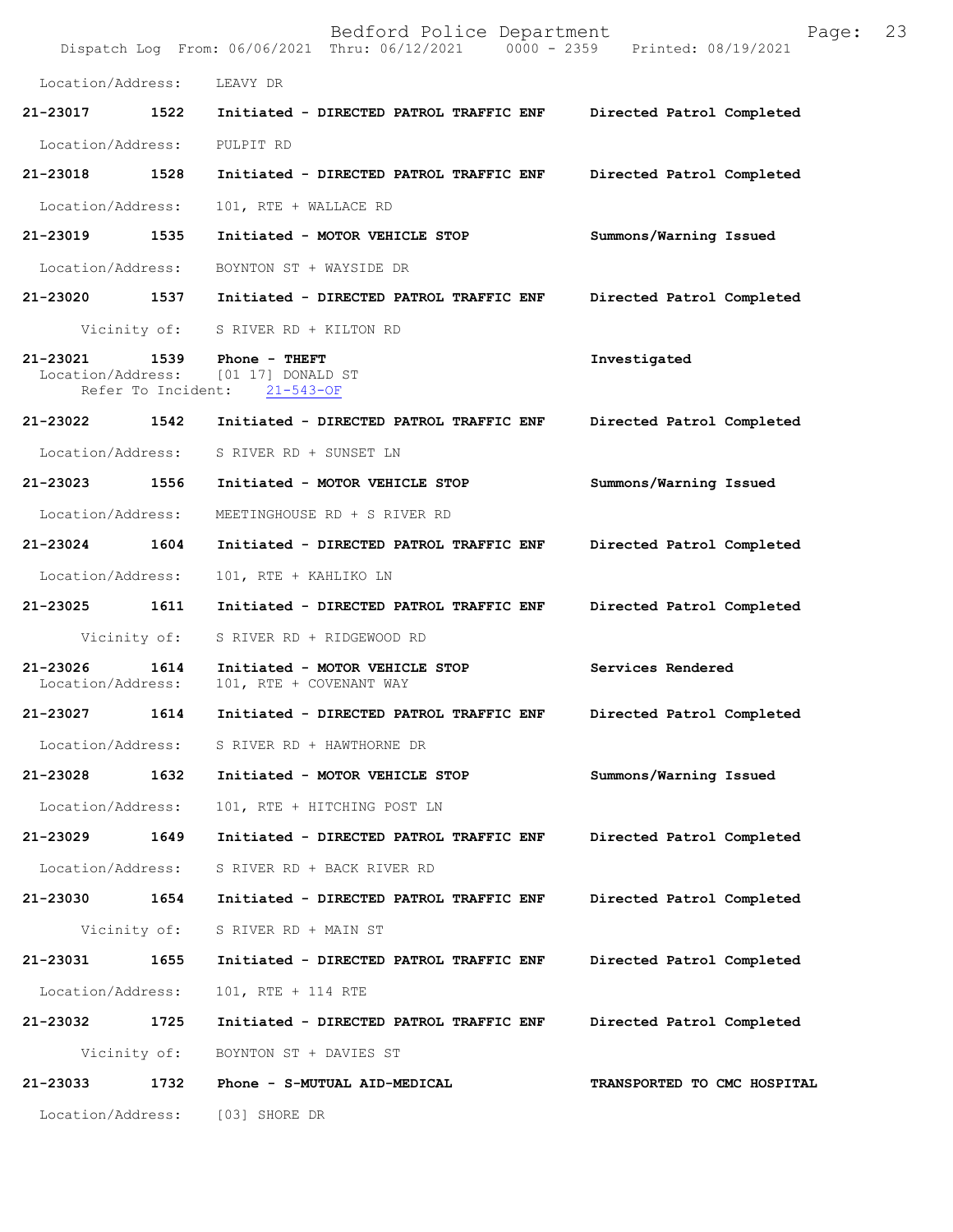|                               |              | Bedford Police Department<br>Dispatch Log From: 06/06/2021 Thru: 06/12/2021 0000 - 2359 Printed: 08/19/2021 | 24<br>Page:               |
|-------------------------------|--------------|-------------------------------------------------------------------------------------------------------------|---------------------------|
| 21-23034                      | 1735         | Initiated - DIRECTED PATROL TRAFFIC ENF                                                                     | Directed Patrol Completed |
| Location/Address:             |              | DONALD ST + 114 RTE                                                                                         |                           |
| 21-23035                      | 1735         | Initiated - DIRECTED PATROL-CAR BREAK-INS                                                                   | Directed Patrol Completed |
| Location/Address:             |              | WALLACE RD + GREENFIELD PKWY                                                                                |                           |
| 21-23036                      | 1741         | Initiated - MOTOR VEHICLE STOP                                                                              | Summons/Warning Issued    |
| Location/Address:             |              | 114 RTE + WHITE AVE                                                                                         |                           |
| 21-23037                      | 1750         | Initiated - DIRECTED PATROL TRAFFIC ENF                                                                     | Directed Patrol Completed |
| Location/Address:             |              | S RIVER RD + MEETINGHOUSE RD                                                                                |                           |
| 21-23038 1755                 |              | Initiated - DIRECTED PATROL TRAFFIC ENF                                                                     | Directed Patrol Completed |
|                               | Vicinity of: | S RIVER RD + PALOMINO LN                                                                                    |                           |
| 21-23039                      | 1804         | Initiated - DIRECTED PATROL TRAFFIC ENF                                                                     | Directed Patrol Completed |
| Location/Address:             |              | 101, RTE + JENKINS RD                                                                                       |                           |
| 21-23040                      | 1808         | Initiated - MOTOR VEHICLE STOP                                                                              | Summons/Warning Issued    |
| Location/Address:             |              | 101, RTE + HITCHING POST LN                                                                                 |                           |
| 21-23041<br>Location/Address: | 1811         | Phone - ASSIST CITIZEN<br>JOHN GOFFE DR                                                                     | Services Rendered         |
| 21-23042                      | 1814         | Initiated - MOTOR VEHICLE STOP                                                                              | Summons/Warning Issued    |
| Location/Address:             |              | S RIVER RD + CLUB ACRE LN                                                                                   |                           |
| 21-23043                      | 1820         | Initiated - DIRECTED PATROL-CAR BREAK-INS                                                                   | Directed Patrol Completed |
| Location/Address:             |              | [01 L1562] KILTON RD                                                                                        |                           |
| 21-23044<br>Location/Address: | 1838         | Phone - S-MUTUAL AID-MEDICAL<br>[07] POOR ST                                                                | Services Rendered         |
| 21-23045                      | 1838         | Initiated - MOTOR VEHICLE STOP                                                                              | Summons/Warning Issued    |
| Location/Address:             |              | 101, RTE + CHESTNUT DR                                                                                      |                           |
| 21-23046                      | 1921         | Initiated - DIRECTED PATROL-CAR BREAK-INS                                                                   | Directed Patrol Completed |
| Location/Address:             |              | COUNTY RD + LIBERTY HILL RD                                                                                 |                           |
| 21-23047<br>Location/Address: | 1932         | Initiated - SERVE PAPERWORK<br>HAZEN RD                                                                     | Could Not Locate          |
| 21-23048                      | 1936         | Initiated - DIRECTED PATROL BURGLARY                                                                        | Directed Patrol Completed |
| Location/Address:             |              | BACK RIVER RD + COUNTY RD                                                                                   |                           |
| 21-23049                      | 1945         | Initiated - DIRECTED PATROL TRAFFIC ENF                                                                     | Directed Patrol Completed |
| Location/Address:             |              | OLD BEDFORD RD                                                                                              |                           |
| 21-23050                      | 1954         | Initiated - DIRECTED PATROL BURGLARY                                                                        | Directed Patrol Completed |
| Location/Address:             |              | [01 1235] S RIVER RD                                                                                        |                           |
| 21-23051                      | 2017         | Initiated - DIRECTED PATROL-CAR BREAK-INS                                                                   | Directed Patrol Completed |
| Location/Address:             |              | [01 L2252] JENKINS RD                                                                                       |                           |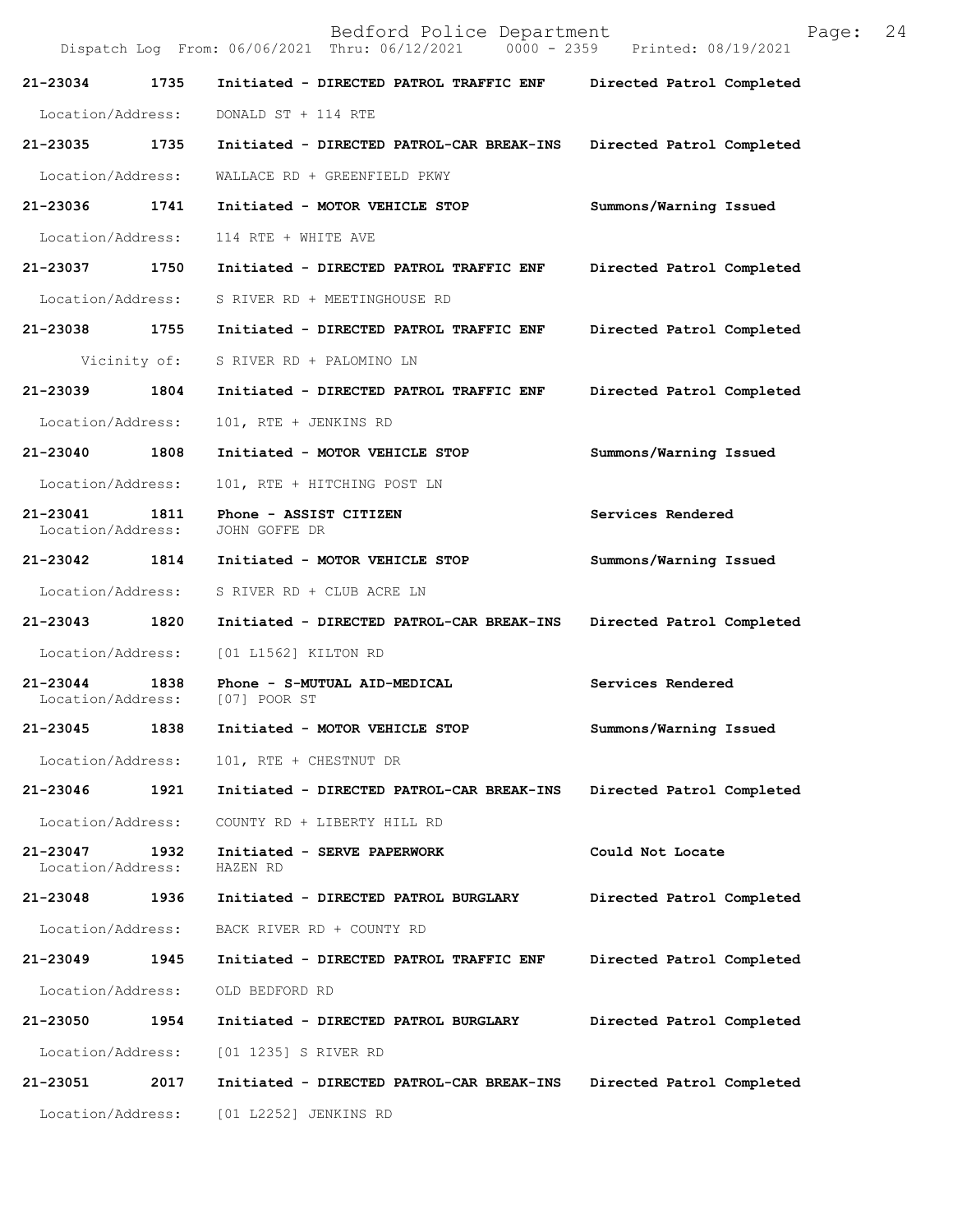|                                    |                   | Bedford Police Department<br>Dispatch Log From: 06/06/2021 Thru: 06/12/2021 0000 - 2359 Printed: 08/19/2021 | Page:                     | 25 |
|------------------------------------|-------------------|-------------------------------------------------------------------------------------------------------------|---------------------------|----|
| 21-23052                           | 2023              | Initiated - SERVE PAPERWORK<br>Location/Address: [01 1451] KENSINGTON LN                                    | Services Rendered         |    |
|                                    |                   | 21-23053 2036 Initiated - DIRECTED PATROL TRAFFIC ENF Directed Patrol Completed                             |                           |    |
|                                    |                   | Vicinity of: S RIVER RD + KILTON RD                                                                         |                           |    |
| 21-23054 2041                      |                   | Initiated - MOTOR VEHICLE STOP                                                                              | Summons/Warning Issued    |    |
| Location/Address:                  |                   | [01 L110] S RIVER RD                                                                                        |                           |    |
| 21-23055 2042<br>Location/Address: |                   | 911 - S-EMERGENCY MEDICAL CALL-DELTA<br>[01 L0000794] OLDE BEDFORD WAY                                      | <b>NO TRANSPORT</b>       |    |
|                                    |                   | 21-23056  2056  Initiated - MOTOR VEHICLE STOP                                                              | Summons/Warning Issued    |    |
|                                    |                   | Location/Address: S RIVER RD + HULL RD                                                                      |                           |    |
| 21-23057 2059                      |                   | Initiated - DIRECTED PATROL BURGLARY                                                                        | Directed Patrol Completed |    |
|                                    |                   | Location/Address: [01 L0000553] 101, RTE                                                                    |                           |    |
| 21-23058 2104                      |                   | Initiated - DIRECTED PATROL-CAR BREAK-INS Directed Patrol Completed                                         |                           |    |
| Location/Address:                  |                   | [01 515] S RIVER RD                                                                                         |                           |    |
| 21-23059 2108                      |                   | Initiated - DIRECTED PATROL-CAR BREAK-INS                                                                   | Directed Patrol Completed |    |
| Location/Address:                  |                   | [01 308] COLBY CT                                                                                           |                           |    |
| 21-23060 2109<br>Location/Address: |                   | Initiated - MOTOR VEHICLE STOP<br>NEW BOSTON RD + HOLBROOK RD                                               | NO PAPERWORK              |    |
| 21-23061 2125                      |                   | Initiated - MOTOR VEHICLE STOP                                                                              | Summons/Warning Issued    |    |
| Location/Address:                  |                   | 101, RTE + PINECREST DR                                                                                     |                           |    |
|                                    |                   | 21-23062 2127 Initiated - MOTOR VEHICLE STOP                                                                | Summons/Warning Issued    |    |
|                                    |                   | Location/Address: S RIVER RD                                                                                |                           |    |
| 21-23063 2134                      |                   | Initiated - DIRECTED PATROL DWI                                                                             | Directed Patrol Completed |    |
|                                    |                   | Location/Address: 101, RTE + NASHUA RD                                                                      |                           |    |
| 21-23064                           | 2139              | Initiated - DIRECTED PATROL DWI                                                                             | Directed Patrol Completed |    |
| Location/Address:                  |                   | 101, RTE + 114 RTE                                                                                          |                           |    |
| 21-23065                           | 2139              | Initiated - DIRECTED PATROL DWI                                                                             | Directed Patrol Completed |    |
| Location/Address:                  |                   | S RIVER RD + CLUB ACRE LN                                                                                   |                           |    |
| 21-23066 2141                      |                   | Initiated - DIRECTED PATROL DWI                                                                             | Directed Patrol Completed |    |
|                                    | Vicinity of:      | S RIVER RD + KILTON RD                                                                                      |                           |    |
| 21-23067                           | 2201<br>Location: | Phone - BOLO<br>AMHERST                                                                                     | Services Rendered         |    |
| 21-23068                           | 2208              | Initiated - DIRECTED PATROL BURGLARY                                                                        | Directed Patrol Completed |    |
| Location/Address:                  |                   | [01 1312] S RIVER RD                                                                                        |                           |    |
| 21-23069 2332                      |                   | Initiated - DIRECTED PATROL DWI                                                                             | Directed Patrol Completed |    |
| Location/Address:                  |                   | 101, RTE + NASHUA RD                                                                                        |                           |    |
| 21-23070                           | 2336              | Initiated - DIRECTED PATROL DWI                                                                             | Directed Patrol Completed |    |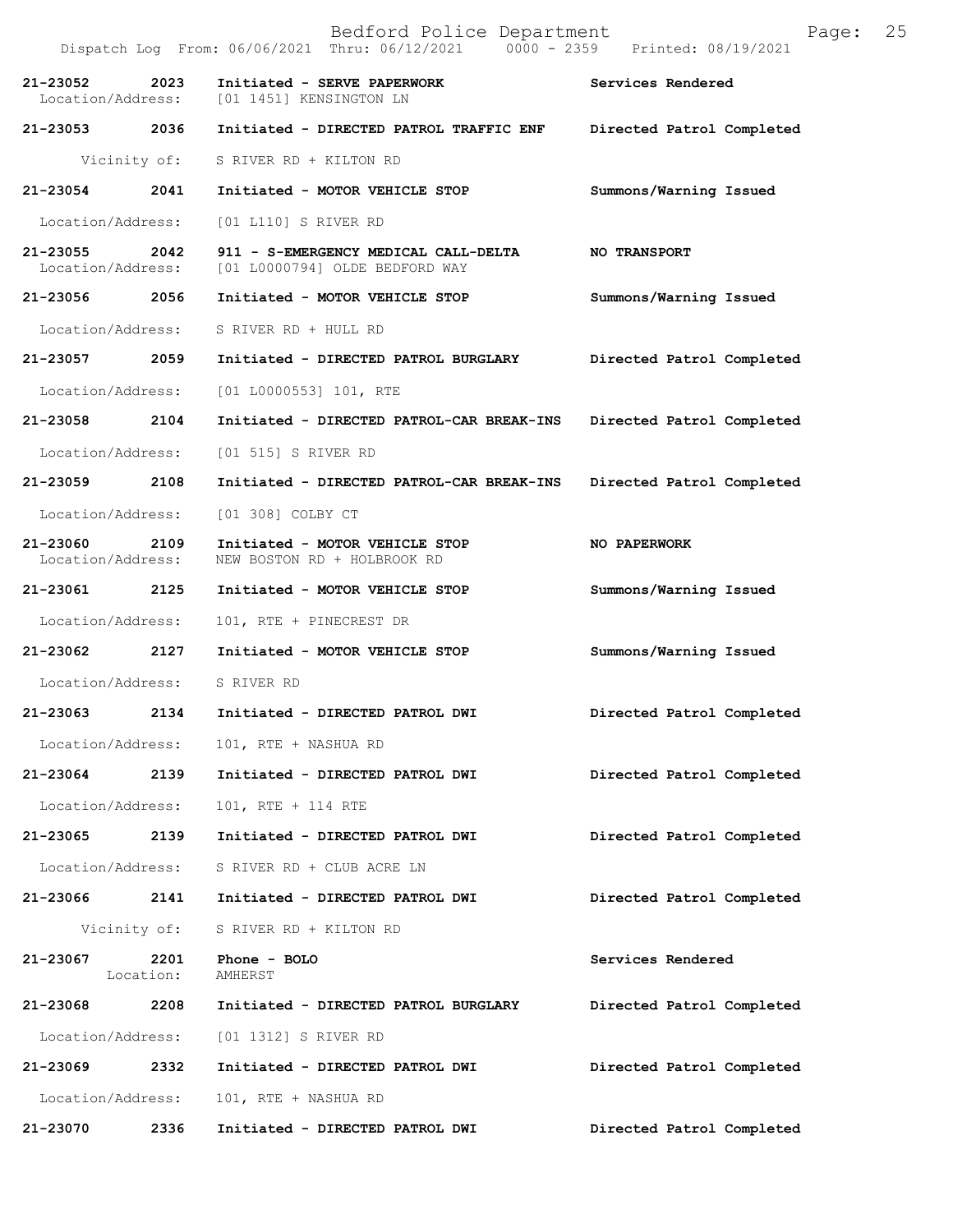Location/Address: 101, RTE + OLD BEDFORD RD

| 21-23071          | 2343                                             | Initiated - MOTOR VEHICLE STOP                                                                                                                                                         |  | Summons/Warning Issued |  |
|-------------------|--------------------------------------------------|----------------------------------------------------------------------------------------------------------------------------------------------------------------------------------------|--|------------------------|--|
| Location/Address: |                                                  | BOYNTON ST + 101, RTE                                                                                                                                                                  |  |                        |  |
| 21-23072          | 2343<br>Summons:<br>Address:<br>Age:<br>Charges: | Initiated - MOTOR VEHICLE STOP<br>Location/Address: 101, RTE + NASHUA RD<br>Refer To Summons: 21-322-AR<br>WRAY, COEN ISAAC<br>HANCOCK, NH<br>21<br>Suspension of Vehicle Registration |  | Arrest(s) Made         |  |

**Directed Patrol Completed 21-23073 2355 Initiated - DIRECTED PATROL DWI**

Location/Address: S RIVER RD + COLBY CT

### **For Date: 06/09/2021 - Wednesday**

| 21-23074                      | 0035 | Other - BOLO                                             | No Action Required        |
|-------------------------------|------|----------------------------------------------------------|---------------------------|
|                               |      | Location: [04] MERRIMACK POLICE DEPT                     |                           |
| 21-23075<br>Location/Address: | 0040 | Phone - S-ALARM-MEDICAL AID/LIFT ASST<br>GLENWOOD AVE    | LIFT ASSIST               |
| 21-23076 0051                 |      | Initiated - DIRECTED PATROL DWI                          | Directed Patrol Completed |
| Location/Address:             |      | S RIVER RD + MEETINGHOUSE RD                             |                           |
| 21-23077 0107                 |      | Initiated - DIRECTED PATROL DWI                          | Directed Patrol Completed |
| Location/Address:             |      | 114 RTE + NEW BOSTON RD                                  |                           |
| 21-23078<br>Location/Address: | 0126 | Initiated - DIRECTED PATROL DWI<br>101, RTE + KAHLIKO LN | Alarm - False             |
| 21-23079 0142                 |      | Initiated - MOTOR VEHICLE STOP                           | Summons/Warning Issued    |
| Location/Address:             |      | 114 RTE + DONALD ST                                      |                           |
| 21-23080 0151                 |      | Initiated - DIRECTED PATROL DWI                          | Directed Patrol Completed |
| Location/Address:             |      | 101, RTE + KILTON ROAD RAMP                              |                           |
| 21-23081                      | 0153 | Initiated - MOTOR VEHICLE STOP                           | Summons/Warning Issued    |
| Location/Address:             |      | 101, RTE + MEETINGHOUSE RD OFF RAMP                      |                           |
| 21-23082 0205                 |      | Initiated - DIRECTED PATROL BURGLARY                     | Directed Patrol Completed |
| Location/Address:             |      | LEAVY DR                                                 |                           |
| 21-23083 0206                 |      | Initiated - MOTOR VEHICLE STOP                           | Summons/Warning Issued    |
| Location/Address:             |      | 101, RTE                                                 |                           |
| 21-23084 0214                 |      | Initiated - DIRECTED PATROL DWI                          | Directed Patrol Completed |
| Location/Address:             |      | JOPPA HILL RD + N AMHERST RD                             |                           |
| 21-23085 0232                 |      | Initiated - DIRECTED PATROL BURGLARY                     | Directed Patrol Completed |
| Location/Address:             |      | [01 L0000792] S RIVER RD                                 |                           |
| 21-23086                      | 0234 | Initiated - BUILDING CHECK                               | Building Checked/Secured  |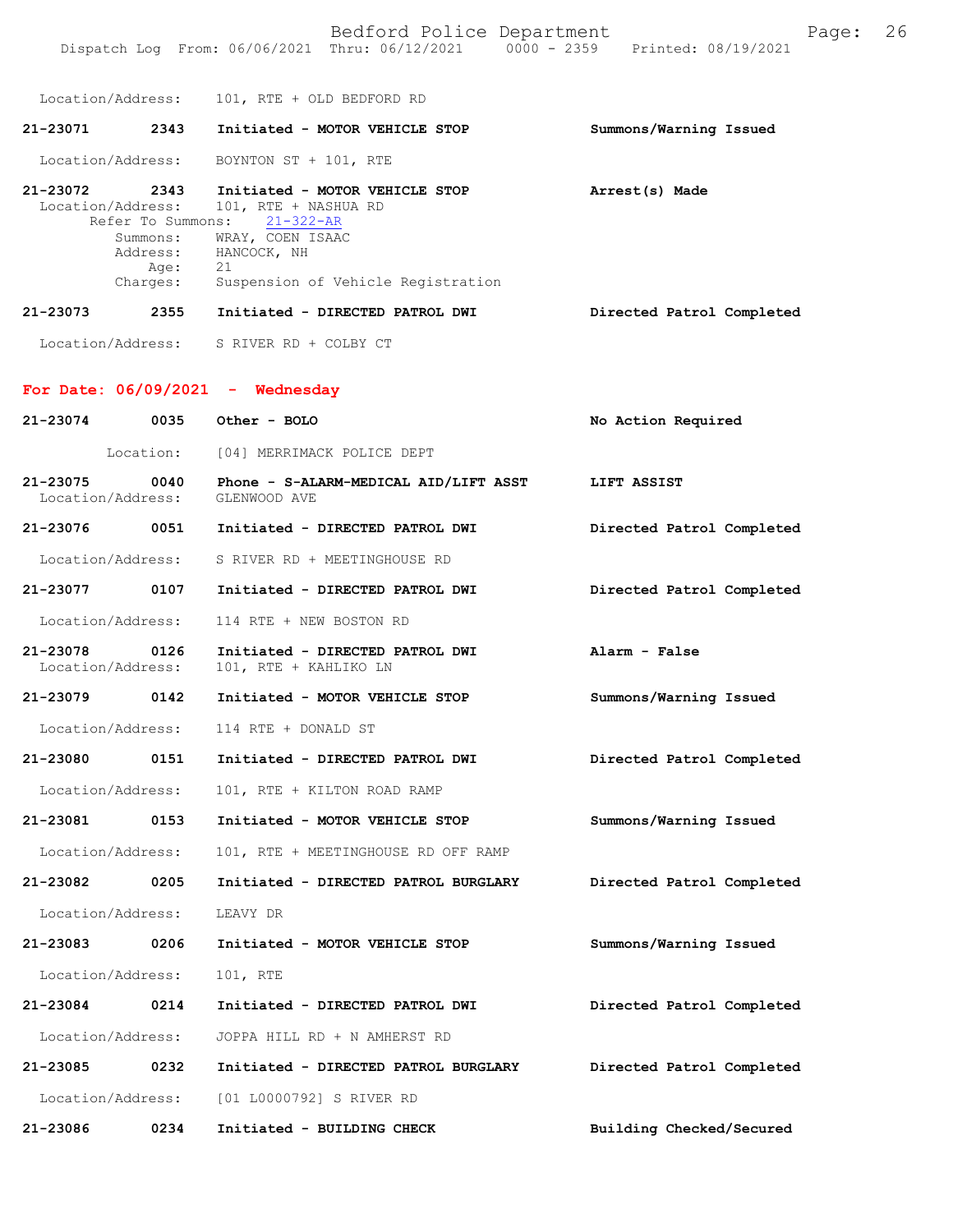|                                                     |      | Location/Address: [01 231] OLD BEDFORD RD               |                           |
|-----------------------------------------------------|------|---------------------------------------------------------|---------------------------|
| 21-23087 0239                                       |      | Initiated - BUILDING CHECK                              | Building Checked/Secured  |
| Location/Address:                                   |      | [01 L357] WHITE AVE                                     |                           |
| 21-23088 0405                                       |      | Initiated - DIRECTED PATROL-CAR BREAK-INS               | Directed Patrol Completed |
| Location/Address:                                   |      | N AMHERST RD + WALLACE RD                               |                           |
| 21-23089 0407                                       |      | Initiated - DIRECTED PATROL BURGLARY                    | Directed Patrol Completed |
| Location/Address:                                   |      | [01 L2447] 101, RTE                                     |                           |
| 21-23090 0410                                       |      | Initiated - DIRECTED PATROL DWI                         | Directed Patrol Completed |
| Location/Address:                                   |      | S RIVER RD + TECHNOLOGY DR                              |                           |
| 21-23091<br>0430<br>Location/Address:               |      | Initiated - DIRECTED PATROL BURGLARY<br>WHEELER FARM RD | Alarm - False             |
| 21-23092 0452                                       |      | Initiated - DIRECTED PATROL TRAFFIC ENF                 | Directed Patrol Completed |
| Location/Address:                                   |      | S RIVER RD + MEETINGHOUSE RD                            |                           |
| 21-23093 0501                                       |      | Initiated - BUILDING CHECK                              | Building Checked/Secured  |
| Location/Address:                                   |      | [01 192] NEW BOSTON RD                                  |                           |
| 21-23094 0507                                       |      | Initiated - BUILDING CHECK                              | Building Checked/Secured  |
| Location/Address:                                   |      | [01 463] NASHUA RD                                      |                           |
| 21-23095 0507                                       |      | Initiated - DIRECTED PATROL-CAR BREAK-INS               | Directed Patrol Completed |
| Location/Address:                                   |      | [01 L2271] S RIVER RD                                   |                           |
| 21-23096 0513                                       |      | Initiated - DIRECTED PATROL TRAFFIC ENF                 | Directed Patrol Completed |
| Location/Address:                                   |      | 101, RTE + MEETINGHOUSE RD                              |                           |
| 21-23097 0515                                       |      | Initiated - DIRECTED PATROL-CAR BREAK-INS               | Directed Patrol Completed |
| Location/Address:                                   |      | [01 324] HAWTHORNE DR                                   |                           |
| 21-23098                                            | 0516 | Initiated - DIRECTED PATROL TRAFFIC ENF                 | Directed Patrol Completed |
| Location/Address:                                   |      | NASHUA RD + COUNTY RD                                   |                           |
| 21-23099                                            | 0518 | Initiated - MOTOR VEHICLE STOP                          | Summons/Warning Issued    |
| Location/Address:                                   |      | 101, RTE + CHESTNUT DR                                  |                           |
| 21-23100                                            | 0533 | Initiated - DIRECTED PATROL TRAFFIC ENF                 | Directed Patrol Completed |
| Location/Address:                                   |      | S RIVER RD + HAWTHORNE DR                               |                           |
| 21-23101<br>Location/Address:<br>Refer To Incident: | 0721 | Phone - THEFT<br>S RIVER RD<br>$21 - 544 - OF$          | Investigated              |
| 21-23102                                            | 0727 | Initiated - DIRECTED PATROL TRAFFIC ENF                 | Directed Patrol Completed |
| Location/Address:                                   |      | NEW BOSTON RD                                           |                           |
| 21-23103                                            | 0736 | Initiated - DIRECTED PATROL TRAFFIC ENF                 | Directed Patrol Completed |
| Location/Address:                                   |      | WENDOVER WAY                                            |                           |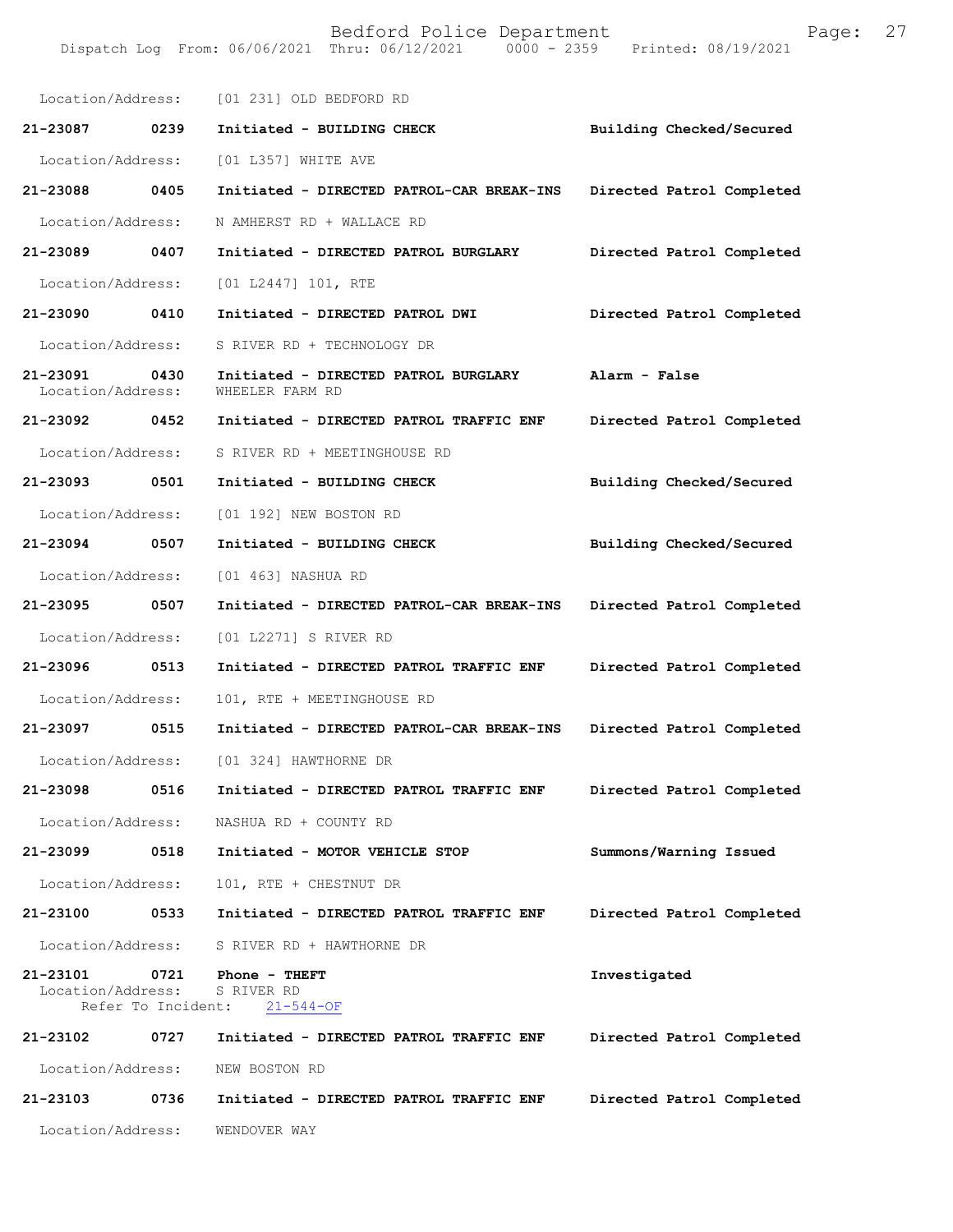|                               |      | 21-23104 0740 Initiated - INVESTIGATION-FOLLOW UP<br>Location/Address: CAMBRIDGE RD | Could Not Locate          |
|-------------------------------|------|-------------------------------------------------------------------------------------|---------------------------|
|                               |      | Refer To Incident: 21-538-OF                                                        |                           |
| 21-23105 0758                 |      | Initiated - DIRECTED PATROL TRAFFIC ENF                                             | Directed Patrol Completed |
| Location/Address:             |      | 114 RTE + DONALD ST                                                                 |                           |
| 21-23106 0758                 |      | Initiated - DIRECTED PATROL TRAFFIC ENF                                             | Directed Patrol Completed |
| Location/Address:             |      | 101, RTE + JENKINS RD                                                               |                           |
| 21-23107 0801                 |      | Initiated - MOTOR VEHICLE STOP                                                      | Summons/Warning Issued    |
| Location/Address:             |      | 101, RTE + HITCHING POST LN                                                         |                           |
| 21-23108 0803                 |      | Initiated - MOTOR VEHICLE STOP                                                      | Summons/Warning Issued    |
| Location/Address:             |      | 114 RTE + WHITE AVE                                                                 |                           |
| 21-23109 0804                 |      | Initiated - MOTOR VEHICLE STOP                                                      | Summons/Warning Issued    |
| Location/Address:             |      | S RIVER RD                                                                          |                           |
| 21-23110 0822                 |      | Initiated - MOTOR VEHICLE STOP                                                      | Summons/Warning Issued    |
| Location/Address:             |      | 101, RTE + JENKINS RD                                                               |                           |
| 21-23111 0823                 |      | Initiated - MOTOR VEHICLE STOP                                                      | Summons/Warning Issued    |
| Location/Address:             |      | F.E. EVERETT SOUTH TPKE                                                             |                           |
| 21-23112 0829                 |      | Initiated - MOTOR VEHICLE STOP                                                      | Summons/Warning Issued    |
| Location/Address:             |      | HARDY RD + $101$ , RTE                                                              |                           |
| 21-23113 0832                 |      | Initiated - MOTOR VEHICLE STOP                                                      | Summons/Warning Issued    |
| Location/Address:             |      | 101, RTE + LIBERTY HILL RD                                                          |                           |
| 21-23114 0858                 |      | Initiated - DIRECTED PATROL TRAFFIC ENF                                             | Directed Patrol Completed |
|                               |      | Location/Address: JOPPA HILL RD + PERRY RD                                          |                           |
| 21-23115<br>Location/Address: | 0903 | 911 - ANIMAL COMPLAINT<br>[01 231] OLD BEDFORD RD                                   | Could Not Locate          |
| 21-23116                      | 0905 | Initiated - DIRECTED PATROL TRAFFIC ENF                                             | Directed Patrol Completed |
| Location/Address:             |      | KILTON RD + S RIVER RD                                                              |                           |
| 21-23117                      | 0905 | Initiated - MOTOR VEHICLE STOP                                                      | Summons/Warning Issued    |
| Location/Address:             |      | 101, RTE                                                                            |                           |
| 21-23118<br>Location/Address: | 0913 | Walk-In - THEFT<br>[01 1342] WOODLAWN AVE                                           | Services Rendered         |
| 21-23119                      | 0922 | Initiated - BUILDING CHECK                                                          | Building Checked/Secured  |
| Location/Address:             |      | [01 L0000738] COLBY CT                                                              |                           |
| 21-23120                      | 0924 | Initiated - MOTOR VEHICLE STOP                                                      | Summons/Warning Issued    |
| Location/Address:             |      | 101, RTE                                                                            |                           |
| 21-23121                      | 0930 | Initiated - DIRECTED PATROL TRAFFIC ENF                                             | Directed Patrol Completed |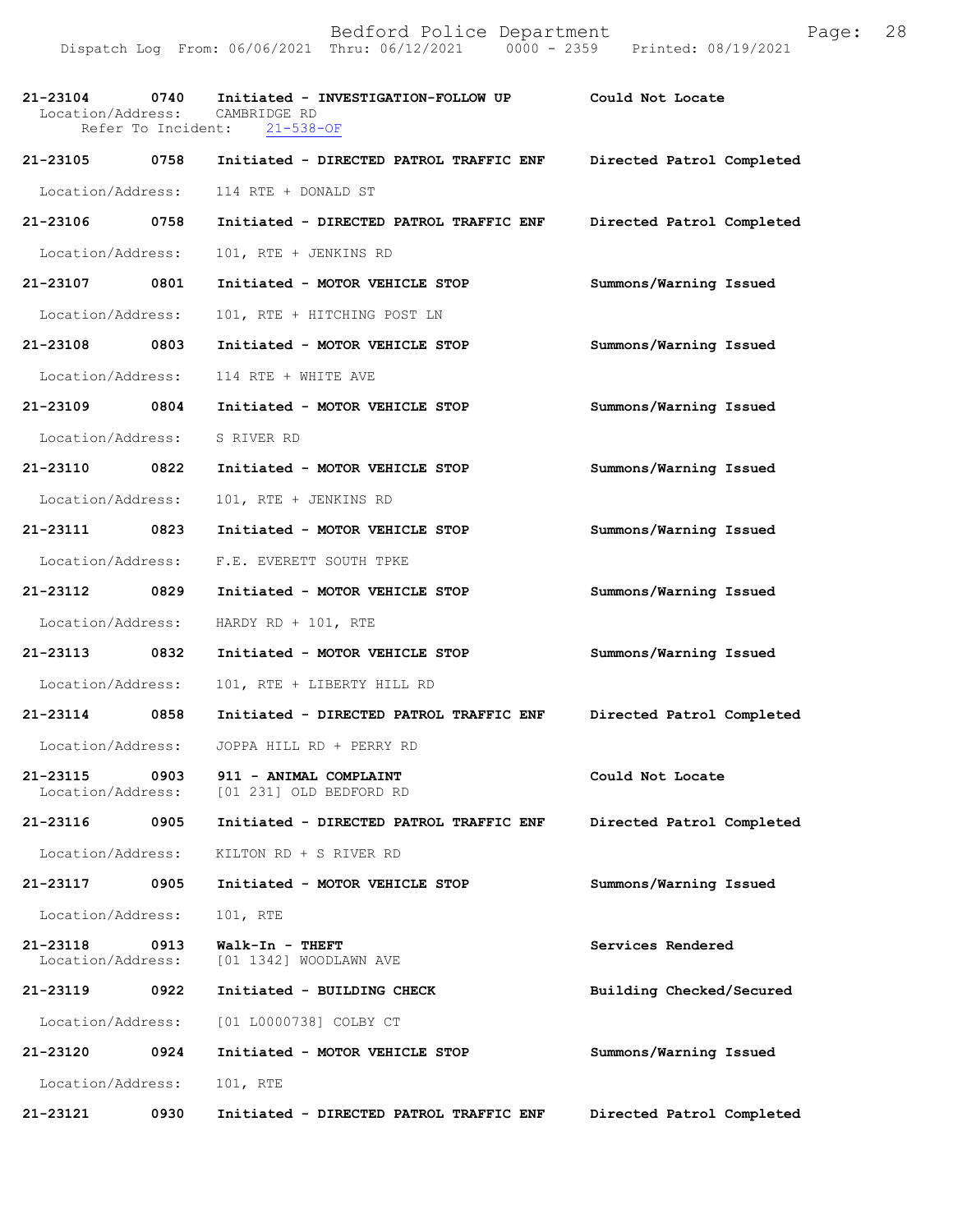|                               |              | Bedford Police Department<br>Dispatch Log From: 06/06/2021 Thru: 06/12/2021 0000 - 2359 Printed: 08/19/2021 | Page:                     | 29 |
|-------------------------------|--------------|-------------------------------------------------------------------------------------------------------------|---------------------------|----|
| Location/Address:             |              | 101, RTE + 114 RTE                                                                                          |                           |    |
| 21-23122                      | 0931         | Initiated - DIRECTED PATROL ACCIDENTS                                                                       | Directed Patrol Completed |    |
| Location/Address:             |              | 101, RTE + KAHLIKO LN                                                                                       |                           |    |
| 21-23123<br>Location/Address: | 0933         | 911 - 911 Abandoned<br>[01 750] BEDFORD FARMS DR                                                            | Unfounded                 |    |
| $21 - 23124$                  | 0940         | Initiated - MOTOR VEHICLE STOP                                                                              | Summons/Warning Issued    |    |
| Location/Address:             |              | 101, RTE + HARDY RD                                                                                         |                           |    |
| 21-23125                      | 0948         | Initiated - DIRECTED PATROL-CAR BREAK-INS                                                                   | Directed Patrol Completed |    |
|                               | Vicinity of: | 101, RTE + JENKINS RD                                                                                       |                           |    |
| 21-23126                      | 0950         | Initiated - MOTOR VEHICLE STOP                                                                              | Summons/Warning Issued    |    |
| Location/Address:             |              | 101, RTE                                                                                                    |                           |    |
| 21-23127                      | 0953         | Initiated - MOTOR VEHICLE STOP                                                                              | Summons/Warning Issued    |    |
| Location/Address:             |              | 101, RTE + NASHUA RD                                                                                        |                           |    |
| 21-23128                      | 0958         | Initiated - DIRECTED PATROL TRAFFIC ENF                                                                     | Directed Patrol Completed |    |
| Location/Address:             |              | MEETINGHOUSE RD + S RIVER RD                                                                                |                           |    |
| 21-23129<br>Location/Address: | 1005         | Initiated - MOTOR VEHICLE STOP<br>101, RTE + GAGE GIRLS RD                                                  | NO PAPERWORK              |    |
| 21-23130<br>Location/Address: | 1009         | Phone - ASSIST CITIZEN<br>101, RTE                                                                          | Services Rendered         |    |
| 21-23131                      | 1012         | Initiated - DIRECTED PATROL ANIMAL CONTROL Directed Patrol Completed                                        |                           |    |
| Location/Address:             |              | [01 629] NEW BOSTON RD                                                                                      |                           |    |
| 21-23132                      | 1017         | Initiated - MOTOR VEHICLE STOP                                                                              | Summons/Warning Issued    |    |
| Location/Address:             |              | S RIVER RD + CLUB ACRE LN                                                                                   |                           |    |
| 21-23133<br>Location/Address: | 1026         | Walk-In - ASSIST CITIZEN<br>[01 474] CONSTITUTION DR                                                        | Services Rendered         |    |
| 21-23134                      | 1036         | Initiated - MOTOR VEHICLE STOP                                                                              | Summons/Warning Issued    |    |
| Location/Address:             |              | S RIVER RD + IRON HORSE DR                                                                                  |                           |    |
| 21-23135<br>Location/Address: | 1042         | Initiated - SERVE PAPERWORK<br>HAZEN RD                                                                     | Could Not Locate          |    |
| 21-23136                      | 1046         | Initiated - DIRECTED PATROL TRAFFIC ENF                                                                     | Directed Patrol Completed |    |
| Location/Address:             |              | BACK RIVER RD + S RIVER RD                                                                                  |                           |    |
| 21-23137                      | 1107         | Initiated - DIRECTED PATROL-CAR BREAK-INS                                                                   | Directed Patrol Completed |    |
| Location/Address:             |              | [01 1235] S RIVER RD                                                                                        |                           |    |
| 21-23138                      | 1111         | Phone - ASSIST CITIZEN                                                                                      | No Action Required        |    |
| Location/Address:             |              | BELMONT CT                                                                                                  |                           |    |
| 21-23139                      | 1116         | Initiated - MOTOR VEHICLE STOP                                                                              | Summons/Warning Issued    |    |
| Location/Address:             |              | 101, RTE + CHESTNUT DR                                                                                      |                           |    |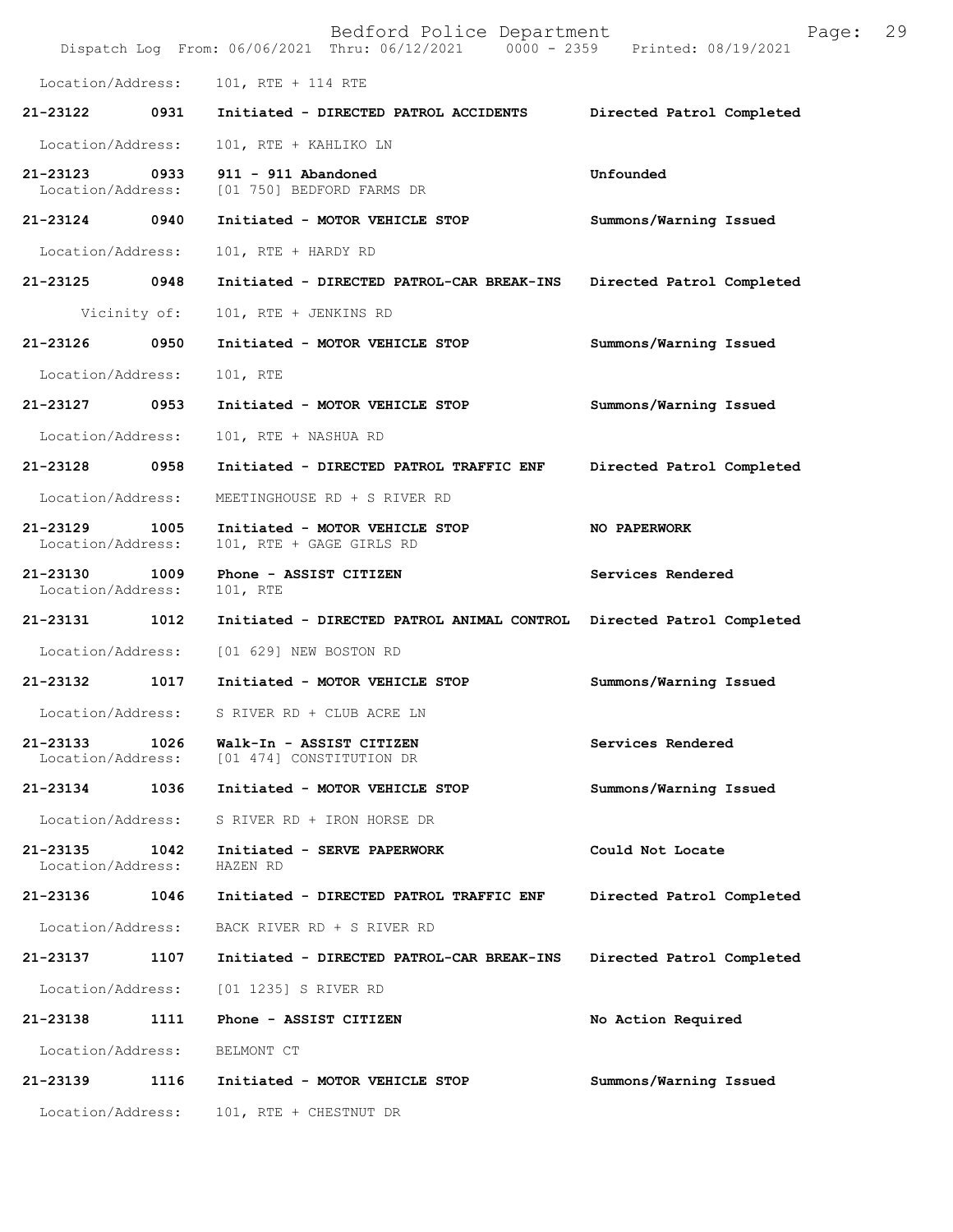Bedford Police Department Page: 30 Dispatch Log From: 06/06/2021 Thru: 06/12/2021 **21-23140 1125 Initiated - MOTOR VEHICLE STOP Summons/Warning Issued**  Location/Address: GAGE RD + NASHUA RD **21-23141 1126 911 - S-EMERGENCY MEDICAL CALL-CHARL TRANSPORTED TO CMC HOSPITAL**  Location/Address: [01 335] COLBY CT **21-23142 1135 Phone - MOTOR VEHICLE ACCIDENT Unfounded**  Location/Address: [01 L1562] KILTON RD **21-23143 1139 Initiated - DIRECTED PATROL ACCIDENTS Directed Patrol Completed**  Location/Address: 101, RTE + CONSTITUTION DR **21-23144 1147 Phone - THEFT 1147 Services Rendered Services Rendered Iocation/Address:** [01 248] RIDGEWOOD RD [01 248] RIDGEWOOD RD **21-23145 1159 Initiated - MOTOR VEHICLE STOP Summons/Warning Issued**  Location/Address: 101, RTE + CONSTITUTION DR **21-23146 1202 Phone - DOG COMPLAINT Services Rendered**  Location/Address: [01 L1387] JOPPA HILL RD **21-23147 1237 Phone - CHECK THE WELFARE Services Rendered**  Location/Address: [01 1387] TECHNOLOGY DR **21-23148 1253 Initiated - DIRECTED PATROL TRAFFIC ENF Directed Patrol Completed**  Location/Address: 101, RTE **21-23149 1308 Initiated - HIGHWAY CONDITIONS Services Rendered**  Location/Address: **21-23150 1314 Initiated - MOTOR VEHICLE STOP Summons/Warning Issued**  Location/Address: 101, RTE + JOPPA HILL RD **21-23151 1316 Initiated - SERVE PAPERWORK Services Rendered**  Location/Address: [01 L1387] JOPPA HILL RD **21-23152 1318 Initiated - DIRECTED PATROL BURGLARY Directed Patrol Completed**  Location/Address: BIRKDALE RD + CAMBRIDGE RD **21-23153 1327 Initiated - DIRECTED PATROL TRAFFIC ENF Directed Patrol Completed**  Location/Address: WALLACE RD + GREENFIELD PKWY **21-23154 1355 Initiated - MOTOR VEHICLE STOP Summons/Warning Issued**  Location/Address: S RIVER RD **21-23155 1405 Initiated - MOTOR VEHICLE STOP Summons/Warning Issued**  Location/Address: 101, RTE **21-23156 1408 911 - S-EMERGENCY MEDICAL CALL-DELTA TRANSPORTED TO CMC HOSPITAL**  Location/Address: [01 L1466] RIDGEWOOD RD **21-23157 1409 911 - S-EMERGENCY MEDICAL CALL-DELTA Transported to Elliot Hospital** Location/Address: [01 335] COLBY CT **21-23158 1423 Initiated - DIRECTED PATROL-CAR BREAK-INS Directed Patrol Completed** 

Location/Address: BEDFORD CENTER RD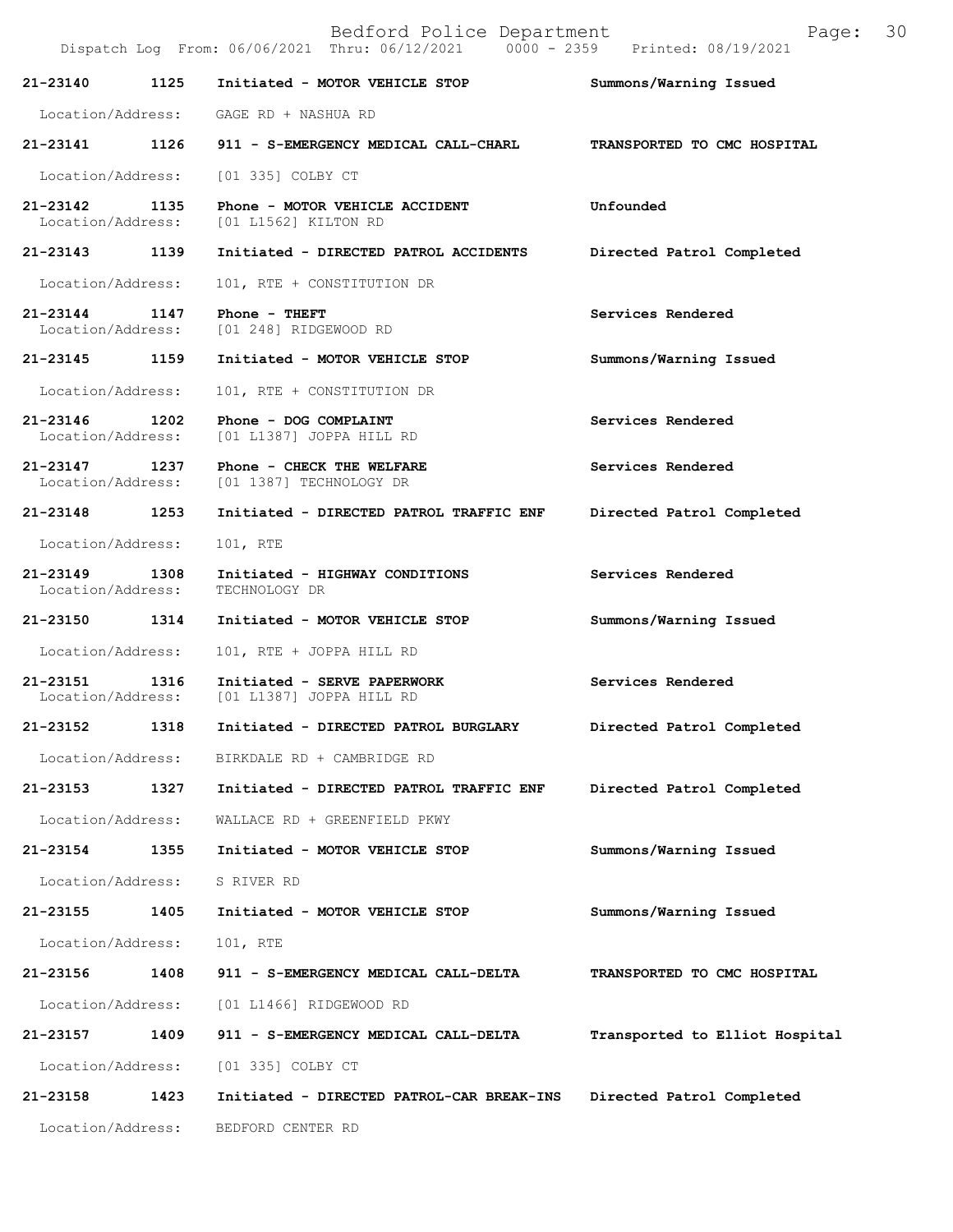|                   |              | 21-23159 1442 Phone - THEFT                                                   | Directed Patrol Completed   |
|-------------------|--------------|-------------------------------------------------------------------------------|-----------------------------|
|                   |              | Location/Address: [01 696] WALLACE RD                                         |                             |
| 21-23160 1447     |              | Phone - THEFT                                                                 | No Action Required          |
|                   |              | Location/Address: [01 696] WALLACE RD                                         |                             |
| 21-23161 1454     |              | Phone - S-FIRE ALARM<br>Location/Address: [01 1339] CAMPBELL RD               | Services Rendered           |
|                   |              | 21-23162 1503 911 - 911 Abandoned<br>Location/Address: [01 L0000639] COTE LN  | Services Rendered           |
|                   |              | 21-23163 1507 911 - S-EMERGENCY MEDICAL CALL-CHARL                            | TRANSPORTED TO CMC HOSPITAL |
|                   |              | Location/Address: [01 749] WASHINGTON PL                                      |                             |
| 21-23164 1523     |              | Initiated - DIRECTED PATROL TRAFFIC ENF                                       | Directed Patrol Completed   |
|                   | Vicinity of: | 101, RTE + 114 RTE                                                            |                             |
| 21-23165          | 1524         | Walk-In - INVESTIGATION-FOLLOW UP<br>Location/Address: [01 632] JOPPA HILL RD | Investigated                |
| 21-23166 1526     |              | Initiated - MOTOR VEHICLE STOP                                                | Summons/Warning Issued      |
| Location/Address: |              | 101, RTE + OLDE BEDFORD WAY                                                   |                             |
| 21-23167 1528     |              | Initiated - MOTOR VEHICLE STOP                                                | Summons/Warning Issued      |
|                   |              | Location/Address: S RIVER RD + KILTON RD                                      |                             |
| 21-23168 1532     |              | Initiated - DIRECTED PATROL TRAFFIC ENF                                       | Directed Patrol Completed   |
| Location/Address: |              | 101, RTE + JENKINS RD                                                         |                             |
| 21-23169 1533     |              | Initiated - DIRECTED PATROL TRAFFIC ENF                                       | Directed Patrol Completed   |
|                   |              | Location/Address: S RIVER RD + COLBY CT                                       |                             |
| 21-23172 1539     |              | Phone - POLICE INFORMATION                                                    | No Action Required          |
| Location/Address: |              | [01 L0000798] RIVERWAY PL                                                     |                             |
| 21-23170          | 1541         | Initiated - DIRECTED PATROL TRAFFIC ENF                                       | Directed Patrol Completed   |
| Location/Address: |              | S RIVER RD + HAWTHORNE DR                                                     |                             |
| 21-23171          | 1547         | Initiated - DIRECTED PATROL TRAFFIC ENF                                       | Directed Patrol Completed   |
|                   | Vicinity of: | 114 RTE + WHITE AVE                                                           |                             |
| 21-23173          | 1603         | Initiated - DIRECTED PATROL TRAFFIC ENF                                       | Directed Patrol Completed   |
| Location/Address: |              | 101, RTE                                                                      |                             |
| 21-23174          | 1607         | Initiated - MOTOR VEHICLE STOP                                                | Summons/Warning Issued      |
| Location/Address: |              | 101, RTE + BOYNTON ST                                                         |                             |
| 21-23175          | 1612         | Initiated - MOTOR VEHICLE STOP                                                | Summons/Warning Issued      |
| Location/Address: |              | [01 L1803] S RIVER RD                                                         |                             |
| 21-23176          | 1619         | Initiated - MOTOR VEHICLE STOP                                                | Arrest(s) Made              |

 Location/Address: 101, RTE + OLD BEDFORD RD Refer To Summons: 21-323-AR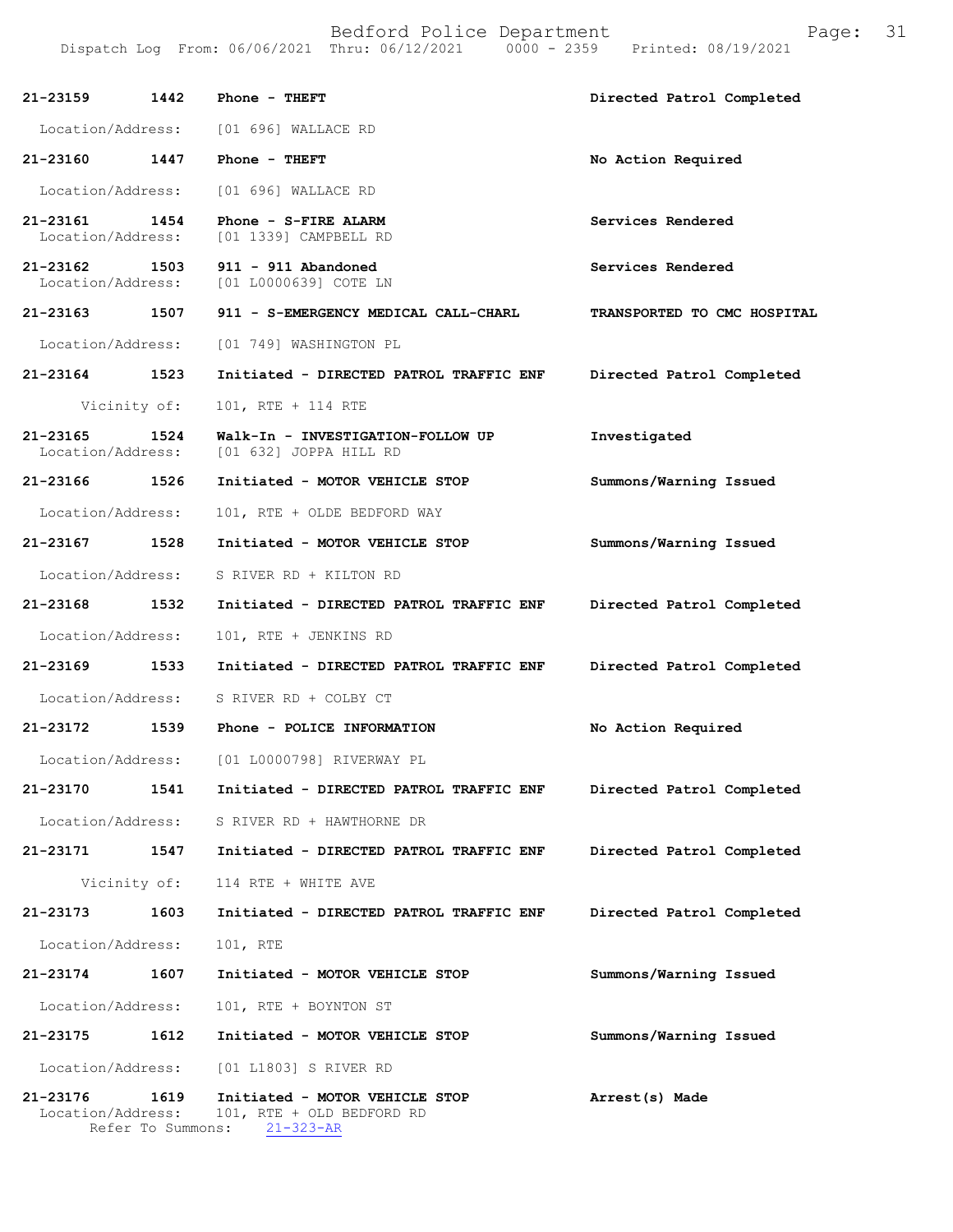Bedford Police Department Page: 32 Dispatch Log From: 06/06/2021 Thru: 06/12/2021 Summons: SOUZA, THIAGO BENEDITO Address: BEDFORD, NH<br>Age: 19 Age:<br>:Charges Drive after Rev/Sus - subsqt Suspension of Vehicle Registration **21-23177 1619 Initiated - DIRECTED PATROL TRAFFIC ENF Directed Patrol Completed** Location/Address: JENKINS RD + BEALS RD **21-23178 1625 Initiated - DIRECTED PATROL TRAFFIC ENF Directed Patrol Completed** Location/Address: PULPIT RD **21-23179 1629 Initiated - DIRECTED PATROL TRAFFIC ENF Directed Patrol Completed** Location/Address: S RIVER RD + PALOMINO LN **21-23180 1631 Phone - ASSIST OTHER AGENCY Services Rendered** Location/Address: CARON RD **21-23181 1634 Initiated - DIRECTED PATROL TRAFFIC ENF Directed Patrol Completed** Location/Address: S RIVER RD + TECHNOLOGY DR **21-23182 1644 Initiated - MOTOR VEHICLE STOP Summons/Warning Issued** Location/Address: 101, RTE + NASHUA RD **21-23183 1658 Initiated - SERVE PAPERWORK Services Rendered** Location/Address: **21-23184 1706 Initiated - DIRECTED PATROL TRAFFIC ENF Directed Patrol Completed** Vicinity of: 101, RTE + CONSTITUTION DR **21-23185 1709 Initiated - MOTOR VEHICLE STOP Summons/Warning Issued** Location/Address: 101, RTE **21-23186 1720 Initiated - MOTOR VEHICLE STOP Summons/Warning Issued** Location/Address: LIBERTY HILL RD + COUNTY RD **21-23187 1730 Initiated - MOTOR VEHICLE STOP Summons/Warning Issued** Location/Address: 101, RTE **21-23188 1740 Initiated - DIRECTED PATROL TRAFFIC ENF Directed Patrol Completed** Vicinity of: WALLACE RD + NATHAN CUTLER DR **21-23189 1742 Initiated - DIRECTED PATROL-CAR BREAK-INS Directed Patrol Completed** Location/Address: [01 1312] S RIVER RD **21-23190 1743 Initiated - DIRECTED PATROL TRAFFIC ENF Directed Patrol Completed** Location/Address: HARDY RD + 101, RTE **21-23191 1752 Initiated - MOTOR VEHICLE STOP Summons/Warning Issued** Location/Address: WALLACE RD + LANE DR **21-23192 1814 Initiated - DIRECTED PATROL-CAR BREAK-INS Directed Patrol Completed** Location/Address: [01 1050] DONALD ST **21-23193 1816 Initiated - SERVE PAPERWORK No Action Required**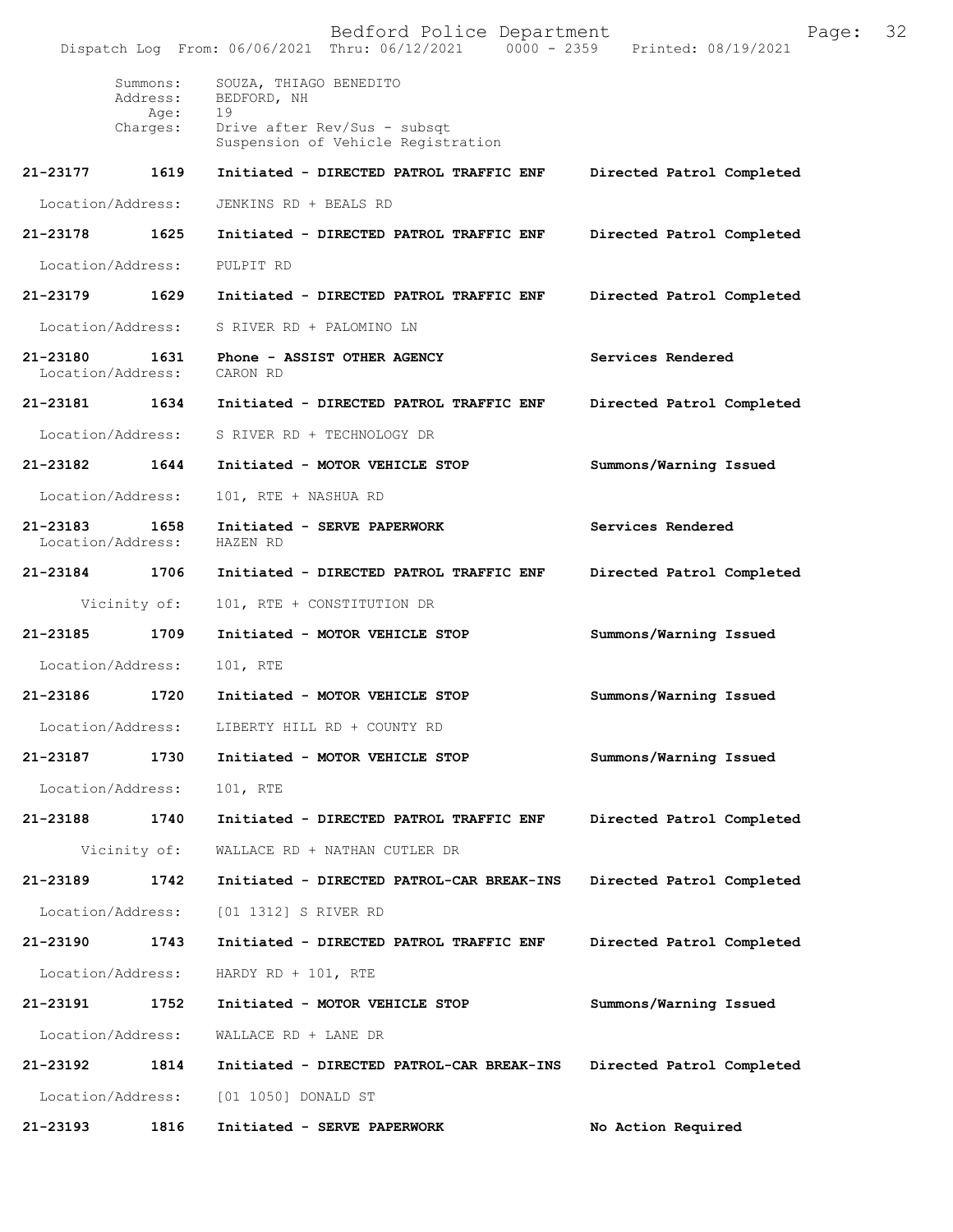|                               |                                              | Location/Address: [01 L0000152] MEETINGHOUSE RD                                                                                                                        |                             |
|-------------------------------|----------------------------------------------|------------------------------------------------------------------------------------------------------------------------------------------------------------------------|-----------------------------|
| 21-23194                      | 1818                                         | Initiated - DIRECTED PATROL-CAR BREAK-INS                                                                                                                              | Directed Patrol Completed   |
|                               | Vicinity of:                                 | RIDGEWOOD RD                                                                                                                                                           |                             |
| 21-23197<br>Location/Address: | 1841                                         | Initiated - SERVE PAPERWORK<br>STEPHANIE DR                                                                                                                            | Services Rendered           |
| 21-23195 1842                 |                                              | Initiated - DIRECTED PATROL-CAR BREAK-INS                                                                                                                              | Directed Patrol Completed   |
| Location/Address:             |                                              | [01 L1562] KILTON RD                                                                                                                                                   |                             |
| 21-23196 1846                 |                                              | Phone - POLICE INFORMATION                                                                                                                                             | No Action Required          |
| Location/Address: RIVERWAY PL |                                              |                                                                                                                                                                        |                             |
| 21-23198 1854                 |                                              | Initiated - DIRECTED PATROL TRAFFIC ENF                                                                                                                                | Directed Patrol Completed   |
| Location/Address:             |                                              | [01 632] JOPPA HILL RD                                                                                                                                                 |                             |
| 21-23199<br>Location/Address: | 1854                                         | Phone - S-MUTUAL AID-MEDICAL<br>[04] GILBERT CROSSING DR                                                                                                               | Services Rendered           |
| 21-23200 1856                 |                                              | $Phone - THEFT$<br>Location/Address: [01 696] WALLACE RD<br>Refer To Incident: 21-545-OF                                                                               | Investigated                |
| 21-23201 1901                 |                                              | Initiated - DIRECTED PATROL-CAR BREAK-INS                                                                                                                              | Directed Patrol Completed   |
| Location/Address:             |                                              | [01 L1804] S RIVER RD                                                                                                                                                  |                             |
| 21-23202 1907                 |                                              | 911 - S-EMERGENCY MEDICAL CALL-DELTA                                                                                                                                   | TRANSPORTED TO CMC HOSPITAL |
| Location/Address:             |                                              | HANCOCK DR                                                                                                                                                             |                             |
| 21-23203                      | 1910                                         | 911 - S-EMERGENCY MEDICAL CALL-ALPHA                                                                                                                                   | TRANSPORTED TO CMC HOSPITAL |
| Location/Address: FOREST DR   |                                              |                                                                                                                                                                        |                             |
| 21-23204 1929                 |                                              | Initiated - DIRECTED PATROL MOUNTAIN BIKE                                                                                                                              | Directed Patrol Completed   |
|                               | Vicinity of:                                 | BOYNTON ST + PLUMMER RD                                                                                                                                                |                             |
| 21-23205<br>Location/Address: | 1936                                         | Initiated - INVESTIGATION-FOLLOW UP<br>N AMHERST RD                                                                                                                    | Services Rendered           |
| 21-23206                      | 1956                                         | Initiated - DIRECTED PATROL-CAR BREAK-INS                                                                                                                              | Directed Patrol Completed   |
| Location/Address:             |                                              | TECHNOLOGY DR                                                                                                                                                          |                             |
| 21-23207<br>Location/Address: | 1958                                         | Walk-In - SERVE PAPERWORK<br>[01 474] CONSTITUTION DR                                                                                                                  | Services Rendered           |
| 21-23208                      | 2014                                         | Initiated - DIRECTED PATROL BURGLARY                                                                                                                                   | Directed Patrol Completed   |
| Location/Address:             |                                              | [01 L1805] BEDFORD FARMS DR                                                                                                                                            |                             |
| 21-23209<br>Location/Address: | 2037<br>Refer To Arrest:<br>Age:<br>Charges: | 911 - MOTOR VEHICLE ACC-SPECIAL CIR.<br>WALLACE RD + RUTLEDGE RD<br>$21 - 324 - AR$<br>Arrest: O'BRIEN, LIAM PATRICK<br>Address: BEDFORD, NH<br>22<br>DUI - impairment | Arrest(s) Made              |
| 21-23210                      | 2039                                         | Initiated - MOTOR VEHICLE STOP                                                                                                                                         | Summons/Warning Issued      |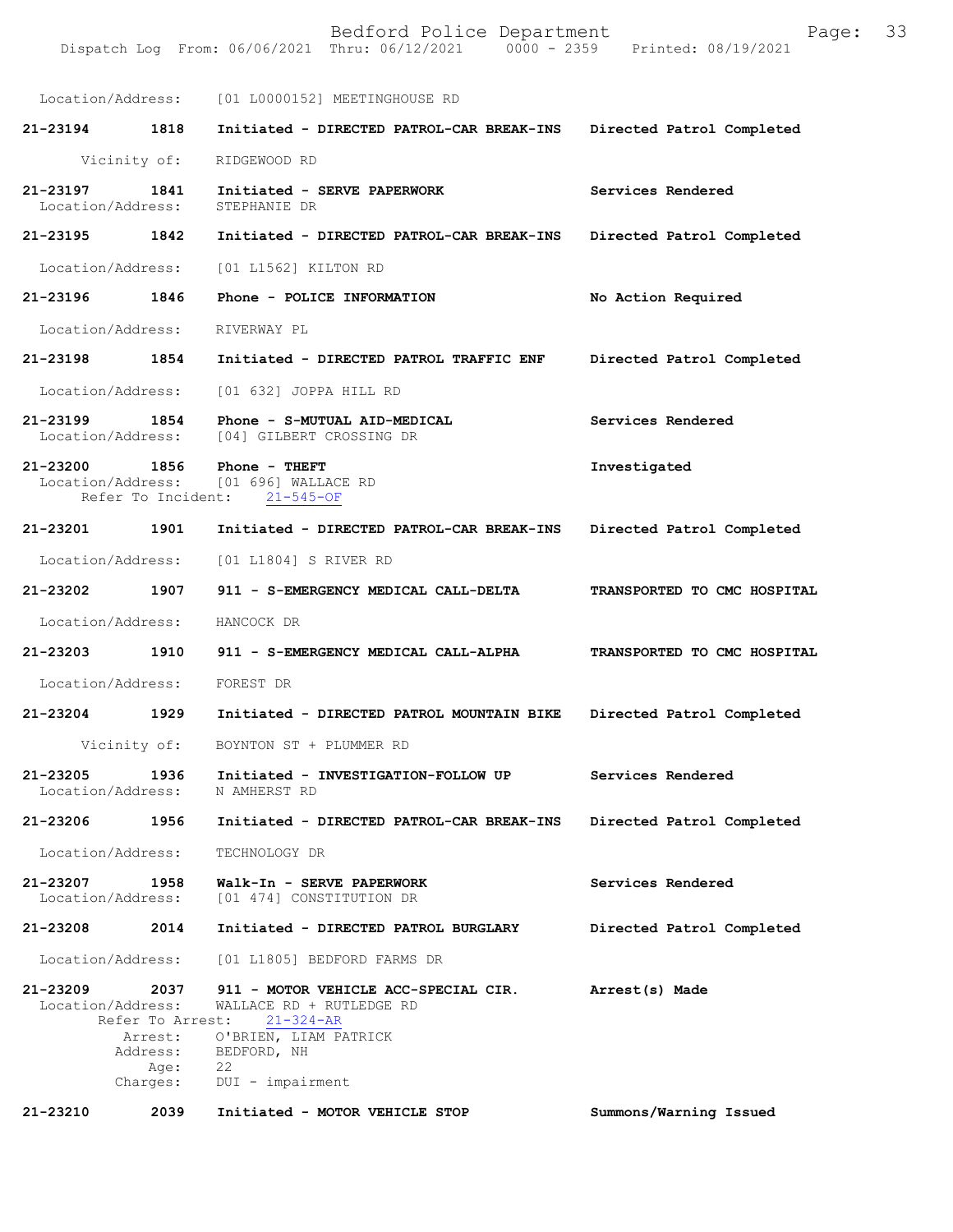|                                    |              | Bedford Police Department<br>Dispatch Log From: 06/06/2021 Thru: 06/12/2021 0000 - 2359 Printed: 08/19/2021 | Page:                          | 34 |
|------------------------------------|--------------|-------------------------------------------------------------------------------------------------------------|--------------------------------|----|
| Location/Address:                  |              | 101, RTE + HITCHING POST LN                                                                                 |                                |    |
| 21-23211<br>Location/Address:      |              | 2057 Phone - S-ALARM-MEDICAL AID/LIFT ASST<br>[01 L1481] CORTLAND DR                                        | <b>NO TRANSPORT</b>            |    |
| 21-23212 2120<br>Location/Address: |              | Phone - CHECK THE WELFARE<br>S RIVER RD + KILTON RD                                                         | Could Not Locate               |    |
| 21-23213 2213                      |              | Initiated - DIRECTED PATROL-CAR BREAK-INS                                                                   | Directed Patrol Completed      |    |
| Location/Address:                  |              | [01 376] KILTON RD                                                                                          |                                |    |
| 21-23214 2226                      |              | Initiated - DIRECTED PATROL-CAR BREAK-INS                                                                   | Directed Patrol Completed      |    |
|                                    | Vicinity of: | LEAVY DR + COOPER LN                                                                                        |                                |    |
| 21-23215 2336                      |              | Initiated - DIRECTED PATROL DWI                                                                             | Directed Patrol Completed      |    |
|                                    | Vicinity of: | 101, RTE + WALLACE RD                                                                                       |                                |    |
| 21-23216 2344                      |              | Initiated - DIRECTED PATROL DWI                                                                             | Directed Patrol Completed      |    |
| Location/Address:                  |              | S RIVER RD + MOORES CROSSING RD                                                                             |                                |    |
| 21-23217                           | 2349         | Initiated - MOTOR VEHICLE STOP                                                                              | Summons/Warning Issued         |    |
| Location/Address:                  |              | 101, RTE + CONSTITUTION DR                                                                                  |                                |    |
|                                    |              | 21-23218 2357 Initiated - MOTOR VEHICLE STOP                                                                | Summons/Warning Issued         |    |
|                                    |              | Location/Address: 101, RTE + JENKINS RD                                                                     |                                |    |
|                                    |              | For Date: $06/10/2021$ - Thursday                                                                           |                                |    |
| 21-23219                           |              | 0012 Initiated - DIRECTED PATROL DWI                                                                        | Directed Patrol Completed      |    |
|                                    |              | Location/Address: S RIVER RD + KILTON RD                                                                    |                                |    |
|                                    |              | 21-23220 0013 Initiated - DIRECTED PATROL DWI                                                               | Directed Patrol Completed      |    |
|                                    | Vicinity of: | 101, RTE + NASHUA RD                                                                                        |                                |    |
| 21-23221                           | 0014         | Initiated - DIRECTED PATROL DWI                                                                             | Directed Patrol Completed      |    |
| Location/Address:                  |              | 101, RTE + 114 RTE                                                                                          |                                |    |
| 21-23222                           | 0031         | 911 - S-EMERGENCY MEDICAL CALL-CHARL                                                                        | Transported to Elliot Hospital |    |
| Location/Address:                  |              | [01 335] COLBY CT                                                                                           |                                |    |
| 21-23223                           | 0035         | Initiated - MOTOR VEHICLE STOP                                                                              | Summons/Warning Issued         |    |
| Location/Address:                  |              | 114 RTE + WHITE AVE                                                                                         |                                |    |
| 21-23224                           | 0052         | Initiated - DIRECTED PATROL DWI                                                                             | Directed Patrol Completed      |    |
| Location/Address:                  |              | S RIVER RD + SUNSET LN                                                                                      |                                |    |
| 21-23225                           | 0056         | Initiated - DIRECTED PATROL DWI                                                                             | Directed Patrol Completed      |    |
|                                    | Vicinity of: | 101, RTE + JENKINS RD                                                                                       |                                |    |
| 21-23226                           | 0057         | Initiated - MOTOR VEHICLE STOP                                                                              | Summons/Warning Issued         |    |
| Location/Address:                  |              | S RIVER RD + WASHINGTON PL                                                                                  |                                |    |
| 21-23227                           | 0103         | Initiated - DIRECTED PATROL DWI                                                                             | Directed Patrol Completed      |    |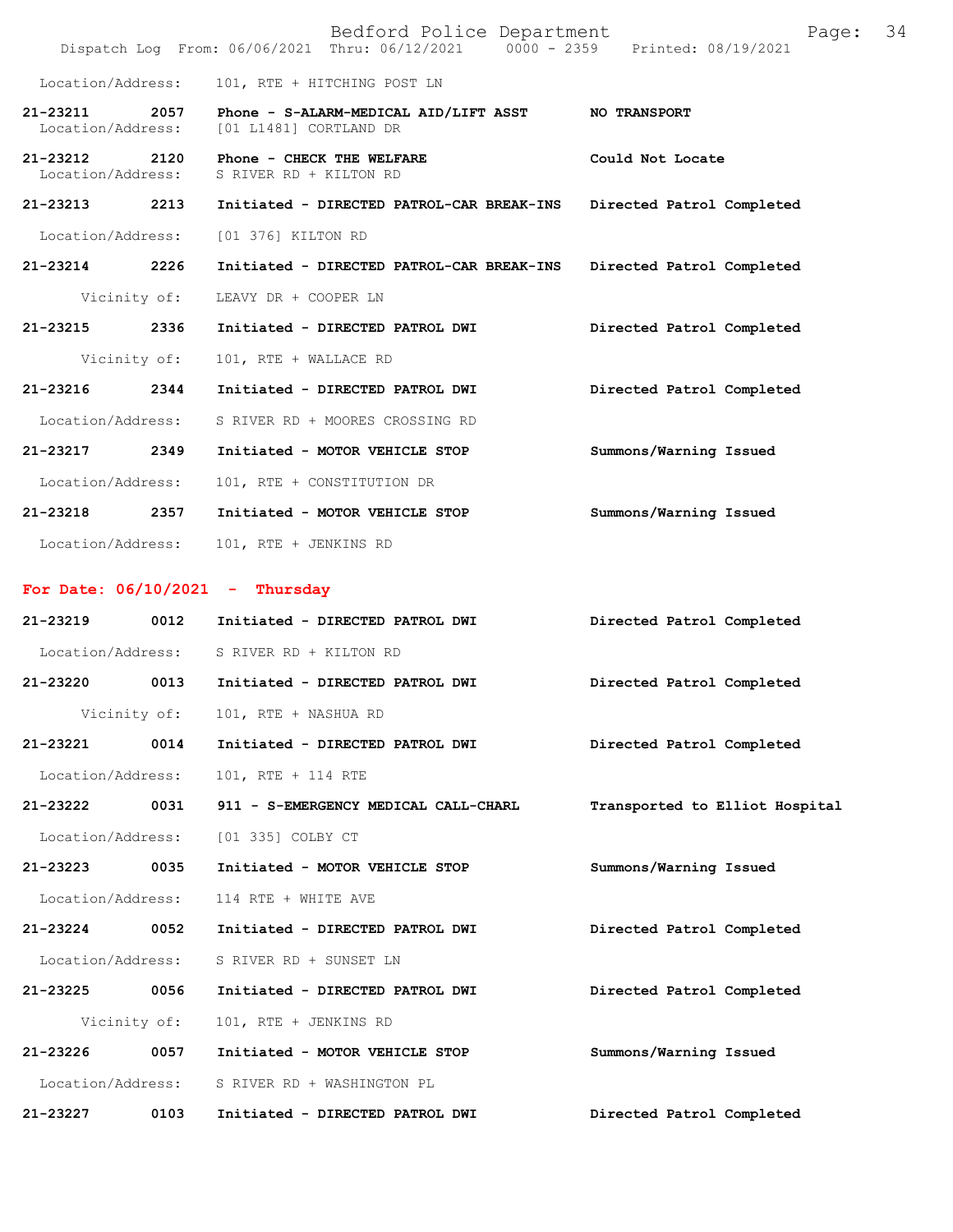|                                    |                              | Bedford Police Department<br>Dispatch Log From: 06/06/2021 Thru: 06/12/2021 0000 - 2359 Printed: 08/19/2021 | Page:                     | 35 |
|------------------------------------|------------------------------|-------------------------------------------------------------------------------------------------------------|---------------------------|----|
| Location/Address:                  |                              | NEW BOSTON RD                                                                                               |                           |    |
| 21-23228                           |                              | 0108 Initiated - MOTOR VEHICLE STOP                                                                         | Summons/Warning Issued    |    |
| Location/Address:                  |                              | 101, RTE + MEETINGHOUSE RD                                                                                  |                           |    |
| 21-23229 0125<br>Location/Address: | Refer To Summons:            | Initiated - MOTOR VEHICLE STOP<br>S RIVER RD + EXECUTIVE PARK DR<br>$21 - 325 - AR$                         | Arrest(s) Made            |    |
|                                    | Summons:<br>Address:<br>Age: | MORALES GARCIA, HECTOR ISMAEL<br>DANVERS, MA<br>30                                                          |                           |    |
|                                    | Charges:                     | License Reqd; Op w/o Valid License                                                                          |                           |    |
| 21-23230 0145                      |                              | Initiated - DIRECTED PATROL DWI                                                                             | Directed Patrol Completed |    |
| Vicinity of:                       |                              | 101, RTE + CHESTNUT DR                                                                                      |                           |    |
| 21-23231                           | 0220                         | Initiated - DIRECTED PATROL BURGLARY                                                                        | Directed Patrol Completed |    |
| Location/Address:                  |                              | WHEELER FARM RD                                                                                             |                           |    |
| 21-23232 0227                      |                              | Initiated - DIRECTED PATROL BURGLARY                                                                        | Directed Patrol Completed |    |
| Location/Address:                  |                              | [01 1050] DONALD ST                                                                                         |                           |    |
| 21-23233 0233                      |                              | Initiated - DIRECTED PATROL BURGLARY                                                                        | Directed Patrol Completed |    |
| Location/Address:                  |                              | HAWTHORNE DR                                                                                                |                           |    |
| 21-23234 0242                      |                              | Initiated - DIRECTED PATROL-CAR BREAK-INS Directed Patrol Completed                                         |                           |    |
|                                    | Vicinity of:                 | [01 L709] 101, RTE                                                                                          |                           |    |
| 21-23235                           | 0409                         | Initiated - DIRECTED PATROL BURGLARY                                                                        | Directed Patrol Completed |    |
| Location/Address:                  |                              | [01 1235] S RIVER RD                                                                                        |                           |    |
| 21-23236 0409                      |                              | Initiated - DIRECTED PATROL-CAR BREAK-INS Directed Patrol Completed                                         |                           |    |
|                                    |                              | Vicinity of: HITCHING POST LN + KAHLIKO LN                                                                  |                           |    |
| 21-23237                           | 0412                         | Initiated - DIRECTED PATROL BURGLARY                                                                        | Directed Patrol Completed |    |
| Location/Address:                  |                              | COTE LN                                                                                                     |                           |    |
| 21-23238                           | 0438                         | Initiated - DIRECTED PATROL-CAR BREAK-INS                                                                   | Directed Patrol Completed |    |
| Vicinity of:                       |                              | GREENFIELD PKWY + BARNSIDE DR                                                                               |                           |    |
| 21-23239                           | 0446                         | Initiated - DIRECTED PATROL-CAR BREAK-INS                                                                   | Directed Patrol Completed |    |
| Location/Address:                  |                              | BACK RIVER RD + CAMP RD                                                                                     |                           |    |
| 21-23240                           | 0453                         | Initiated - DIRECTED PATROL-CAR BREAK-INS                                                                   | Directed Patrol Completed |    |
| Location/Address:                  |                              | LEAVY DR                                                                                                    |                           |    |
| 21-23241                           | 0510                         | Initiated - DIRECTED PATROL TRAFFIC ENF                                                                     | Directed Patrol Completed |    |
| Vicinity of:                       |                              | 101, RTE + HITCHING POST LN                                                                                 |                           |    |
| 21-23242                           | 0521                         | Initiated - DIRECTED PATROL TRAFFIC ENF                                                                     | Directed Patrol Completed |    |
| Location/Address:                  |                              | MEETINGHOUSE RD + OAK DR                                                                                    |                           |    |
| 21-23243                           | 0523                         | Initiated - DIRECTED PATROL TRAFFIC ENF                                                                     | Directed Patrol Completed |    |
| Location/Address:                  |                              | NEW BOSTON RD                                                                                               |                           |    |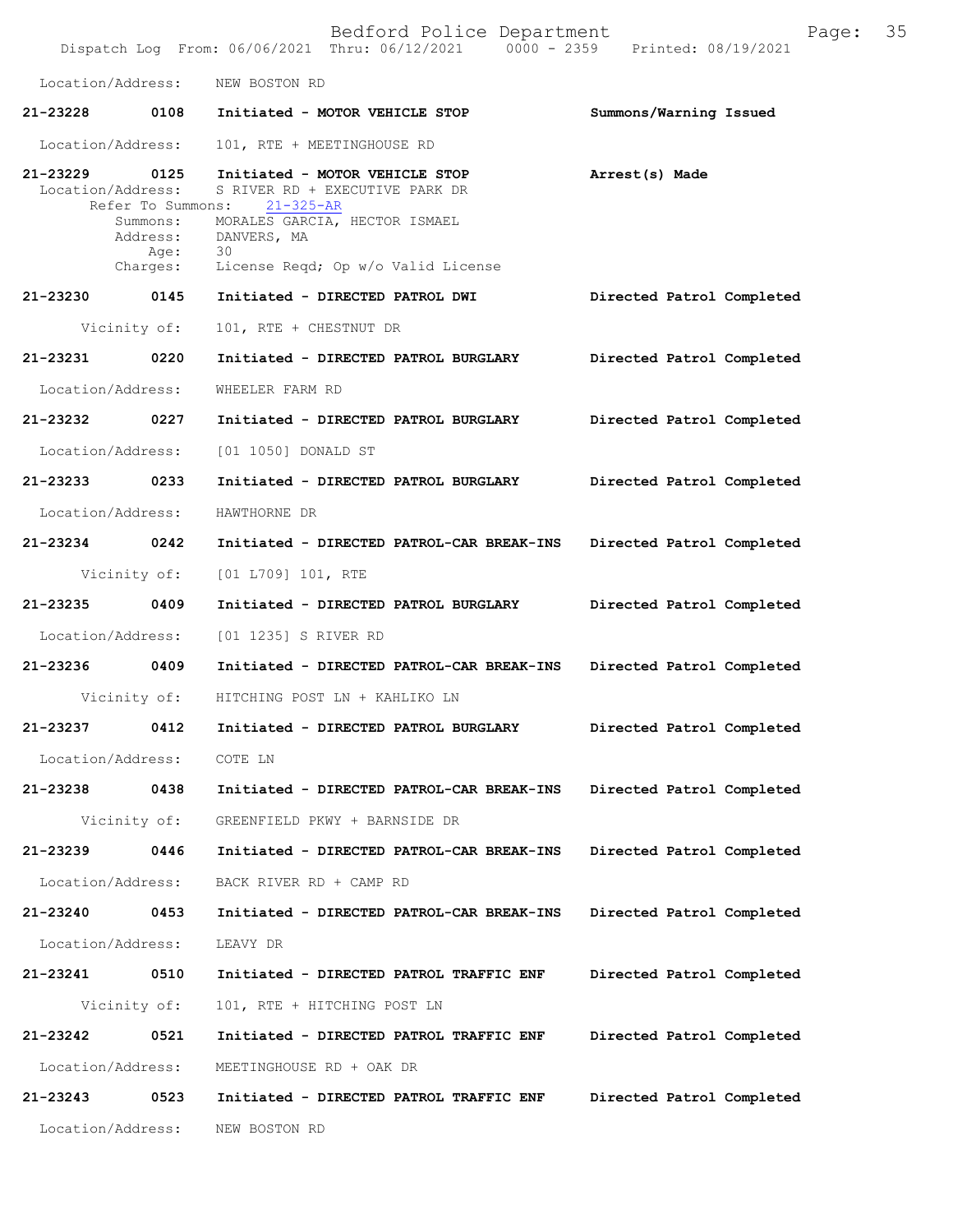|                               |           | Dispatch Log From: 06/06/2021 Thru: 06/12/2021<br>$0000 - 2359$     | Printed: 08/19/2021       |
|-------------------------------|-----------|---------------------------------------------------------------------|---------------------------|
| $21 - 23244$                  | 0550      | Initiated - DIRECTED PATROL TRAFFIC ENF                             | Directed Patrol Completed |
| Vicinity of:                  |           | WALLACE RD + $101$ , RTE                                            |                           |
| 21-23245                      | 0735      | Initiated - DIRECTED PATROL TRAFFIC ENF                             | Directed Patrol Completed |
| Location/Address:             |           | 101, RTE + COVENANT WAY                                             |                           |
| 21-23246 0737                 |           | Initiated - DIRECTED PATROL TRAFFIC ENF                             | Directed Patrol Completed |
| Location/Address:             |           | BOYNTON ST + PLUMMER RD                                             |                           |
| $21 - 23247$                  | 0740      | Initiated - DIRECTED PATROL TRAFFIC ENF                             | Directed Patrol Completed |
| Location/Address:             |           | NEW BOSTON RD + HAWK DR                                             |                           |
| 21-23248                      | 0808      | Initiated - DIRECTED PATROL TRAFFIC ENF                             | Directed Patrol Completed |
| Location/Address:             |           | S RIVER RD + CLUB ACRE LN                                           |                           |
| 21-23249 0813                 |           | Initiated - DIRECTED PATROL TRAFFIC ENF                             | Directed Patrol Completed |
| Location/Address:             |           | 101, RTE + KAHLIKO LN                                               |                           |
| 21-23250 0829                 |           | Initiated - DIRECTED PATROL TRAFFIC ENF                             | Directed Patrol Completed |
| Location/Address:             |           | [01 L0000786] S RIVER RD                                            |                           |
| 21-23251                      | 0830      | Initiated - MOTOR VEHICLE STOP                                      | Summons/Warning Issued    |
| Location/Address:             |           | NEW BOSTON RD + WALLACE RD                                          |                           |
| 21-23252 0833                 |           | Initiated - MOTOR VEHICLE STOP                                      | Summons/Warning Issued    |
| Location/Address:             |           | MEETINGHOUSE RD + KENSINGTON LN                                     |                           |
| 21-23253<br>Location/Address: | 0835      | Phone - SERVE PAPERWORK<br>[01 474] CONSTITUTION DR                 | Could Not Locate          |
| 21-23254                      | 0853      | Initiated - DIRECTED PATROL TRAFFIC ENF                             | Directed Patrol Completed |
| Location/Address:             |           | S RIVER RD + COLBY CT                                               |                           |
| 21-23255                      | 0855      | Initiated - MOTOR VEHICLE STOP                                      | Summons/Warning Issued    |
| Location/Address:             |           | JENKINS RD                                                          |                           |
| 21-23256                      | 0908      | Initiated - DIRECTED PATROL-CAR BREAK-INS                           | Directed Patrol Completed |
| Location/Address:             |           | COOPER LN                                                           |                           |
| 21-23257<br>Location/Address: | 0925      | Phone - COMMUNITY POLICING<br>[01 474] CONSTITUTION DR              | Services Rendered         |
| 21-23258                      | 0933      | Walk-In - ASSIST-WALK IN                                            | Services Rendered         |
| 21-23259<br>Location/Address: | 0939      | Initiated - DIRECTED PATROL BURGLARY<br>COUNTY RD + WRIGHT ACRES RD | Services Rendered         |
| 21-23260                      | 0948      | Initiated - DIRECTED PATROL-CAR BREAK-INS                           | Directed Patrol Completed |
| Location/Address:             |           | [01 L1803] S RIVER RD                                               |                           |
| 21-23261                      | 0953      | Phone - POLICE INFORMATION                                          | No Action Required        |
|                               | Location: | [09] OFFICER SAFETY OUT OF CONCORD                                  |                           |
| 21-23262                      | 0958      | Initiated - MOTOR VEHICLE STOP                                      | <b>NO PAPERWORK</b>       |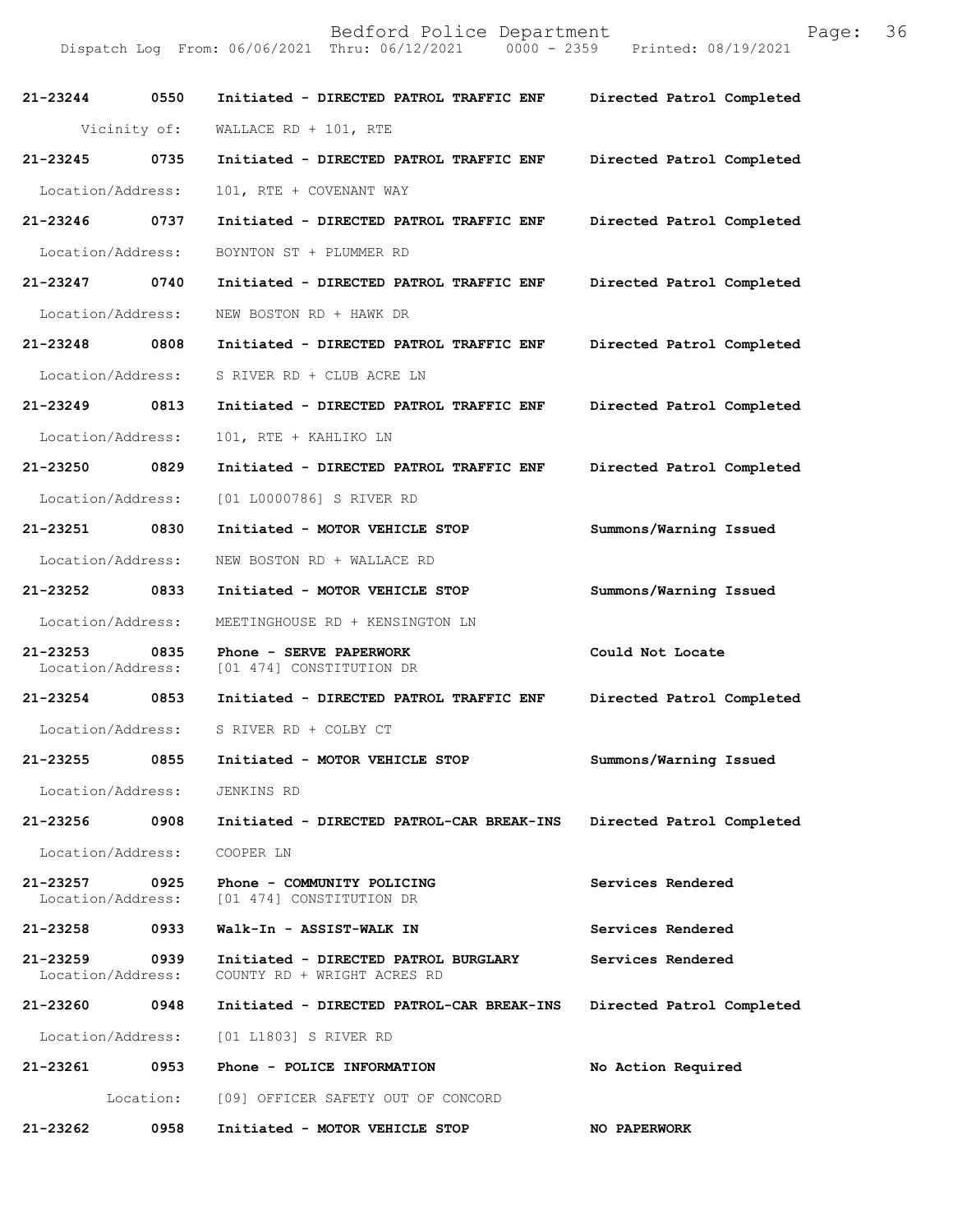Bedford Police Department Fage: 37 Dispatch Log From: 06/06/2021 Thru: 06/12/2021 0000 - 2359 Printed: 08/19/2021 Location/Address: WHITE AVE **21-23263 1026 Initiated - DIRECTED PATROL TRAFFIC ENF Directed Patrol Completed**  Location/Address: DONALD ST **21-23264 1026 Phone - ASSIST CITIZEN Services Rendered**  Location/Address: [01 1078] WRIGHT ACRES RD **21-23265 1030 Walk-In - SERVE WARRANT Arrest(s) Made**  Location/Address: [01 474] CONSTITUTION DR Refer To Arrest: 21-326-AR

| 21-23266                          | 1033 | Initiated - VACANT PROPERTY CHECK                               | Building Checked/Secured    |
|-----------------------------------|------|-----------------------------------------------------------------|-----------------------------|
| Location/Address:                 |      | SOUTH HILLS DR                                                  |                             |
| 21-23267<br>Location/Address:     | 1035 | 911 - S-SERVICE CALL<br>[01 L0000792] S RIVER RD                | Services Rendered           |
| 21-23268                          | 1054 | Initiated - MOTOR VEHICLE STOP                                  | Summons/Warning Issued      |
| Location/Address:                 |      | HAWTHORNE DR + S RIVER RD                                       |                             |
| 21-23269                          | 1107 | Initiated - DIRECTED PATROL-CAR BREAK-INS                       | Directed Patrol Completed   |
| Location/Address:                 |      | [01 324] HAWTHORNE DR                                           |                             |
| 21-23270                          | 1122 | Initiated - DIRECTED PATROL-CAR BREAK-INS                       | Directed Patrol Completed   |
| Location/Address:                 |      | [01 L2271] S RIVER RD                                           |                             |
| 21-23271                          | 1134 | Initiated - DIRECTED PATROL-CAR BREAK-INS                       | Directed Patrol Completed   |
| Location/Address:                 |      | NASHUA RD + WALLACE RD                                          |                             |
| 21-23273<br>Location/Address:     | 1152 | Phone - MOTOR VEHICLE COMPLAINT<br>S RIVER RD + HARVEY RD       | Could Not Locate            |
| 21-23272                          | 1155 | Initiated - DIRECTED PATROL-CAR BREAK-INS                       | Directed Patrol Completed   |
| Location/Address:                 |      | [01 1312] S RIVER RD                                            |                             |
| $21 - 23274$                      | 1204 | Initiated - DIRECTED PATROL TRAFFIC ENF                         | Directed Patrol Completed   |
| Location/Address:                 |      | 101, RTE + HITCHING POST LN                                     |                             |
| 21-23275                          | 1214 | Initiated - DIRECTED PATROL-CAR BREAK-INS                       | Directed Patrol Completed   |
| Location/Address:                 |      | [01 1235] S RIVER RD                                            |                             |
| 21-23276                          | 1231 | Initiated - MOTOR VEHICLE STOP                                  | Summons/Warning Issued      |
| Location/Address:                 |      | 101, RTE + HITCHING POST LN                                     |                             |
| $21 - 23277$<br>Location/Address: | 1232 | 911 - S-EMERGENCY MEDICAL CALL-ALPHA<br>[01 1387] TECHNOLOGY DR | NO TRANSPORT                |
| 21-23278                          | 1232 | Initiated - DIRECTED PATROL TRAFFIC ENF                         | Directed Patrol Completed   |
| Location/Address:                 |      | S RIVER RD + RIVERWAY PL                                        |                             |
| 21-23279                          | 1233 | 911 - S-EMERGENCY MEDICAL CALL-ALPHA                            | TRANSPORTED TO CMC HOSPITAL |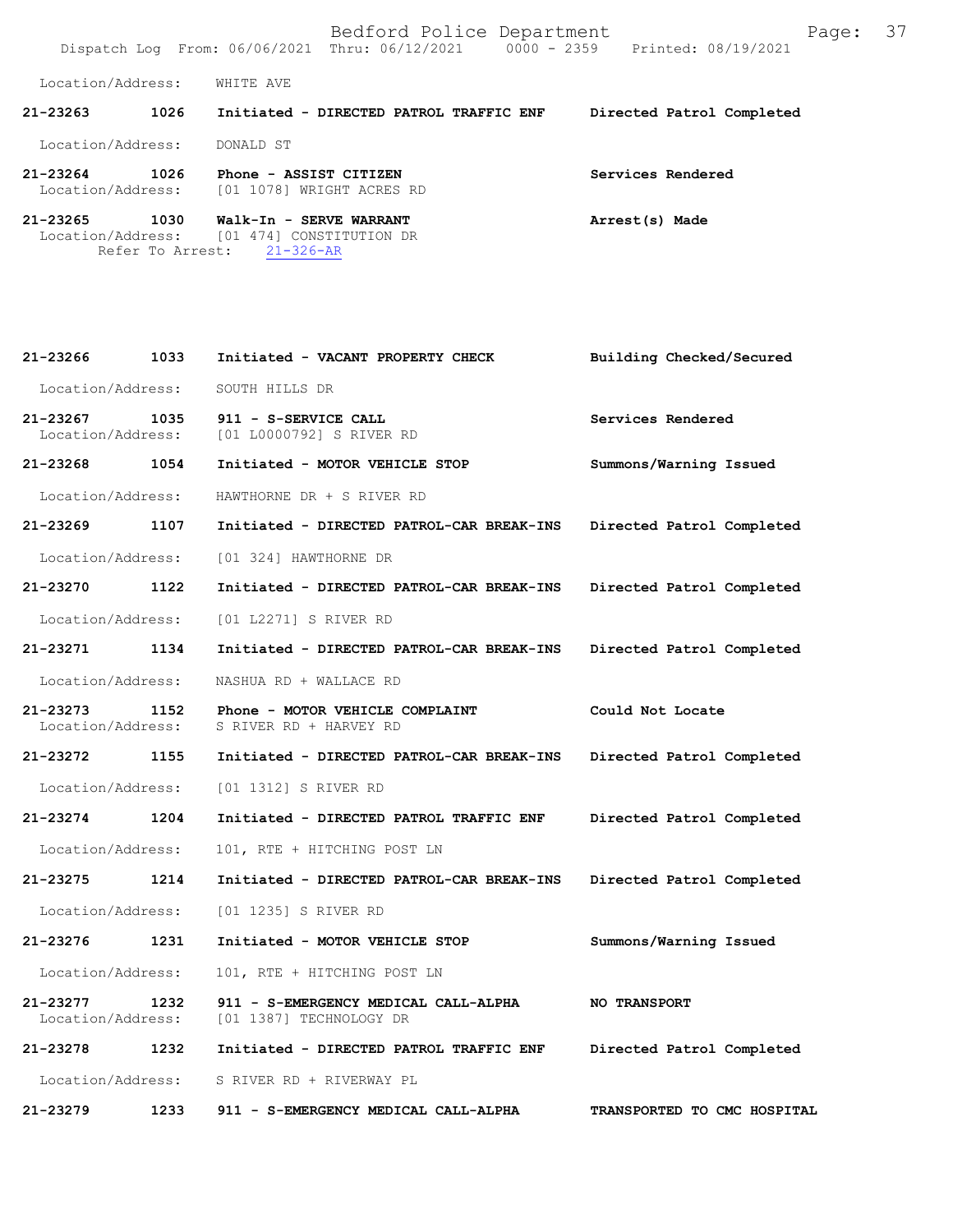|                               |                                                           | Bedford Police Department<br>Dispatch Log From: 06/06/2021 Thru: 06/12/2021 0000 - 2359 Printed: 08/19/2021                                   | Page:                          | 38 |
|-------------------------------|-----------------------------------------------------------|-----------------------------------------------------------------------------------------------------------------------------------------------|--------------------------------|----|
| Location/Address:             |                                                           | [01 335] COLBY CT                                                                                                                             |                                |    |
| 21-23280                      | 1239                                                      | Initiated - MOTOR VEHICLE STOP                                                                                                                | Summons/Warning Issued         |    |
| Location/Address:             |                                                           | S RIVER RD + EASTMAN AVE                                                                                                                      |                                |    |
| 21-23281                      | 1254                                                      | Initiated - MOTOR VEHICLE STOP                                                                                                                | Summons/Warning Issued         |    |
| Location/Address:             |                                                           | S RIVER RD + RIVERWAY PL                                                                                                                      |                                |    |
| 21-23282 1302                 |                                                           | Initiated - MOTOR VEHICLE STOP                                                                                                                | Summons/Warning Issued         |    |
| Location/Address:             |                                                           | PALOMINO LN + S RIVER RD                                                                                                                      |                                |    |
| 21-23283 1309                 |                                                           | 911 - S-EMERGENCY MEDICAL CALL-CHARL                                                                                                          | TRANSPORTED TO CMC HOSPITAL    |    |
| Location/Address:             |                                                           | [01 335] COLBY CT                                                                                                                             |                                |    |
| 21-23284                      | 1317                                                      | Initiated - MOTOR VEHICLE STOP                                                                                                                | Summons/Warning Issued         |    |
| Location/Address:             |                                                           | 114 RTE + WHITE AVE                                                                                                                           |                                |    |
| 21-23285 1325                 |                                                           | Initiated - MOTOR VEHICLE STOP                                                                                                                | Summons/Warning Issued         |    |
| Location/Address:             |                                                           | [01 L800] COLBY CT                                                                                                                            |                                |    |
| 21-23286<br>Location/Address: | 1343<br>Arrest:<br>Address:<br>Age:<br>Charges:           | Initiated - MOTOR VEHICLE STOP<br>SAVOIE ST<br>Refer To Arrest: 21-327-AR<br>BAH, MAMADU BAILO<br>MANCHESTER, NH<br>- 32<br>Arrest on Warrant | Arrest(s) Made                 |    |
| 21-23287<br>Location/Address: | 1354                                                      | Phone - ALARM, BURGLAR<br>[01 L795] EASTMAN AVE                                                                                               | Alarm - False                  |    |
| 21-23288                      | 1452                                                      | Phone - MOTOR VEHICLE ACC-SPECIAL CIR.<br>Location/Address: ROSEWELL RD                                                                       | Investigated                   |    |
| 21-23289                      | 1457                                                      | 911 - S-EMERGENCY MEDICAL CALL-CHARL                                                                                                          | Transported to Elliot Hospital |    |
| Location/Address:             |                                                           | [01 L2098] HAWTHORNE DR                                                                                                                       |                                |    |
| 21-23290<br>Location/Address: | 1514                                                      | Phone - MOTOR VEHICLE ACCIDENT<br>[01 L0000792] S RIVER RD                                                                                    | Services Rendered              |    |
| 21-23291                      | 1532                                                      | Initiated - DIRECTED PATROL TRAFFIC ENF                                                                                                       | Directed Patrol Completed      |    |
| Location/Address:             |                                                           | S RIVER RD + COLBY CT                                                                                                                         |                                |    |
| 21-23292                      | 1533                                                      | Initiated - DIRECTED PATROL TRAFFIC ENF                                                                                                       | Directed Patrol Completed      |    |
| Location/Address:             |                                                           | S RIVER RD + BACK RIVER RD                                                                                                                    |                                |    |
| 21-23293                      | 1535                                                      | Initiated - DIRECTED PATROL TRAFFIC ENF                                                                                                       | Directed Patrol Completed      |    |
| Location/Address:             |                                                           | NEW BOSTON RD                                                                                                                                 |                                |    |
| 21-23294                      | 1604                                                      | Initiated - DIRECTED PATROL TRAFFIC ENF                                                                                                       | Directed Patrol Completed      |    |
| Location/Address:             |                                                           | S RIVER RD + PALOMINO LN                                                                                                                      |                                |    |
| 21-23295<br>Location/Address: | 1607<br>Refer To Summons:<br>Summons:<br>Address:<br>Age: | Initiated - MOTOR VEHICLE STOP<br>S RIVER RD + RIDGEWOOD RD<br>$21 - 328 - AR$<br>RIM, KYUNG J<br>MANCHESTER, NH<br>34                        | Arrest(s) Made                 |    |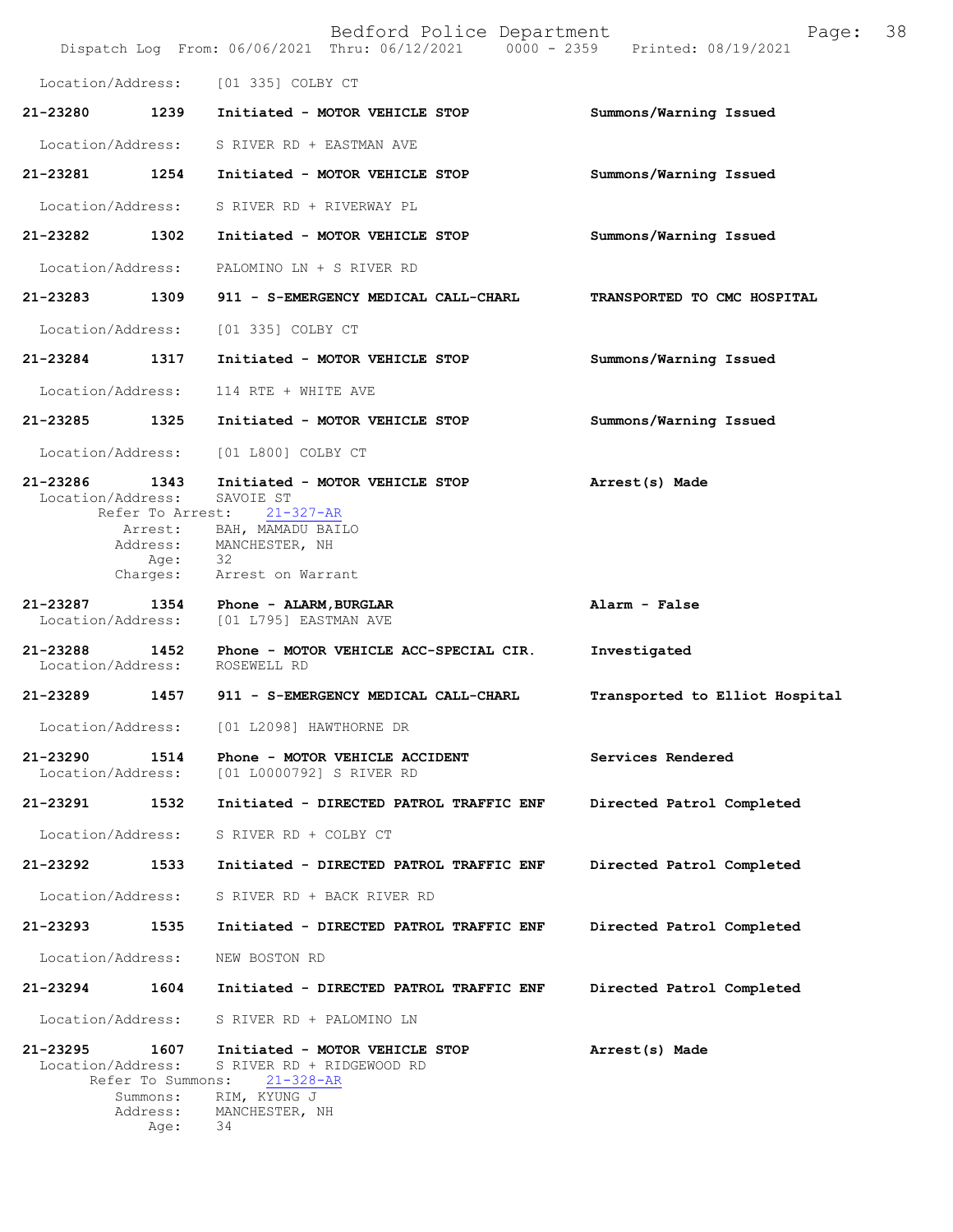|                                    |                    | Bedford Police Department<br>Dispatch Log From: 06/06/2021 Thru: 06/12/2021 0000 - 2359 Printed: 08/19/2021     | Page:                     | 39 |
|------------------------------------|--------------------|-----------------------------------------------------------------------------------------------------------------|---------------------------|----|
|                                    | Charges:           | Suspension of Vehicle Registration<br>Drive after Rev/Suspension<br>Unregistered Vehicle<br>Uninspected Vehicle |                           |    |
| 21-23296<br>Location/Address:      | 1625               | Initiated - SERVE PAPERWORK<br>HAZEN RD                                                                         | Could Not Locate          |    |
| 21-23297 1626                      |                    | Initiated - DIRECTED PATROL TRAFFIC ENF                                                                         | Directed Patrol Completed |    |
|                                    | Vicinity of:       | 101, RTE + NASHUA RD                                                                                            |                           |    |
| 21-23298                           | 1636               | Initiated - MOTOR VEHICLE STOP                                                                                  | Summons/Warning Issued    |    |
| Location/Address:                  |                    | MEETINGHOUSE RD + S RIVER RD                                                                                    |                           |    |
| $21 - 23299$                       | 1645               | Initiated - DIRECTED PATROL TRAFFIC ENF                                                                         | Directed Patrol Completed |    |
|                                    | Vicinity of:       | 101, RTE + HARDY RD                                                                                             |                           |    |
| 21-23300<br>Location/Address:      | 1702               | Phone - S-FIRE ALARM<br>[01 L653] OLD BEDFORD RD                                                                | Services Rendered         |    |
| 21-23301                           | 1716               | Initiated - DIRECTED PATROL TRAFFIC ENF                                                                         | Directed Patrol Completed |    |
|                                    | Vicinity of:       | 101, RTE + WALLACE RD                                                                                           |                           |    |
| 21-23303<br>Location/Address:      | 1721               | Phone - ASSIST OTHER AGENCY<br>BEALS RD                                                                         | Services Rendered         |    |
| 21-23302                           |                    | 1722 Phone - IDENTITY THEFT<br>Location/Address: NEW BOSTON RD                                                  | Services Rendered         |    |
| 21-23304 1732<br>Location/Address: | Refer To Incident: | 911 - MISSING PERSON<br>KEENE ST<br>$21 - 546 - OF$                                                             | Investigated              |    |
| 21-23305<br>Location/Address:      | 1741               | Initiated - MOTOR VEHICLE STOP<br>$101$ , RTE + SHAW                                                            | <b>NO PAPERWORK</b>       |    |
| 21-23306                           | 1810               | Initiated - DIRECTED PATROL-CAR BREAK-INS                                                                       | Directed Patrol Completed |    |
| Location/Address:                  |                    | [01 174] 101, RTE                                                                                               |                           |    |
| 21-23307<br>Location/Address:      | 1837               | Phone - ASSIST CITIZEN<br>S RIVER RD                                                                            | Services Rendered         |    |
| 21-23308<br>Location/Address:      | 1841               | Phone - MOTOR VEHICLE COMP-IN PROGRESS<br>101, RTE + JENKINS RD                                                 | Could Not Locate          |    |
| 21-23309                           | 1841               | Initiated - DIRECTED PATROL-CAR BREAK-INS                                                                       | Directed Patrol Completed |    |
| Location/Address:                  |                    | [01 1050] DONALD ST                                                                                             |                           |    |
| 21-23310                           | 1909               | Initiated - DIRECTED PATROL MOUNTAIN BIKE                                                                       | Directed Patrol Completed |    |
|                                    | Vicinity of:       | NASHUA RD + COUNTY RD                                                                                           |                           |    |
| 21-23311                           | 1916               | Initiated - DIRECTED PATROL-CAR BREAK-INS                                                                       | Directed Patrol Completed |    |
| Location/Address:                  |                    | [01 629] NEW BOSTON RD                                                                                          |                           |    |
| 21-23312<br>Location/Address:      | 1935               | Phone - MOTOR VEHICLE COMP-IN PROGRESS<br>S RIVER RD                                                            | Could Not Locate          |    |
| 21-23313                           | 1944               | Initiated - DIRECTED PATROL-CAR BREAK-INS                                                                       | Directed Patrol Completed |    |
| Location/Address:                  |                    | $[01 L562]$ WALLACE RD                                                                                          |                           |    |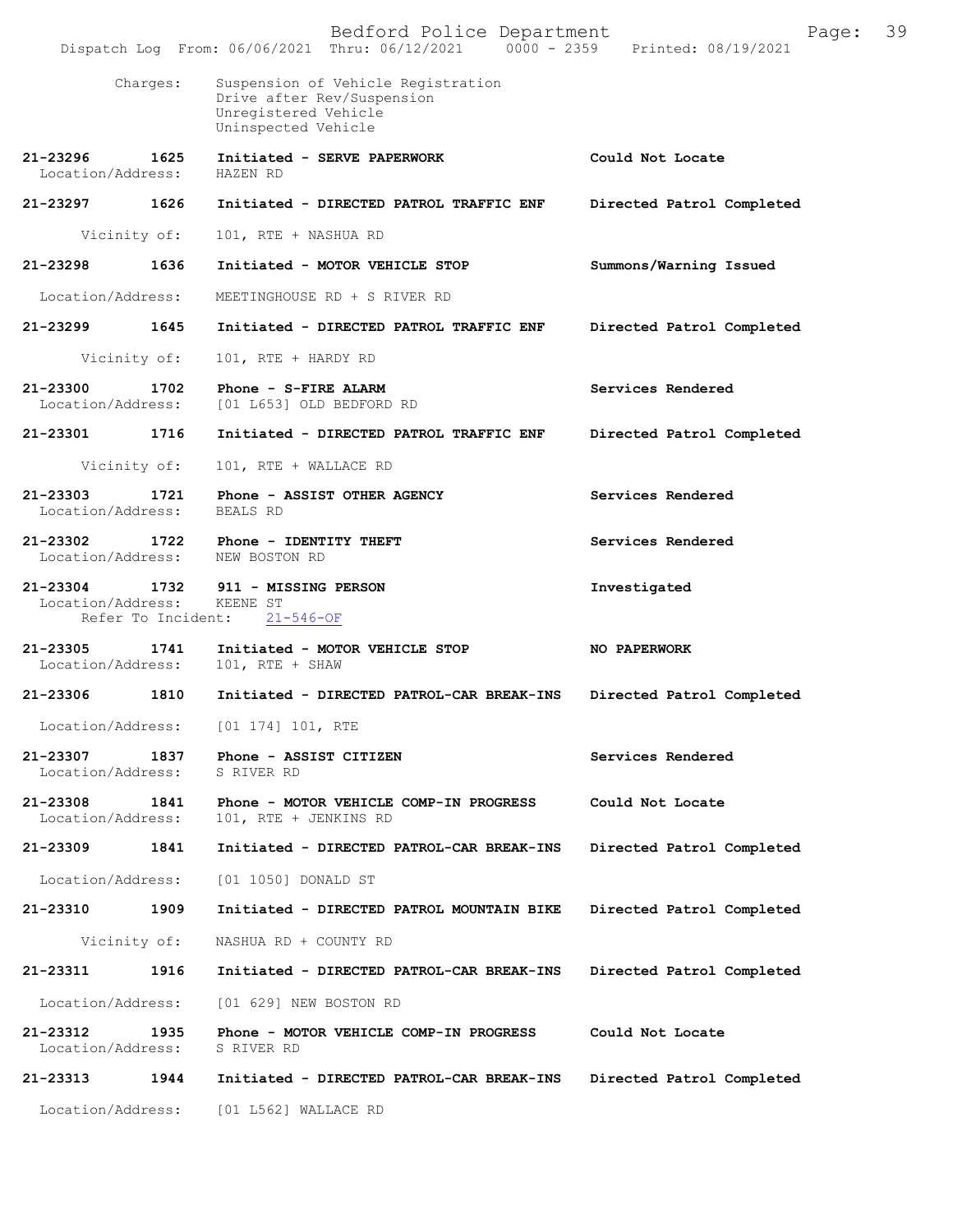|                               |              | Bedford Police Department<br>Dispatch Log From: 06/06/2021 Thru: 06/12/2021 0000 - 2359 Printed: 08/19/2021 | Page:                          | 40 |
|-------------------------------|--------------|-------------------------------------------------------------------------------------------------------------|--------------------------------|----|
| 21-23314                      | 1954         | Initiated - DIRECTED PATROL TRAFFIC ENF                                                                     | Directed Patrol Completed      |    |
| Location/Address:             |              | [01 L1804] S RIVER RD                                                                                       |                                |    |
| 21-23315 2002                 |              | 911 - 911 Abandoned<br>Location/Address: [01 1254] COOPER LN                                                | Unfounded                      |    |
| 21-23316 2021                 |              | 911 - S-MOTOR VEHICLE ACCIDENT INJ                                                                          | Transported to Elliot Hospital |    |
| Location/Address:             |              | 101, RTE + I-293 NORTH                                                                                      |                                |    |
| 21-23317 2030                 |              | Initiated - DIRECTED PATROL DWI                                                                             | Directed Patrol Completed      |    |
|                               | Vicinity of: | 101, RTE + WALLACE RD                                                                                       |                                |    |
| 21-23318                      | 2031         | Initiated - DIRECTED PATROL BURGLARY                                                                        | Directed Patrol Completed      |    |
| Location/Address:             |              | WHEELER FARM RD                                                                                             |                                |    |
| 21-23319                      | 2052         | Initiated - MOTOR VEHICLE STOP                                                                              | Summons/Warning Issued         |    |
| Location/Address:             |              | 101, RTE + 114 RTE                                                                                          |                                |    |
| 21-23320<br>Location/Address: | 2110         | Phone - CRIMINAL THREATENING<br>[01 1817] KING RD                                                           | Services Rendered              |    |
| 21-23321 2126                 |              | Initiated - DIRECTED PATROL DWI                                                                             | Directed Patrol Completed      |    |
|                               | Vicinity of: | $101$ , RTE + ELK DR                                                                                        |                                |    |
| 21-23322                      | 2140         | Initiated - DIRECTED PATROL BURGLARY                                                                        | Directed Patrol Completed      |    |
| Location/Address:             |              | WHITE AVE + BELLEMORE DR                                                                                    |                                |    |
| 21-23323 2150                 |              | Initiated - DIRECTED PATROL BURGLARY                                                                        | Directed Patrol Completed      |    |
|                               | Vicinity of: | JENKINS RD + BEALS RD                                                                                       |                                |    |
| 21-23324 2215                 |              | Initiated - DIRECTED PATROL BURGLARY                                                                        | Directed Patrol Completed      |    |
|                               |              | Vicinity of: WORTHLEY RD                                                                                    |                                |    |
| 21-23325                      | 2221         | Initiated - BUILDING CHECK                                                                                  | Building Checked/Secured       |    |
| Location/Address:             |              | [01 L1777] WALLACE RD                                                                                       |                                |    |
| 21-23326                      | 2253         | 911 - S-EMERGENCY MEDICAL CALL-CHARL                                                                        | Transported to Elliot Hospital |    |
| Location/Address:             |              | [01 17] DONALD ST                                                                                           |                                |    |
| 21-23327                      | 2329         | Initiated - MOTOR VEHICLE STOP                                                                              | Summons/Warning Issued         |    |
| Location/Address:             |              | 101, RTE + COVENANT WAY                                                                                     |                                |    |
| 21-23328 2331                 |              | Initiated - DIRECTED PATROL DWI                                                                             | Directed Patrol Completed      |    |
| Location/Address:             |              | 114 RTE + DONALD ST                                                                                         |                                |    |
| 21-23329 2332                 |              | Initiated - DIRECTED PATROL DWI                                                                             | Directed Patrol Completed      |    |
|                               | Vicinity of: | S RIVER RD + MEETINGHOUSE RD                                                                                |                                |    |
| 21-23330                      | 2336         | Initiated - DIRECTED PATROL DWI                                                                             | Directed Patrol Completed      |    |
|                               | Vicinity of: | 101, RTE + HARDY RD                                                                                         |                                |    |
| 21-23331                      | 2337         | Initiated - MOTOR VEHICLE STOP                                                                              | Summons/Warning Issued         |    |
| Location/Address:             |              | 114 RTE                                                                                                     |                                |    |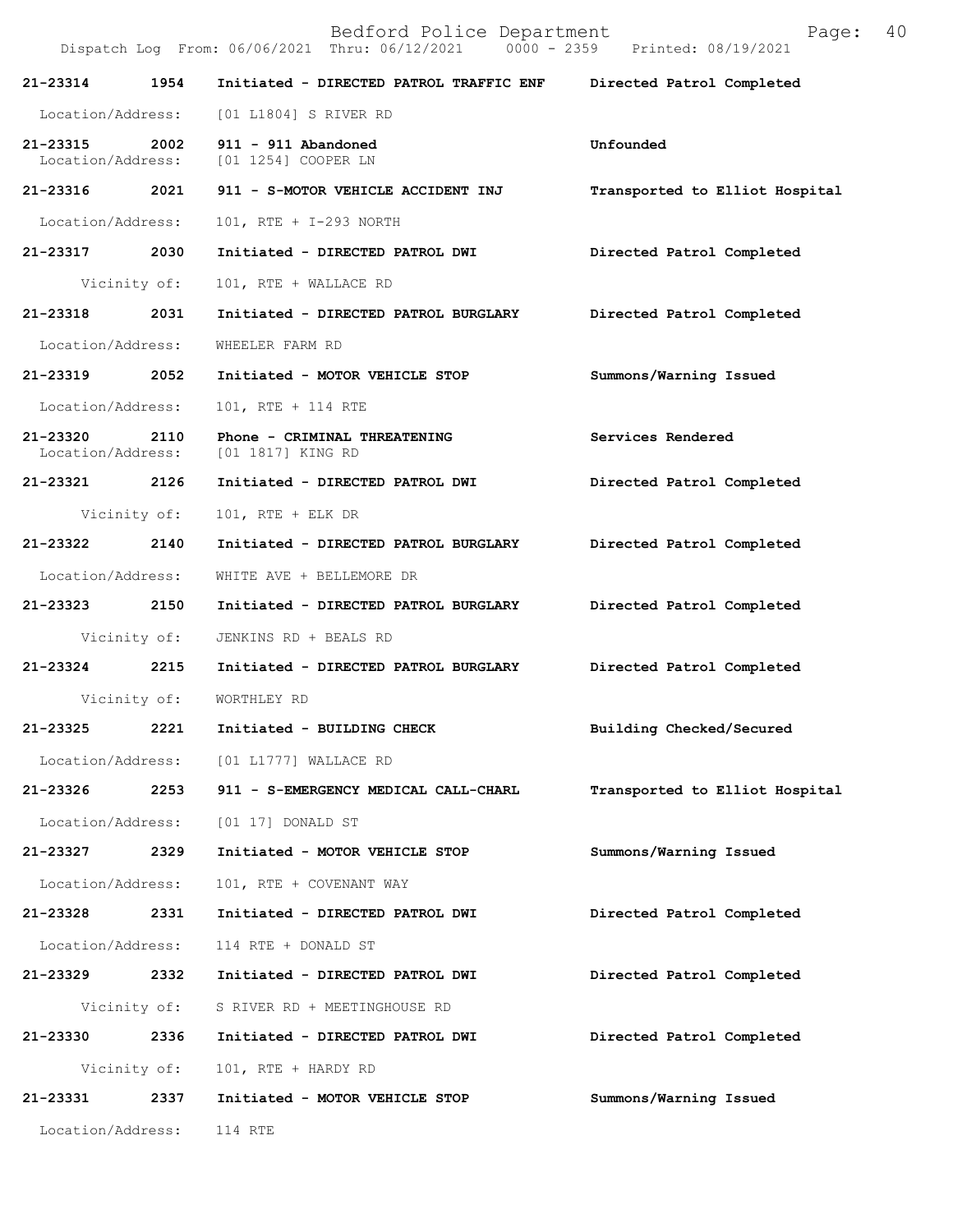| 21-23332          | 2344 | Initiated - HIGHWAY CONDITIONS | No Action Required     |
|-------------------|------|--------------------------------|------------------------|
| Location/Address: |      | S RIVER RD + EAST POINT DR     |                        |
| 21-23333          | 2350 | Initiated - MOTOR VEHICLE STOP | Summons/Warning Issued |
| Location/Address: |      | BACK RIVER RD + COUNTY RD      |                        |
| $21 - 23334$      | 2356 | Initiated - MOTOR VEHICLE STOP | Summons/Warning Issued |
| Location/Address: |      | 101, RTE + HITCHING POST LN    |                        |

Dispatch Log From: 06/06/2021 Thru: 06/12/2021 0000 - 2359 Printed: 08/19/2021

### **For Date: 06/11/2021 - Friday**

| 21-23335 0000                 |              | Initiated - DIRECTED PATROL DWI                    | Directed Patrol Completed |
|-------------------------------|--------------|----------------------------------------------------|---------------------------|
|                               |              | Vicinity of: 101, RTE + NASHUA RD                  |                           |
|                               |              | 21-23336 0005 Initiated - DIRECTED PATROL DWI      | Directed Patrol Completed |
|                               |              | Location/Address: NEW BOSTON RD + WALLACE RD       |                           |
|                               |              | 21-23338 0005 Initiated - DIRECTED PATROL DWI      | Directed Patrol Completed |
|                               |              | Vicinity of: S RIVER RD + KILTON RD                |                           |
| 21-23337 0006                 |              | Initiated - MOTOR VEHICLE STOP                     | Summons/Warning Issued    |
| Location/Address:             |              | 101, RTE + WALLACE RD                              |                           |
| 21-23339<br>Location/Address: | 0016         | Phone - S-FIRE ALARM<br>[01 L2268] CONSTITUTION DR | Alarm - False             |
|                               |              | 21-23340 0037 Initiated - MOTOR VEHICLE STOP       | Summons/Warning Issued    |
|                               |              | Location/Address: S RIVER RD + HAWTHORNE DR        |                           |
|                               |              | 21-23341 0047 Initiated - DIRECTED PATROL DWI      | Directed Patrol Completed |
|                               | Vicinity of: | WALLACE RD + NASHUA RD                             |                           |
|                               |              | 21-23342 0057 Initiated - DIRECTED PATROL DWI      | Directed Patrol Completed |
|                               |              | Vicinity of: S RIVER RD + HAWTHORNE DR             |                           |
|                               |              | 21-23343 0131 Initiated - DIRECTED PATROL DWI      | Directed Patrol Completed |
|                               |              | Vicinity of: S RIVER RD + HARVEY RD                |                           |
|                               |              | 21-23344 0132 Initiated - DIRECTED PATROL DWI      | Directed Patrol Completed |
|                               |              | Location/Address: OLD BEDFORD RD + DONALD ST       |                           |
| 21-23345 0139                 |              | Initiated - DIRECTED PATROL DWI                    | Directed Patrol Completed |
|                               | Vicinity of: | $101$ , RTE + ELK DR                               |                           |
| 21-23346 0156                 |              | Initiated - MOTOR VEHICLE STOP                     | Summons/Warning Issued    |
|                               |              | Location/Address: NEW BOSTON RD + WALLACE RD       |                           |
|                               |              | 21-23347 0202 Initiated - MOTOR VEHICLE STOP       | Summons/Warning Issued    |
|                               |              | Location/Address: 114 RTE + NEW BOSTON RD          |                           |
| 21-23348                      | 0213         | Initiated - BUILDING CHECK                         | Building Checked/Secured  |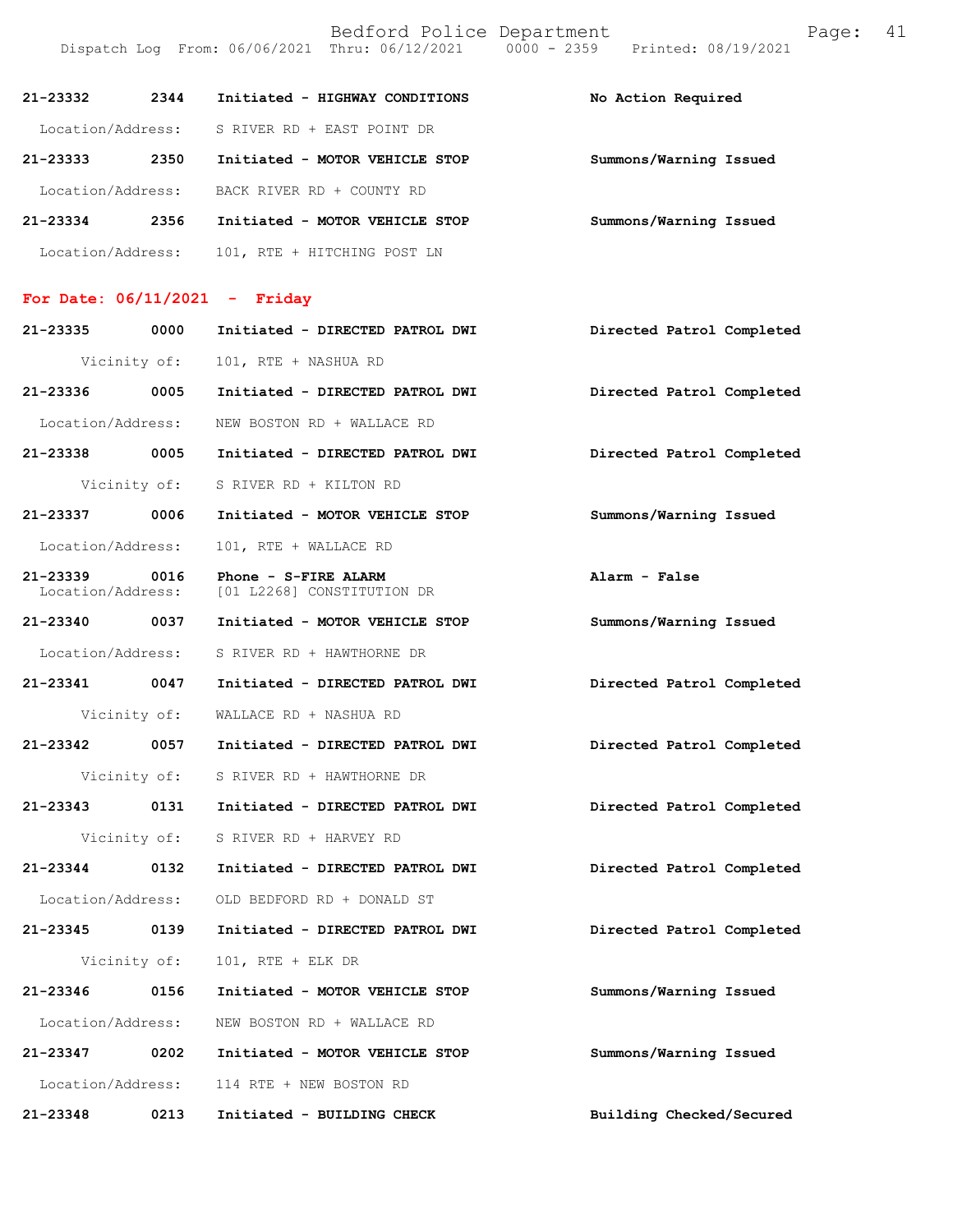|                   |              | Bedford Police Department<br>Dispatch Log From: 06/06/2021 Thru: 06/12/2021 0000 - 2359 | Page:<br>Printed: 08/19/2021 | 42 |
|-------------------|--------------|-----------------------------------------------------------------------------------------|------------------------------|----|
| Location/Address: |              | [01 L2447] 101, RTE                                                                     |                              |    |
| 21-23349          | 0213         | Initiated - DIRECTED PATROL-CAR BREAK-INS                                               | Directed Patrol Completed    |    |
| Location/Address: |              | [01 1870] S RIVER RD                                                                    |                              |    |
| 21-23350          | 0224         | Initiated - DIRECTED PATROL BURGLARY                                                    | Directed Patrol Completed    |    |
| Location/Address: |              | [01 174] 101, RTE                                                                       |                              |    |
| 21-23351          | 0226         | Initiated - BUILDING CHECK                                                              | Building Checked/Secured     |    |
| Location/Address: |              | [01 192] NEW BOSTON RD                                                                  |                              |    |
| 21-23352          | 0240         | Initiated - DIRECTED PATROL-CAR BREAK-INS                                               | Directed Patrol Completed    |    |
| Location/Address: |              | [01 515] S RIVER RD                                                                     |                              |    |
| 21-23353          | 0246         | Initiated - DIRECTED PATROL-CAR BREAK-INS                                               | Directed Patrol Completed    |    |
| Location/Address: |              | [01 1050] DONALD ST                                                                     |                              |    |
| 21-23354          | 0247         | Initiated - DIRECTED PATROL-CAR BREAK-INS                                               | Directed Patrol Completed    |    |
|                   | Vicinity of: | GREENFIELD PKWY                                                                         |                              |    |
| 21-23355          | 0423         | Initiated - DIRECTED PATROL BURGLARY                                                    | Directed Patrol Completed    |    |
| Location/Address: |              | [01 308] COLBY CT                                                                       |                              |    |
| 21-23356          | 0427         | Initiated - DIRECTED PATROL BURGLARY                                                    | Directed Patrol Completed    |    |
| Location/Address: |              | [01 L863] 101, RTE                                                                      |                              |    |
| 21-23357          | 0431         | Initiated - DIRECTED PATROL BURGLARY                                                    | Directed Patrol Completed    |    |
| Location/Address: |              | CORPORATE DR                                                                            |                              |    |
| 21-23358          | 0450         | Initiated - DIRECTED PATROL TRAFFIC ENF                                                 | Directed Patrol Completed    |    |
|                   | Vicinity of: | 101, RTE + HITCHING POST LN                                                             |                              |    |
| 21-23359          | 0456         | Initiated - DIRECTED PATROL TRAFFIC ENF                                                 | Directed Patrol Completed    |    |
|                   | Vicinity of: | S RIVER RD + UPJOHN ST                                                                  |                              |    |
| 21-23360          | 0504         | Initiated - DIRECTED PATROL TRAFFIC ENF                                                 | Directed Patrol Completed    |    |
| Location/Address: |              | NEW BOSTON RD + DUNLAP DR                                                               |                              |    |
| 21-23361          | 0529         | Initiated - DIRECTED PATROL TRAFFIC ENF                                                 | Directed Patrol Completed    |    |
|                   | Vicinity of: | S RIVER RD + MOORES CROSSING RD                                                         |                              |    |
| 21-23362          | 0546         | Initiated - DIRECTED PATROL TRAFFIC ENF                                                 | Directed Patrol Completed    |    |
|                   | Vicinity of: | 101, RTE + JENKINS RD                                                                   |                              |    |
| 21-23363          | 0603         | Initiated - MOTOR VEHICLE STOP                                                          | Summons/Warning Issued       |    |
| Location/Address: |              | 101, RTE + WALLACE RD                                                                   |                              |    |
| 21-23364          | 0614         | Initiated - DIRECTED PATROL TRAFFIC ENF                                                 | Directed Patrol Completed    |    |
| Location/Address: |              | NEW BOSTON RD + HOLBROOK RD                                                             |                              |    |
| 21-23365          | 0622         | Initiated - DIRECTED PATROL TRAFFIC ENF                                                 | Directed Patrol Completed    |    |
|                   | Vicinity of: | WALLACE RD + BEALS RD                                                                   |                              |    |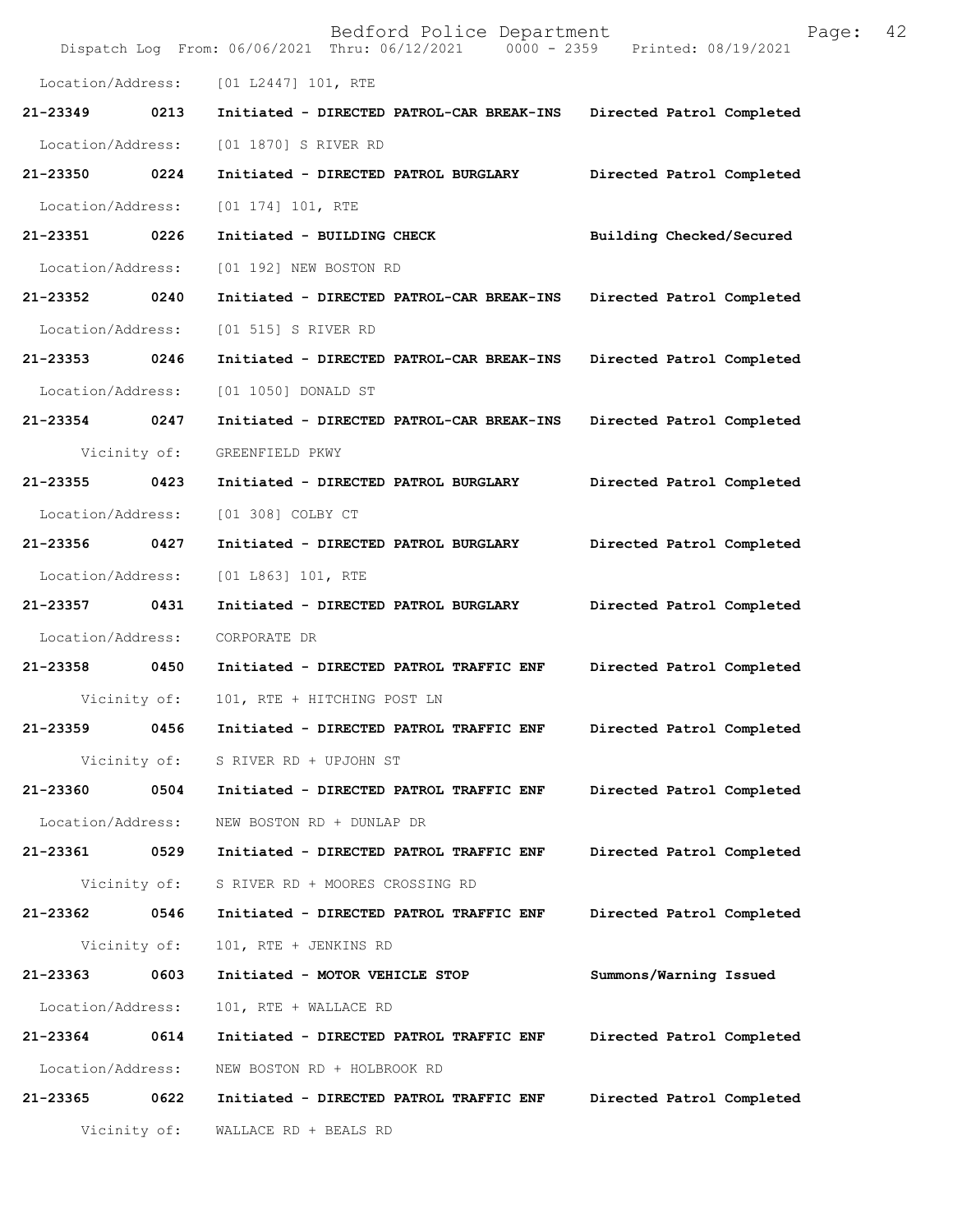| 21-23367                          | 0724                       | Initiated - DIRECTED PATROL TRAFFIC ENF Directed Patrol Completed                    |                             |
|-----------------------------------|----------------------------|--------------------------------------------------------------------------------------|-----------------------------|
| Location/Address:                 |                            | 101, RTE + 114 RTE                                                                   |                             |
| 21-23366<br>0726                  |                            | Initiated - MOTOR VEHICLE STOP                                                       | Summons/Warning Issued      |
| Location/Address:                 |                            | OLD BEDFORD RD + CORPORATE DR                                                        |                             |
| 21-23368                          | 0729                       | Initiated - MOTOR VEHICLE STOP                                                       | Summons/Warning Issued      |
| Location/Address:                 |                            | WHITE AVE + 114 RTE                                                                  |                             |
| 21-23369 0733                     |                            | 911 - S-EMERGENCY MEDICAL CALL-CHARL                                                 | TRANSPORTED TO CMC HOSPITAL |
| Location/Address:                 |                            | [01 L2098] HAWTHORNE DR                                                              |                             |
| 21-23370                          | 0733                       | Initiated - DIRECTED PATROL TRAFFIC ENF                                              | Directed Patrol Completed   |
| Location/Address:                 |                            | S RIVER RD + MEETINGHOUSE RD                                                         |                             |
| 21-23371                          | 0746                       | Initiated - DIRECTED PATROL TRAFFIC ENF                                              | Directed Patrol Completed   |
| Location/Address:                 |                            | [01 463] NASHUA RD                                                                   |                             |
| 21-23372 0802                     |                            | Initiated - DIRECTED PATROL TRAFFIC ENF                                              | Directed Patrol Completed   |
| Location/Address:                 |                            | BOYNTON ST + WAYSIDE DR                                                              |                             |
| $21 - 23374$<br>Location/Address: | 0803                       | Walk-In - FOUND PROPERTY<br>[01 474] CONSTITUTION DR<br>Refer To Incident: 21-549-OF | Investigated                |
| 21-23373                          | 0806                       | Initiated - DIRECTED PATROL TRAFFIC ENF                                              | Directed Patrol Completed   |
| Location/Address:                 |                            | KAHLIKO LN + 101, RTE                                                                |                             |
| 21-23375<br>Location/Address:     | 0809                       | Phone - ALARM, BURGLAR<br>[01 1108] LEAVY DR                                         | Alarm - False               |
| 21-23376                          | 0813                       | Initiated - DIRECTED PATROL TRAFFIC ENF                                              | Directed Patrol Completed   |
| Location/Address:                 |                            | S RIVER RD + HULL RD                                                                 |                             |
| 21-23377                          | 0826                       | Initiated - MOTOR VEHICLE STOP                                                       | Summons/Warning Issued      |
| Location/Address:                 |                            | 101, RTE                                                                             |                             |
| 21-23378                          | 0827                       | Initiated - MOTOR VEHICLE STOP                                                       | Summons/Warning Issued      |
| Location/Address:                 |                            | S RIVER RD                                                                           |                             |
| 21-23379                          | 0831                       | Initiated - MOTOR VEHICLE STOP                                                       | Summons/Warning Issued      |
| Location/Address:                 |                            | S RIVER RD                                                                           |                             |
| 21-23380<br>Location/Address:     | 0836<br>Refer To Incident: | Phone - ASSIST OTHER AGENCY<br>[01 1451] KENSINGTON LN<br>$21 - 547 - OF$            | Investigated                |
| 21-23381                          | 0842                       | Initiated - DIRECTED PATROL TRAFFIC ENF                                              | Directed Patrol Completed   |
| Location/Address:                 |                            | 101, RTE + COVENANT WAY                                                              |                             |
| 21-23382                          | 0851                       | Initiated - MOTOR VEHICLE STOP                                                       | Summons/Warning Issued      |
| Location/Address:                 |                            | 101, RTE + CONSTITUTION DR                                                           |                             |
| 21-23383                          | 0852                       | Phone - HIGHWAY CONDITIONS                                                           | Removed Hazard              |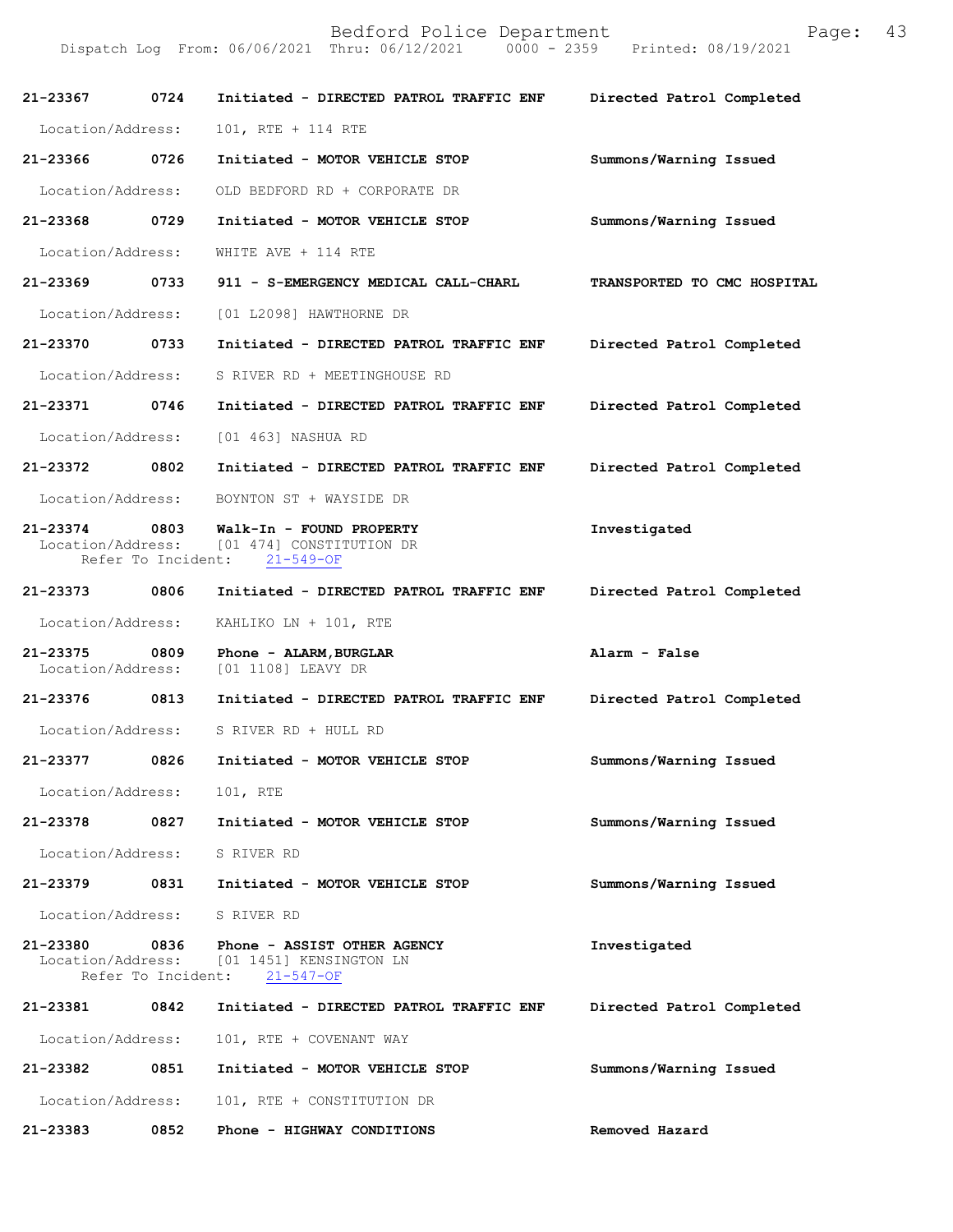Bedford Police Department Page: 44 Dispatch Log From: 06/06/2021 Thru: 06/12/2021 Location/Address: 101, RTE + 114 RTE **21-23384 0908 Initiated - SERVE PAPERWORK Services Rendered**  Location/Address: **21-23385 0916 Initiated - DOMESTIC DISTURB.-IN PROGRESS Services Rendered**  Location/Address: **21-23386 0928 Phone - ALARM,BURGLAR Alarm- correct code/reset**  Location/Address: [01 L2479] CHURCH RD **21-23387 0955 Phone - ASSIST CITIZEN Services Rendered**  Location/Address: [01 474] CONSTITUTION DR **21-23388 1001 Phone - ASSAULT Investigated**  Location/Address: [01 248] RIDGEWOOD RD Refer To Incident: 21-548-OF **21-23389 1004 Initiated - VACANT PROPERTY CHECK Building Checked/Secured**  Location/Address: SOUTH HILLS DR **21-23390 1004 Initiated - DIRECTED PATROL TRAFFIC ENF Directed Patrol Completed**  Location/Address: S RIVER RD + COLBY CT **21-23391 1008 Phone - ALARM,BURGLAR Alarm - False**  Location/Address: [01 332] 101, RTE **21-23392 1013 Phone - POLICE INFORMATION No Action Required**  Location/Address: PLUMMER RD **21-23393 1030 Initiated - DIRECTED PATROL-CAR BREAK-INS Directed Patrol Completed**  Location/Address: 101, RTE + WALLACE RD **21-23394 1050 Initiated - DIRECTED PATROL-CAR BREAK-INS Directed Patrol Completed**  Location/Address: [01 L1562] KILTON RD **21-23395 1103 Initiated - DIRECTED PATROL TRAFFIC ENF Directed Patrol Completed**  Location/Address: 101, RTE **21-23396 1105 Walk-In - FOUND PROPERTY Investigated**  Location/Address: CONSTITUTION DR<br>Refer To Incident: 21-550-OF Refer To Incident: **21-23397 1108 Initiated - MOTOR VEHICLE STOP NO PAPERWORK**  Location/Address: S RIVER RD + COLBY CT **21-23398 1115 Initiated - DIRECTED PATROL TRAFFIC ENF Directed Patrol Completed**  Location/Address: S RIVER RD + EASTMAN AVE **21-23399 1122 Phone - CHECK THE WELFARE Services Rendered Services Rendered I**ocation/Address: **HORIZON** DR Location/Address: **21-23400 1128 911 - S-EMERGENCY MEDICAL CALL No Action Required**  Location/Address: [01 L1865] HORIZON DR **21-23401 1204 Initiated - DIRECTED PATROL TRAFFIC ENF Directed Patrol Completed**  Location/Address: COUNTY RD + WRIGHT ACRES RD **21-23402 1204 Phone - MOTOR VEHICLE COMP-IN PROGRESS Taken/Refered to Other Agency**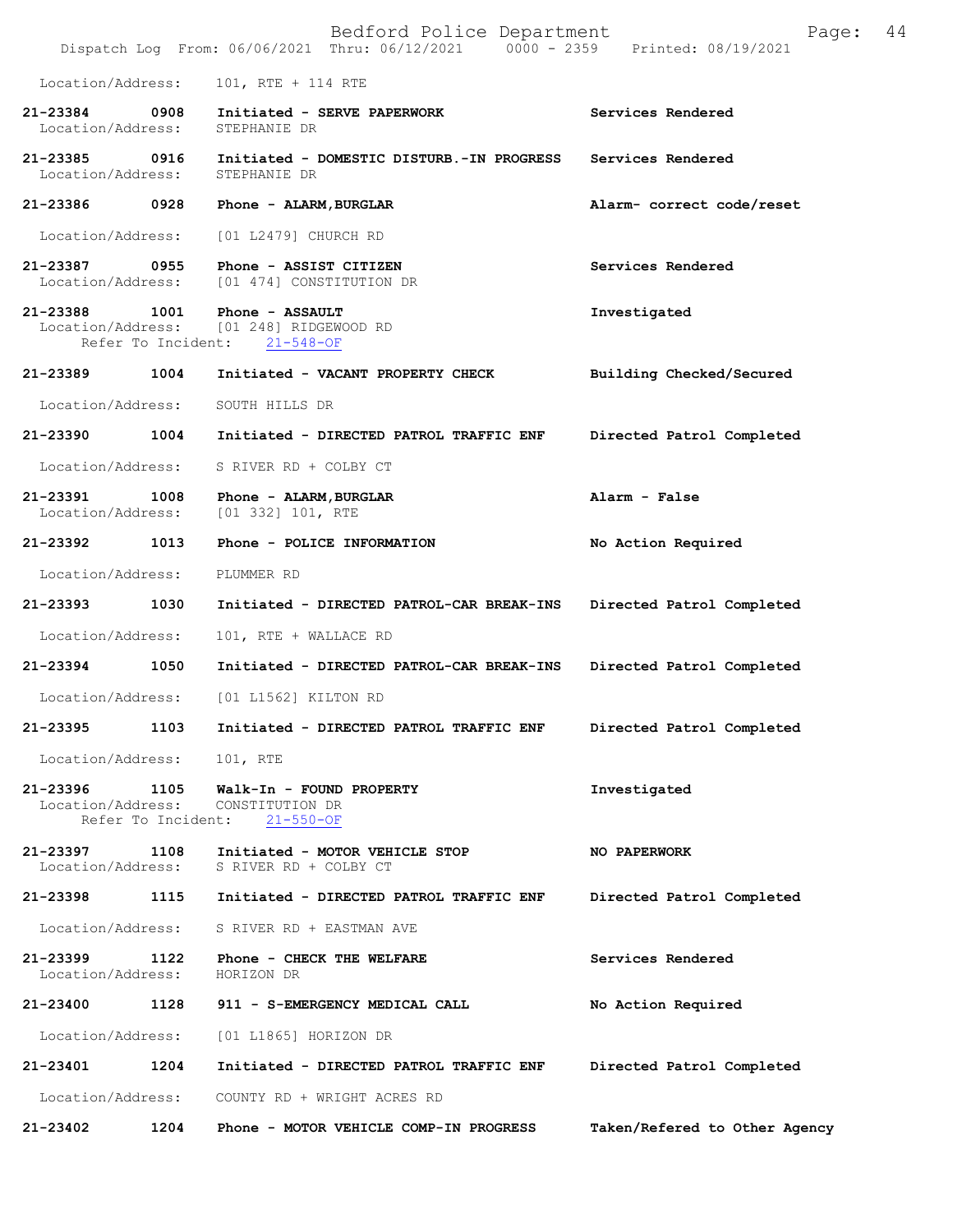| Location/Address:                        |                    | 101, RTE + LIBERTY HILL RD                                       |                                |
|------------------------------------------|--------------------|------------------------------------------------------------------|--------------------------------|
| 21-23403                                 | 1221               | 911 - S-EMERGENCY MEDICAL CALL-ALPHA                             | Transported to Elliot Hospital |
| Location/Address:                        |                    | [01 17] DONALD ST                                                |                                |
| 21-23404                                 | 1221               | Initiated - DIRECTED PATROL-CAR BREAK-INS                        | Directed Patrol Completed      |
| Location/Address:                        |                    | 101, RTE + NASHUA RD                                             |                                |
| 21-23405 1228                            |                    | Initiated - DIRECTED PATROL TRAFFIC ENF                          | Directed Patrol Completed      |
| Location/Address:                        |                    | S RIVER RD + BACK RIVER RD                                       |                                |
| 21-23406<br>Location/Address:            | 1250               | Phone - CHECK THE WELFARE<br>[01 1042] S RIVER RD                | Services Rendered              |
| 21-23407 1254                            |                    | 911 - MOTOR VEHICLE COMP-IN PROGRESS                             | Taken/Refered to Other Agency  |
| Location/Address:                        |                    | 101, RTE + WALLACE RD                                            |                                |
| 21-23408 1306                            |                    | Initiated - DIRECTED PATROL-CAR BREAK-INS                        | Directed Patrol Completed      |
| Location/Address:                        |                    | [01 L2252] JENKINS RD                                            |                                |
| 21-23409<br>Location/Address:            | 1307               | Phone - MOTOR VEHICLE COMPLAINT<br>BACK RIVER RD + SMITH RD      | Services Rendered              |
| 21-23410 1318                            |                    | Phone - PRIVATE INVESTIGATOR                                     | No Action Required             |
| Location/Address:                        |                    | CAMBRIDGE RD                                                     |                                |
| 21-23411                                 | 1322               | Initiated - MOTOR VEHICLE STOP                                   | Summons/Warning Issued         |
| Location/Address:                        |                    | 101, RTE + LIBERTY HILL RD                                       |                                |
| 21-23412<br>Location/Address:            | 1330               | Phone - ASSIST CITIZEN<br>RIVERWAY PL                            | Services Rendered              |
| 21-23413 1334                            |                    | Initiated - DIRECTED PATROL-CAR BREAK-INS                        | Directed Patrol Completed      |
| Location/Address:                        |                    | [01 1263] JENKINS RD                                             |                                |
| 21-23414<br>Location/Address:            | 1357               | Phone - ANIMAL COMPLAINT<br>[01 1357] MARSTON DR + DOROTHY'S WAY | Could Not Locate               |
| $21 - 23415$<br>Location/Address:        | 1359               | Phone - ASSIST CITIZEN<br>JOPPA HILL RD                          | Services Rendered              |
| 21-23416<br>Location/Address: S RIVER RD | Refer To Incident: | 1441 911 - RUNAWAY<br>$21 - 551 - OF$                            | Investigated                   |
| 21-23417 1504                            |                    | 911 - POLICE INFORMATION                                         | No Action Required             |
|                                          |                    | Location/Address: OLD BEDFORD RD + LEAVY DR                      |                                |
| 21-23418                                 | 1504               | Walk-In - INVESTIGATION-FOLLOW UP                                | No Action Required             |
| Location/Address:                        |                    | [01 474] CONSTITUTION DR                                         |                                |
| 21-23419<br>Location/Address:            | 1510               | Phone - HIGHWAY CONDITIONS<br>101, RTE + WALLACE RD              | Services Rendered              |
| 21-23420                                 | 1529               | Initiated - DIRECTED PATROL TRAFFIC ENF                          | Directed Patrol Completed      |
| Location/Address:                        |                    | 101, RTE + 114 RTE                                               |                                |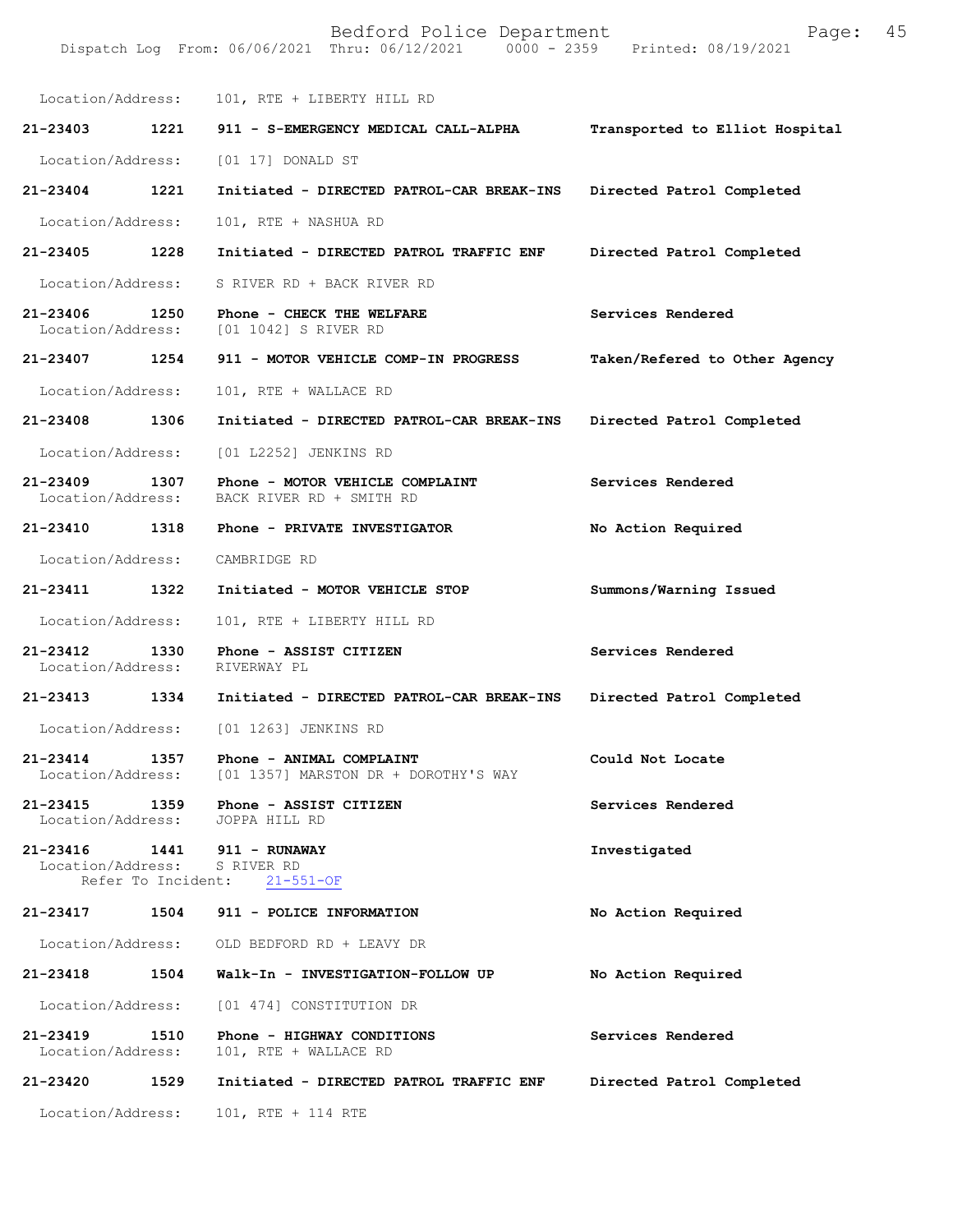|                               |      | Bedford Police Department<br>Dispatch Log From: 06/06/2021 Thru: 06/12/2021 0000 - 2359 Printed: 08/19/2021 | Page:                       | 46 |
|-------------------------------|------|-------------------------------------------------------------------------------------------------------------|-----------------------------|----|
| 21-23421 1529                 |      | Phone - S-MUTUAL AID-MEDICAL<br>Location/Address: [07] LINCOLN + AUBURN                                     | NO TRANSPORT                |    |
|                               |      | 21-23422 1535 Phone - ANIMAL COMPLAINT<br>Location/Address: WALLACE RD                                      | Could Not Locate            |    |
|                               |      | 21-23423 1540 Phone - S-MUTUAL AID-MEDICAL                                                                  | TRANSPORTED TO CMC HOSPITAL |    |
|                               |      | Location/Address: [07] BREMER ST                                                                            |                             |    |
|                               |      | 21-23424 1543 Phone - SCAMS (PHONE, EMAIL ETC)<br>Location/Address: [01 474] CONSTITUTION DR                | Investigated                |    |
|                               |      | 21-23425 1547 Initiated - DIRECTED PATROL TRAFFIC ENF                                                       | Directed Patrol Completed   |    |
|                               |      | Vicinity of: 101, RTE + NASHUA RD                                                                           |                             |    |
|                               |      | 21-23426 1547 Initiated - DIRECTED PATROL TRAFFIC ENF                                                       | Directed Patrol Completed   |    |
|                               |      | Location/Address: S RIVER RD + CLUB ACRE LN                                                                 |                             |    |
|                               |      | 21-23427 1556 Initiated - MOTOR VEHICLE STOP                                                                | Summons/Warning Issued      |    |
|                               |      | Location/Address: S RIVER RD + UPJOHN ST                                                                    |                             |    |
|                               |      | 21-23428 1559 Phone - POLICE INFORMATION<br>Location/Address: FAIRLANE DR                                   | Services Rendered           |    |
| Location/Address:             |      | 21-23429 1605 Phone - ASSIST OTHER AGENCY<br>WALLACE RD                                                     | Could Not Locate            |    |
|                               |      | 21-23430 1609 Initiated - MOTOR VEHICLE STOP                                                                | Summons/Warning Issued      |    |
|                               |      | Location/Address: S RIVER RD + COMMERCE PARK NORTH                                                          |                             |    |
|                               |      | 21-23431 1625 Initiated - DIRECTED PATROL TRAFFIC ENF                                                       | Directed Patrol Completed   |    |
| Location/Address:             |      | 101, RTE + MEETINGHOUSE RD                                                                                  |                             |    |
|                               |      | 21-23432 1628 Initiated - MOTOR VEHICLE STOP                                                                | Summons/Warning Issued      |    |
| Location/Address:             |      | S RIVER RD + TECHNOLOGY DR                                                                                  |                             |    |
| 21-23433                      | 1636 | Initiated - DIRECTED PATROL TRAFFIC ENF                                                                     | Directed Patrol Completed   |    |
|                               |      | Location/Address: S RIVER RD + MOORES CROSSING RD                                                           |                             |    |
| 21-23434                      | 1639 | Initiated - DIRECTED PATROL TRAFFIC ENF                                                                     | Directed Patrol Completed   |    |
| Location/Address:             |      | 101, RTE + ELK DR                                                                                           |                             |    |
| 21-23435                      | 1647 | Phone - ALARM, BURGLAR                                                                                      | Alarm- correct code/reset   |    |
| Location/Address:             |      | [01 L0000129] HARVEY RD                                                                                     |                             |    |
| 21-23436                      | 1656 | Initiated - DIRECTED PATROL TRAFFIC ENF                                                                     | Directed Patrol Completed   |    |
| Location/Address:             |      | S RIVER RD + HARVEY RD                                                                                      |                             |    |
| 21-23437                      | 1710 | 911 - S-EMERGENCY MEDICAL CALL-CHARL                                                                        | TRANSPORTED TO CMC HOSPITAL |    |
| Location/Address:             |      | [01 L2400] RIDGEWOOD RD                                                                                     |                             |    |
| 21-23438<br>Location/Address: | 1712 | 911 - G-SMOKE IN THE BUILDING<br>IRON HORSE DR                                                              | Services Rendered           |    |
| 21-23439                      | 1718 | Phone - CHECK THE WELFARE                                                                                   | Services Rendered           |    |

Location/Address: [01 L1179] COLBY CT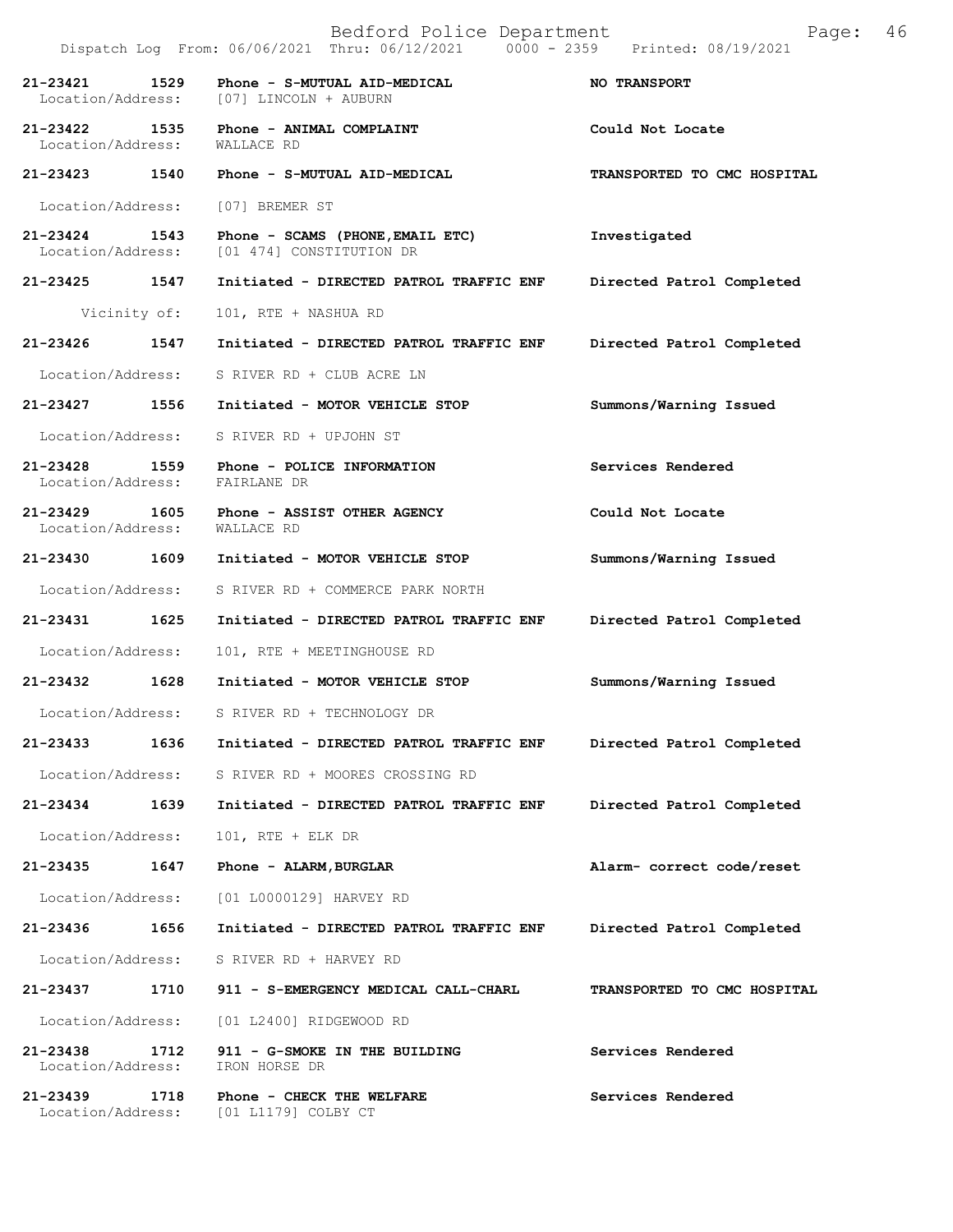|                               |                                                                     | Bedford Police Department<br>Dispatch Log From: 06/06/2021 Thru: 06/12/2021 0000 - 2359 Printed: 08/19/2021                                                                                                                                                                           | 47<br>Page:               |
|-------------------------------|---------------------------------------------------------------------|---------------------------------------------------------------------------------------------------------------------------------------------------------------------------------------------------------------------------------------------------------------------------------------|---------------------------|
| 21-23440                      | 1739                                                                | Initiated - DIRECTED PATROL TRAFFIC ENF                                                                                                                                                                                                                                               | Directed Patrol Completed |
|                               | Vicinity of:                                                        | COUNTY RD                                                                                                                                                                                                                                                                             |                           |
| 21-23441<br>Location/Address: | 1740                                                                | Radio - S-EMERGENCY MEDICAL CALL<br>[01 1907] IRON HORSE DR                                                                                                                                                                                                                           | <b>NO TRANSPORT</b>       |
| 21-23442 1749                 |                                                                     | Initiated - DIRECTED PATROL TRAFFIC ENF                                                                                                                                                                                                                                               | Directed Patrol Completed |
| Location/Address:             |                                                                     | 114 RTE + DONALD ST                                                                                                                                                                                                                                                                   |                           |
| 21-23443 1755                 |                                                                     | Initiated - DIRECTED PATROL-CAR BREAK-INS                                                                                                                                                                                                                                             | Directed Patrol Completed |
| Location/Address:             |                                                                     | [01 1312] S RIVER RD                                                                                                                                                                                                                                                                  |                           |
| $21 - 23444$                  | 1802                                                                | Walk-In - SCAMS (PHONE, EMAIL ETC)<br>Location/Address: [01 474] CONSTITUTION DR<br>Refer To Incident: 21-526-OF                                                                                                                                                                      | Investigated              |
| 21-23445<br>Location/Address: | Refer To Summons:<br>Age:<br>Charges:                               | 1814 Initiated - MOTOR VEHICLE STOP<br>S RIVER RD + CLUB ACRE LN<br>$21 - 329 - AR$<br>Summons: ROSE, ASHWAYNE EDWIN<br>Address: MANCHESTER, NH<br>20<br>Suspension of Vehicle Registration                                                                                           | Arrest(s) Made            |
| 21-23446<br>Location/Address: | 1821                                                                | Phone - S-FIRE ALARM<br>CONSTITUTION DR                                                                                                                                                                                                                                               | Services Rendered         |
| 21-23447                      | 1834                                                                | Initiated - DIRECTED PATROL-CAR BREAK-INS                                                                                                                                                                                                                                             | Directed Patrol Completed |
| Location/Address:             |                                                                     | [01 L1804] S RIVER RD                                                                                                                                                                                                                                                                 |                           |
| 21-23448<br>Location/Address: | 1854                                                                | Phone - DISABLED MOTOR VEHICLE<br>NEW BOSTON RD                                                                                                                                                                                                                                       | Could Not Locate          |
| 21-23449                      | 1858                                                                | Phone - ASSIST CITIZEN<br>Location/Address: CAMBRIDGE RD                                                                                                                                                                                                                              | Investigated              |
| 21-23450                      | 1920                                                                | Initiated - DIRECTED PATROL TRAFFIC ENF                                                                                                                                                                                                                                               | Directed Patrol Completed |
| Location/Address:             |                                                                     | S RIVER RD + UPJOHN ST                                                                                                                                                                                                                                                                |                           |
| 21-23452                      | 1926                                                                | Initiated - DIRECTED PATROL-CAR BREAK-INS                                                                                                                                                                                                                                             | Directed Patrol Completed |
| Location/Address:             |                                                                     | $[01 L0000553] 101$ , RTE                                                                                                                                                                                                                                                             |                           |
| 21-23453<br>Location/Address: | 1930<br>Refer To Arrest:<br>Arrest:<br>Address:<br>Age:<br>Charges: | Phone - SERVE WARRANT<br>[07 M13] VALLEY ST<br>$21 - 330 - AR$<br>DANEAULT, ZACHARY J<br>MANCHESTER, NH<br>29<br>Burglary - Night / Home / Weapon<br>Theft by Unauthd Taking 2 prior convctns<br>Theft by Unauthd Taking 2 prior convctns<br>Theft by Unauthd Taking 2 prior convctns | Arrest(s) Made            |
| 21-23454<br>Location/Address: | 1939                                                                | 911 - S-EMERGENCY MEDICAL CALL-BRAVO<br>QUINCY DR                                                                                                                                                                                                                                     | <b>NO TRANSPORT</b>       |
| 21-23455                      | 1944                                                                | Initiated - DIRECTED PATROL BURGLARY                                                                                                                                                                                                                                                  | Directed Patrol Completed |
| Location/Address:             |                                                                     | LIBERTY HILL RD                                                                                                                                                                                                                                                                       |                           |
| 21-23456<br>Location/Address: | 1947                                                                | Phone - ALARM, BURGLAR<br>[01 L2182] OLDE ENGLISH RD                                                                                                                                                                                                                                  | Alarm - False             |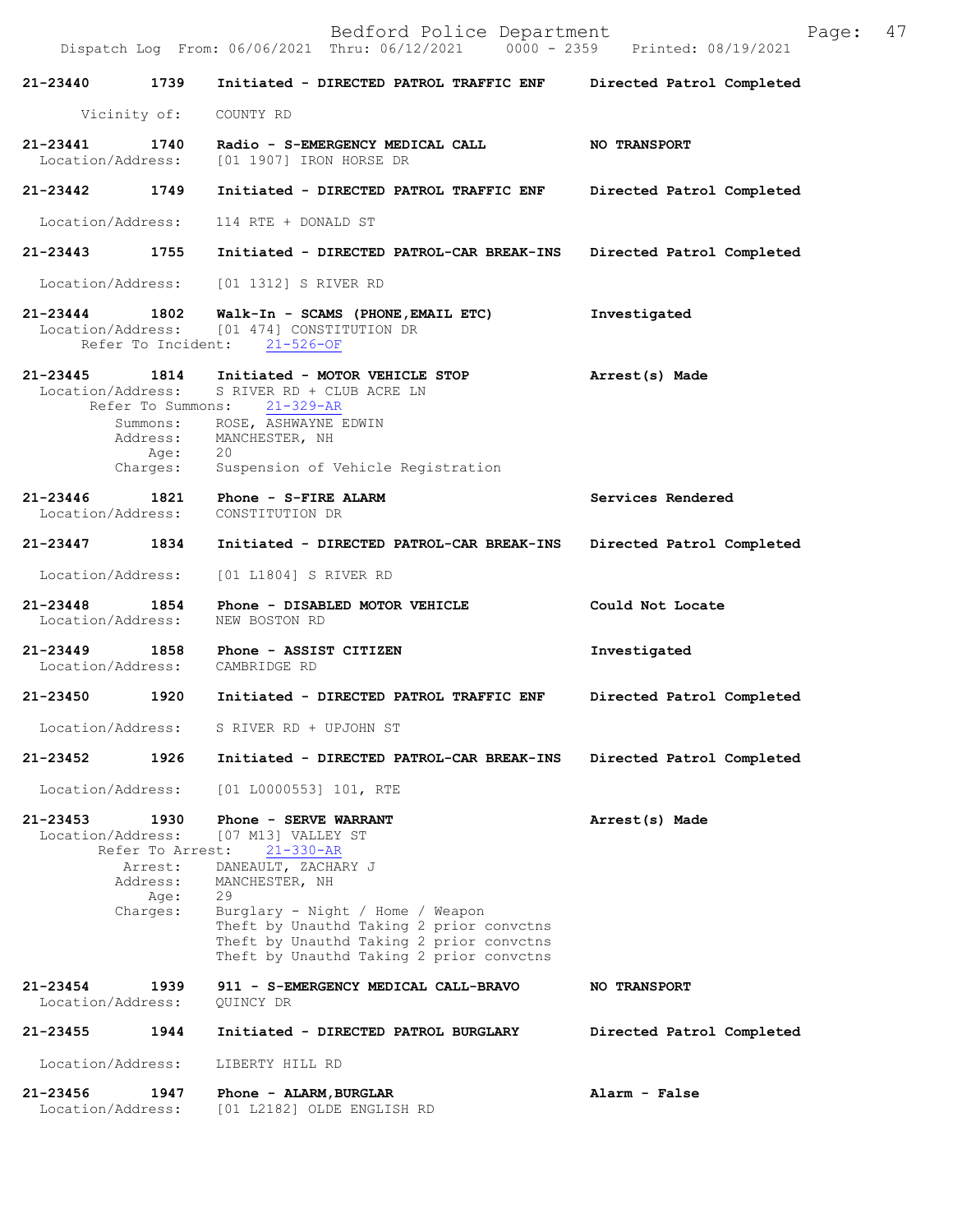|                             |              | Dispatch Log From: 06/06/2021 Thru: 06/12/2021 0000 - 2359 Printed: 08/19/2021                                                 |                           |
|-----------------------------|--------------|--------------------------------------------------------------------------------------------------------------------------------|---------------------------|
| 21-23457 1958               |              | Phone - ALARM, BURGLAR<br>Location/Address: [01 L2182] OLDE ENGLISH RD                                                         | Alarm - False             |
|                             |              | 21-23458 1959 Phone - SUSP ACTIVITIES-IN PROGRESS<br>Location/Address: [01 L848] TECHNOLOGY DR<br>Refer To Incident: 21-552-OF | Investigated              |
| 21-23459 2136               |              | Initiated - DIRECTED PATROL-CAR BREAK-INS                                                                                      | Directed Patrol Completed |
| Location/Address: KILTON RD |              |                                                                                                                                |                           |
| 21-23460 2138               |              | Initiated - DIRECTED PATROL BURGLARY                                                                                           | Directed Patrol Completed |
|                             |              | Location/Address: [01 L0000587] 101, RTE                                                                                       |                           |
| 21-23461 2210               |              | Initiated - DIRECTED PATROL DWI                                                                                                | Directed Patrol Completed |
| Location/Address:           |              | S RIVER RD + KILTON RD                                                                                                         |                           |
|                             |              | 21-23462 2216 911 - MOTOR VEHICLE COMPLAINT<br>Location/Address: ROLLING WOODS DR                                              | Could Not Locate          |
|                             |              | 21-23463 2250 911 - SUSP ACTIVITIES-IN PROGRESS<br>Location/Address: COTTAGE WALK                                              | Services Rendered         |
| 21-23464 2255               |              | Phone - BOLO                                                                                                                   | No Action Required        |
|                             |              | Location/Address: [04] PEARSON RD                                                                                              |                           |
| 21-23465 2330               |              | Initiated - DIRECTED PATROL DWI                                                                                                | Directed Patrol Completed |
|                             | Vicinity of: | 114 RTE + DONALD ST                                                                                                            |                           |
| 21-23466 2335               |              | Initiated - DIRECTED PATROL DWI                                                                                                | Directed Patrol Completed |
| Location/Address:           |              | 101, RTE + PINECREST DR                                                                                                        |                           |
| 21-23467 2349               |              | Initiated - MOTOR VEHICLE STOP                                                                                                 | Summons/Warning Issued    |
| Location/Address:           |              | 114 RTE                                                                                                                        |                           |

## **For Date: 06/12/2021 - Saturday**

| 21-23468                          | 0005         | Initiated - DIRECTED PATROL DWI                                  | Directed Patrol Completed |
|-----------------------------------|--------------|------------------------------------------------------------------|---------------------------|
| Location/Address:                 |              | 101, RTE + KAHLIKO LN                                            |                           |
| $21 - 23469$<br>Location/Address: | 0009         | Phone - S-ALARM-MEDICAL AID/LIFT ASST<br>[01 L2400] RIDGEWOOD RD | <b>NO TRANSPORT</b>       |
| 21-23470                          | 0009         | Initiated - DIRECTED PATROL DWI                                  | Directed Patrol Completed |
|                                   | Vicinity of: | 101, RTE + MEETINGHOUSE RD                                       |                           |
| 21-23471                          | 0013         | Initiated - DIRECTED PATROL DWI                                  | Directed Patrol Completed |
| Location/Address:                 |              | S RIVER RD + AUTUMN LN                                           |                           |
| 21-23472                          | 0035         | Initiated - DIRECTED PATROL DWI                                  | Directed Patrol Completed |
|                                   | Vicinity of: | NEW BOSTON RD + WALLACE RD                                       |                           |
| $21 - 23473$                      | 0042         | Initiated - MOTOR VEHICLE STOP                                   | Summons/Warning Issued    |
| Location/Address:                 |              | S RIVER RD + HAWTHORNE DR                                        |                           |
| $21 - 23474$                      | 0052         | Initiated - DIRECTED PATROL DWI                                  | Directed Patrol Completed |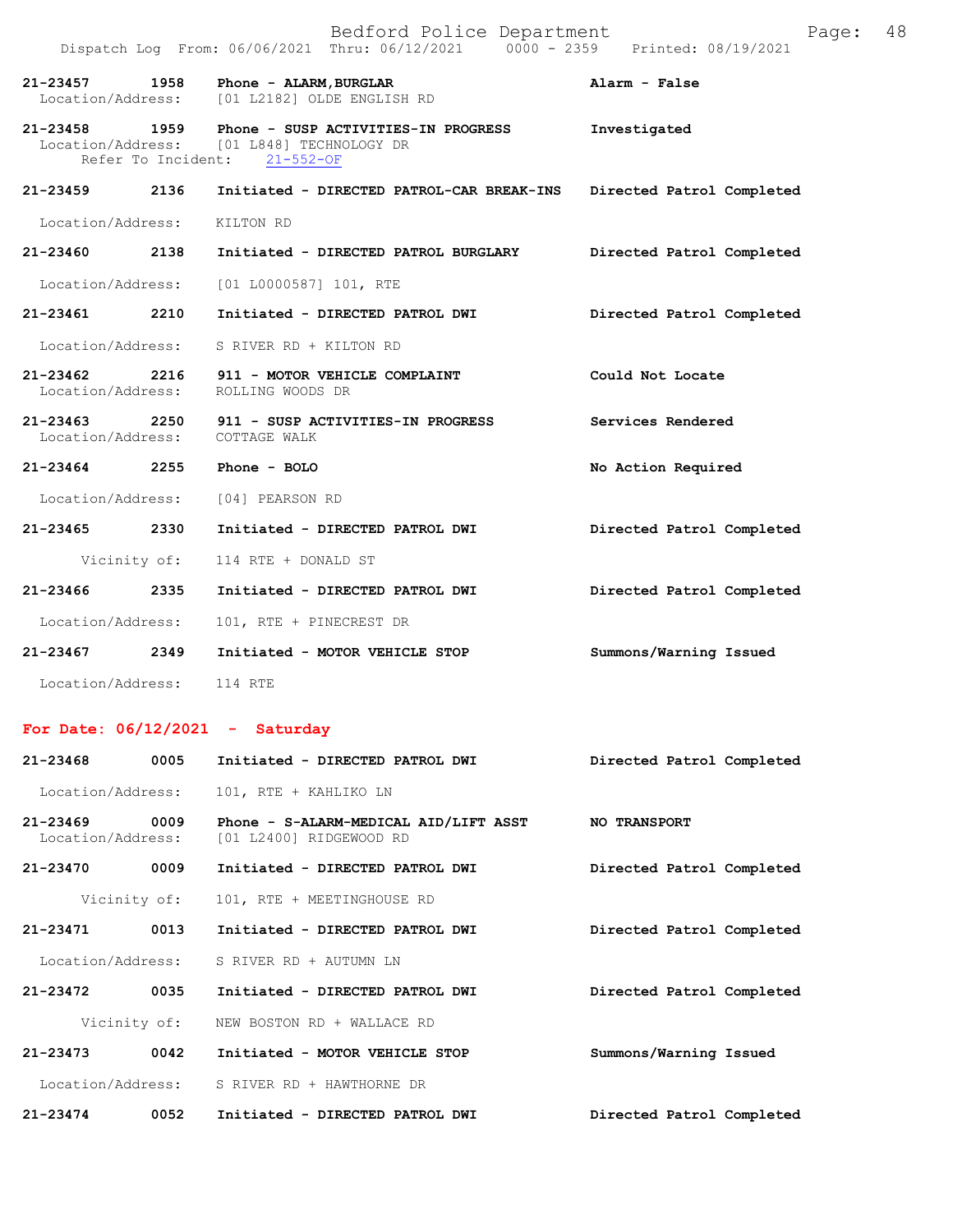|                                    |              | Bedford Police Department<br>Dispatch Log From: 06/06/2021 Thru: 06/12/2021 0000 - 2359 Printed: 08/19/2021 | Page:                     | 49 |
|------------------------------------|--------------|-------------------------------------------------------------------------------------------------------------|---------------------------|----|
| Location/Address:                  |              | COUNTY RD + LIBERTY HILL RD                                                                                 |                           |    |
| 21-23475                           | 0119         | Initiated - DIRECTED PATROL DWI                                                                             | Directed Patrol Completed |    |
| Location/Address:                  |              | 101, RTE + WALLACE RD                                                                                       |                           |    |
| 21-23476 0121                      |              | Initiated - DIRECTED PATROL DWI                                                                             | Directed Patrol Completed |    |
|                                    | Vicinity of: | 101, RTE + 114 RTE                                                                                          |                           |    |
| $21 - 23477$<br>Location/Address:  | 0126         | Phone - ALARM, BURGLAR<br>[01 1531] S RIVER RD                                                              | Alarm - False             |    |
| 21-23478 0139                      |              | Initiated - DIRECTED PATROL DWI                                                                             | Directed Patrol Completed |    |
| Location/Address:                  |              | S RIVER RD + SOMERVILLE DR                                                                                  |                           |    |
| 21-23479 0200                      |              | Initiated - DIRECTED PATROL-CAR BREAK-INS                                                                   | Directed Patrol Completed |    |
|                                    | Vicinity of: | COTE LN + DONALD ST                                                                                         |                           |    |
| 21-23480 0207                      |              | Initiated - MOTOR VEHICLE STOP                                                                              | Summons/Warning Issued    |    |
| Location/Address:                  |              | 101, RTE + CHESTNUT DR                                                                                      |                           |    |
| 21-23481                           | 0221         | Initiated - BUILDING CHECK                                                                                  | Building Checked/Secured  |    |
| Location/Address:                  |              | [01 L0000587] 101, RTE                                                                                      |                           |    |
| 21-23482 0230                      |              | Initiated - DIRECTED PATROL BURGLARY                                                                        | Directed Patrol Completed |    |
| Location/Address:                  |              | WHEELER FARM RD                                                                                             |                           |    |
| 21-23483 0244                      |              | Initiated - DIRECTED PATROL BURGLARY                                                                        | Directed Patrol Completed |    |
| Location/Address:                  |              | PALOMINO LN + PLUMMER RD                                                                                    |                           |    |
| 21-23484 0257<br>Location/Address: |              | Initiated - SUSP ACTIVITIES<br>[01 1263] JENKINS RD                                                         | Arrest(s) Made            |    |
| 21-23485                           | 0334         | Initiated - DIRECTED PATROL BURGLARY                                                                        | Directed Patrol Completed |    |
| Location/Address:                  |              | [01 308] COLBY CT                                                                                           |                           |    |
| 21-23486                           | 0335         | Initiated - DIRECTED PATROL-CAR BREAK-INS                                                                   | Directed Patrol Completed |    |
|                                    | Vicinity of: | MCALLISTER RD + MINISTERIAL RD                                                                              |                           |    |
| 21-23487 0406                      |              | Initiated - DIRECTED PATROL BURGLARY                                                                        | Directed Patrol Completed |    |
|                                    | Vicinity of: | LEAVY DR                                                                                                    |                           |    |
| 21-23488<br>Location/Address:      | 0411         | 911 - S-EMERGENCY MEDICAL CALL-ALPHA<br>OLD COVENTRY LN                                                     | <b>NO TRANSPORT</b>       |    |
| 21-23489 0433                      |              | Initiated - BUILDING CHECK                                                                                  | Directed Patrol Completed |    |
| Location/Address:                  |              | [01 1235] S RIVER RD                                                                                        |                           |    |
| 21-23490                           | 0442         | Initiated - BUILDING CHECK                                                                                  | Building Checked/Secured  |    |
| Location/Address:                  |              | [01 192] NEW BOSTON RD                                                                                      |                           |    |
| 21-23491                           | 0509         | Initiated - DIRECTED PATROL TRAFFIC ENF                                                                     | Directed Patrol Completed |    |
|                                    | Vicinity of: | 114 RTE + NEW BOSTON RD                                                                                     |                           |    |
| 21-23492                           | 0541         | Initiated - DIRECTED PATROL TRAFFIC ENF                                                                     | Directed Patrol Completed |    |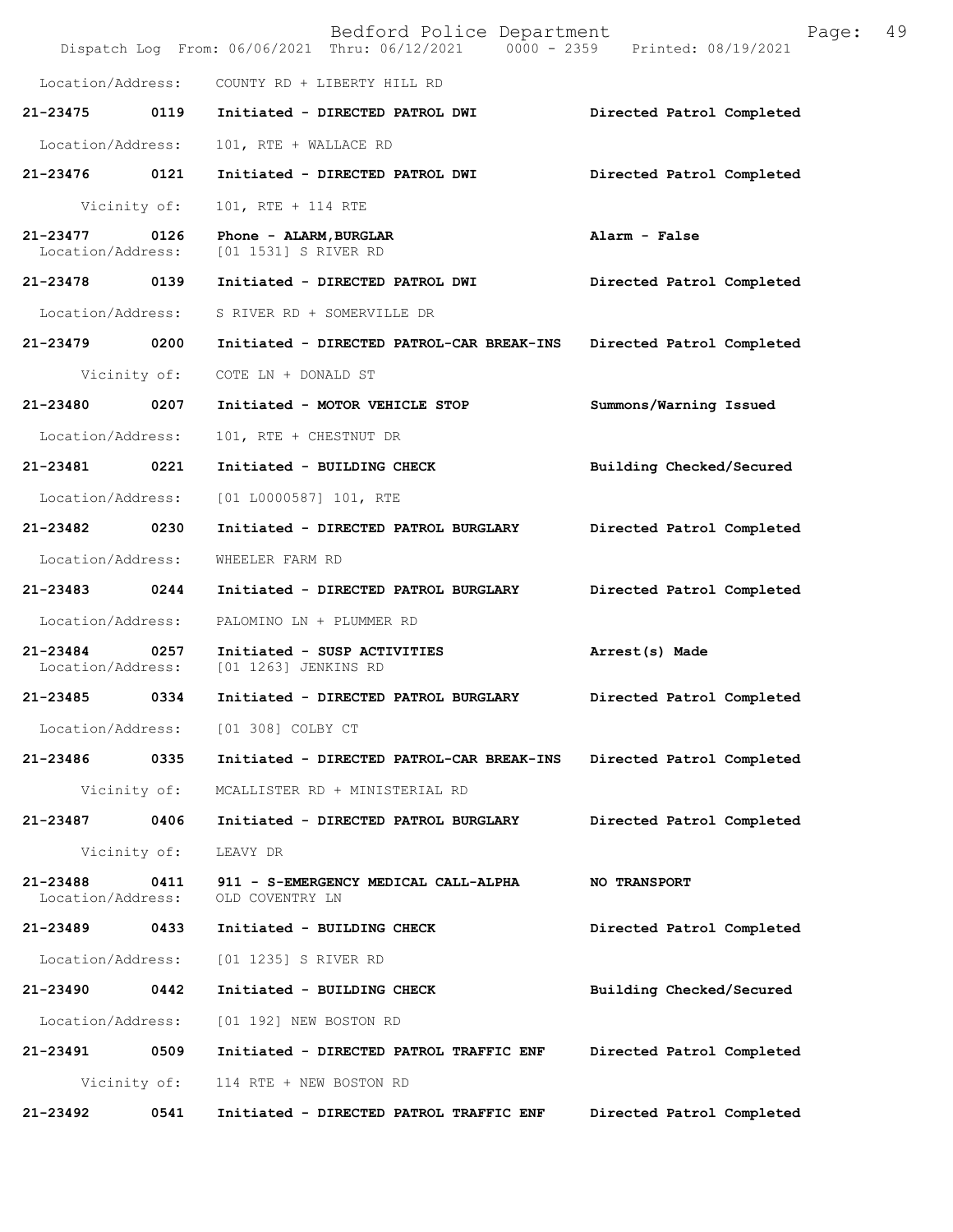|                               |              | Bedford Police Department<br>Dispatch Log From: 06/06/2021 Thru: 06/12/2021 0000 - 2359 | 50<br>Page:<br>Printed: 08/19/2021 |
|-------------------------------|--------------|-----------------------------------------------------------------------------------------|------------------------------------|
|                               | Vicinity of: | 101, RTE + BEDFORD CENTER RD                                                            |                                    |
| 21-23493<br>Location/Address: | 0551         | 911 - S-CHECK AN ODOR<br>SUFFOLK CT                                                     | Services Rendered                  |
| 21-23494                      | 0814         | Initiated - DIRECTED PATROL TRAFFIC ENF                                                 | Directed Patrol Completed          |
| Location/Address:             |              | [01 L0000786] S RIVER RD                                                                |                                    |
| 21-23495                      | 0816         | Initiated - DIRECTED PATROL ACCIDENTS                                                   | Directed Patrol Completed          |
| Location/Address:             |              | 101, RTE + OLD BEDFORD RD                                                               |                                    |
| 21-23496                      | 0823         | Initiated - MOTOR VEHICLE STOP                                                          | Summons/Warning Issued             |
| Location/Address:             |              | 101, RTE + CHESTNUT DR                                                                  |                                    |
| 21-23497                      | 0840         | Initiated - DIRECTED PATROL TRAFFIC ENF                                                 | Directed Patrol Completed          |
| Location/Address:             |              | S RIVER RD + COLBY CT                                                                   |                                    |
| 21-23498<br>Location/Address: | 0848         | Phone - ASSIST CITIZEN<br>[01 L848] TECHNOLOGY DR                                       | Services Rendered                  |
| 21-23499                      | 0902         | Initiated - DIRECTED PATROL TRAFFIC ENF                                                 | Directed Patrol Completed          |
| Location/Address:             |              | MEETINGHOUSE RD + S RIVER RD                                                            |                                    |
| 21-23500<br>Location/Address: | 0904         | Walk-In - FINGERPRINTS<br>[01 474] CONSTITUTION DR                                      | Services Rendered                  |
| 21-23501                      | 0911         | Initiated - DIRECTED PATROL TRAFFIC ENF                                                 | Directed Patrol Completed          |
| Location/Address:             |              | MEETINGHOUSE RD + 101, RTE                                                              |                                    |
| 21-23502                      | 0923         | Initiated - DIRECTED PATROL TRAFFIC ENF                                                 | Directed Patrol Completed          |
| Location/Address:             |              | S RIVER RD + CLUB ACRE LN                                                               |                                    |
| 21-23503                      | 0926         | Initiated - MOTOR VEHICLE STOP                                                          | Summons/Warning Issued             |
| Location/Address:             |              | BACK RIVER RD + ST. ANDREWS DR                                                          |                                    |
| 21-23504<br>Location/Address: | 0932         | Phone - INVESTIGATION-FOLLOW UP<br>[01 474] CONSTITUTION DR                             | Services Rendered                  |
| 21-23505                      | 0934         | Initiated - MOTOR VEHICLE STOP                                                          | Summons/Warning Issued             |
| Location/Address:             |              | 101, RTE                                                                                |                                    |
| 21-23506                      | 0958         | Initiated - DIRECTED PATROL TRAFFIC ENF                                                 | Directed Patrol Completed          |
| Location/Address:             |              | 101, RTE + WALLACE RD                                                                   |                                    |
| 21-23507                      | 0959         | 911 - S-EMERGENCY MEDICAL CALL-ALPHA                                                    | Transported to Elliot Hospital     |
| Location/Address:             |              | [01 248] RIDGEWOOD RD                                                                   |                                    |
| 21-23508                      | 1003         | Initiated - MOTOR VEHICLE STOP                                                          | Summons/Warning Issued             |
| Location/Address:             |              | 101, RTE + JENKINS RD                                                                   |                                    |
| 21-23509                      | 1017         | Initiated - DIRECTED PATROL-CAR BREAK-INS                                               | Directed Patrol Completed          |
| Location/Address:             |              | [01 324] HAWTHORNE DR                                                                   |                                    |
| 21-23510                      | 1031         | Initiated - MOTOR VEHICLE STOP                                                          | Summons/Warning Issued             |
| Location/Address:             |              | JENKINS RD + 101, RTE                                                                   |                                    |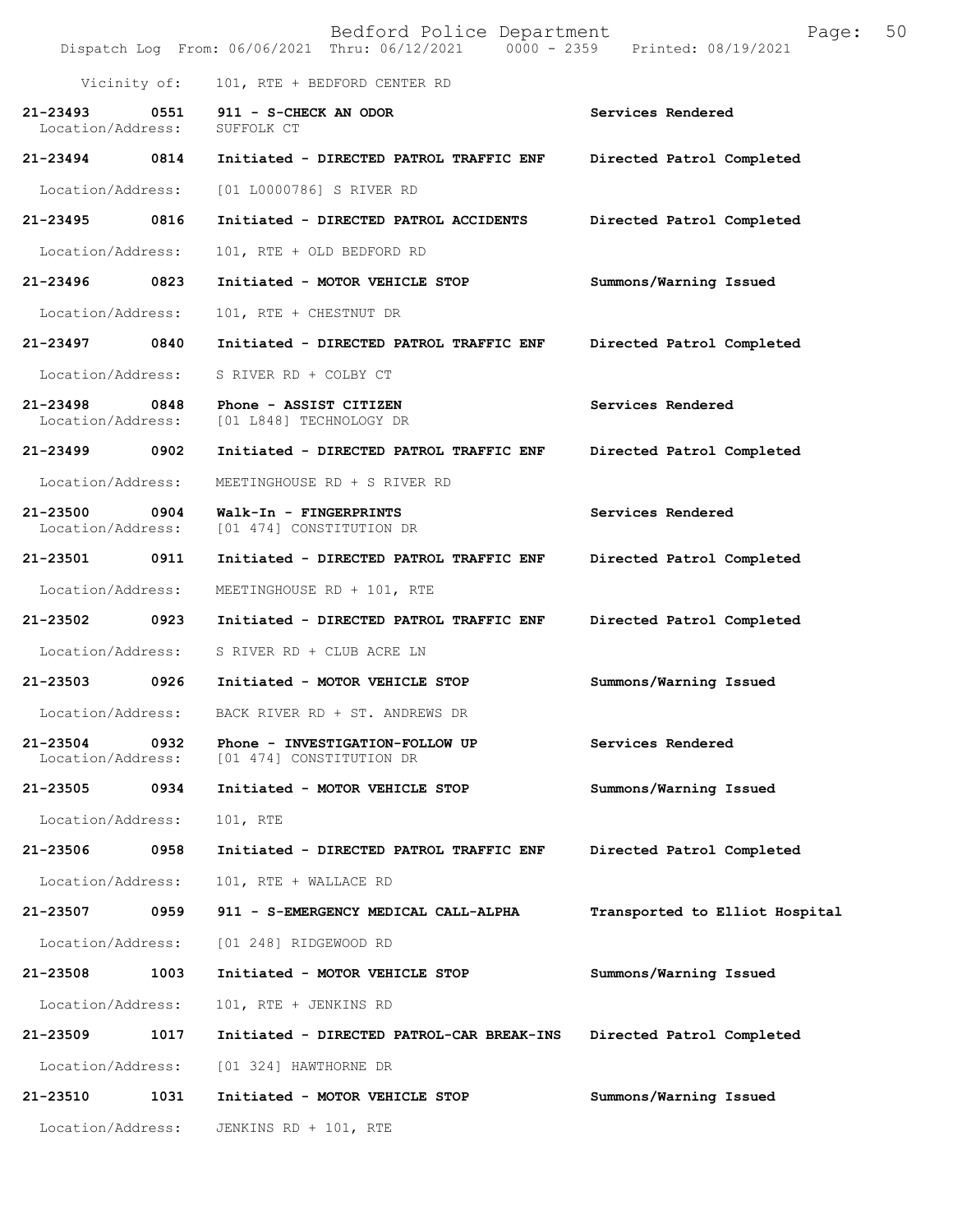| 21-23511                           | 1034                     | Initiated - DIRECTED PATROL-CAR BREAK-INS                                                                                                                                             | Directed Patrol Completed |
|------------------------------------|--------------------------|---------------------------------------------------------------------------------------------------------------------------------------------------------------------------------------|---------------------------|
| Location/Address:                  |                          | [01 L2271] S RIVER RD                                                                                                                                                                 |                           |
| 21-23512 1104                      |                          | Initiated - DIRECTED PATROL TRAFFIC ENF                                                                                                                                               | Directed Patrol Completed |
| Location/Address:                  |                          | S RIVER RD + HARVEY RD                                                                                                                                                                |                           |
| 21-23513                           | 1108                     | Initiated - DIRECTED PATROL TRAFFIC ENF                                                                                                                                               | Directed Patrol Completed |
| Location/Address:                  |                          | 114 RTE + 101, RTE                                                                                                                                                                    |                           |
| 21-23514 1112                      |                          | Initiated - MOTOR VEHICLE STOP                                                                                                                                                        | Summons/Warning Issued    |
| Location/Address:                  |                          | 101, RTE + 114 RTE                                                                                                                                                                    |                           |
| 21-23515 1115<br>Location/Address: |                          | Phone - HIGHWAY CONDITIONS<br>101, RTE<br>Refer To Summons: 21-332-AR<br>Summons: RANDALL, CASSANDRA F<br>Address: MANCHESTER, NH<br>Age: 28<br>Charges: Drive after Rev/Sus - subsqt | Arrest(s) Made            |
|                                    |                          | 21-23516 1121 Initiated - MOTOR VEHICLE STOP                                                                                                                                          | Summons/Warning Issued    |
| Location/Address:                  |                          | S RIVER RD + MEETINGHOUSE RD                                                                                                                                                          |                           |
| 21-23517 1122                      |                          | Initiated - DIRECTED PATROL TRAFFIC ENF                                                                                                                                               | Directed Patrol Completed |
| Location/Address:                  |                          | 101, RTE + NASHUA RD                                                                                                                                                                  |                           |
| 21-20169 1200<br>Location/Address: |                          | Phone - POLICE INFORMATION<br>[01 1447] COUNTY RD                                                                                                                                     | Services Rendered         |
| 21-23518 1205                      |                          | Initiated - DIRECTED PATROL-CAR BREAK-INS                                                                                                                                             | Directed Patrol Completed |
|                                    |                          | Location/Address: [01 1235] S RIVER RD                                                                                                                                                |                           |
| 21-23519 1233                      |                          | Initiated - DIRECTED PATROL-CAR BREAK-INS                                                                                                                                             | Directed Patrol Completed |
|                                    |                          | Location/Address: [01 308] COLBY CT                                                                                                                                                   |                           |
| 21-23520                           |                          | 1242 Initiated - DIRECTED PATROL TRAFFIC ENF                                                                                                                                          | Directed Patrol Completed |
| Location/Address:                  |                          | 101, RTE + KAHLIKO LN                                                                                                                                                                 |                           |
| 21-23521                           | 1246                     | Initiated - MOTOR VEHICLE STOP                                                                                                                                                        | Summons/Warning Issued    |
| Location/Address:                  |                          | 101, RTE + KAHLIKO LN                                                                                                                                                                 |                           |
| 21-23522                           | 1303                     | Initiated - DIRECTED PATROL TRAFFIC ENF                                                                                                                                               | Directed Patrol Completed |
| Location/Address:                  |                          | BACK RIVER RD + SILVER SPRING DR                                                                                                                                                      |                           |
| $21 - 23523$<br>Location/Address:  | 1312<br>Refer To Arrest: | Initiated - MOTOR VEHICLE STOP<br>101, RTE + JENKINS RD<br>$21 - 333 - AR$                                                                                                            | Arrest(s) Made            |

| 21-23524 | 1331 Phone - S-FIRE, AUTO               | Services Rendered |
|----------|-----------------------------------------|-------------------|
|          | Location/Address: 101, RTE + WALLACE RD |                   |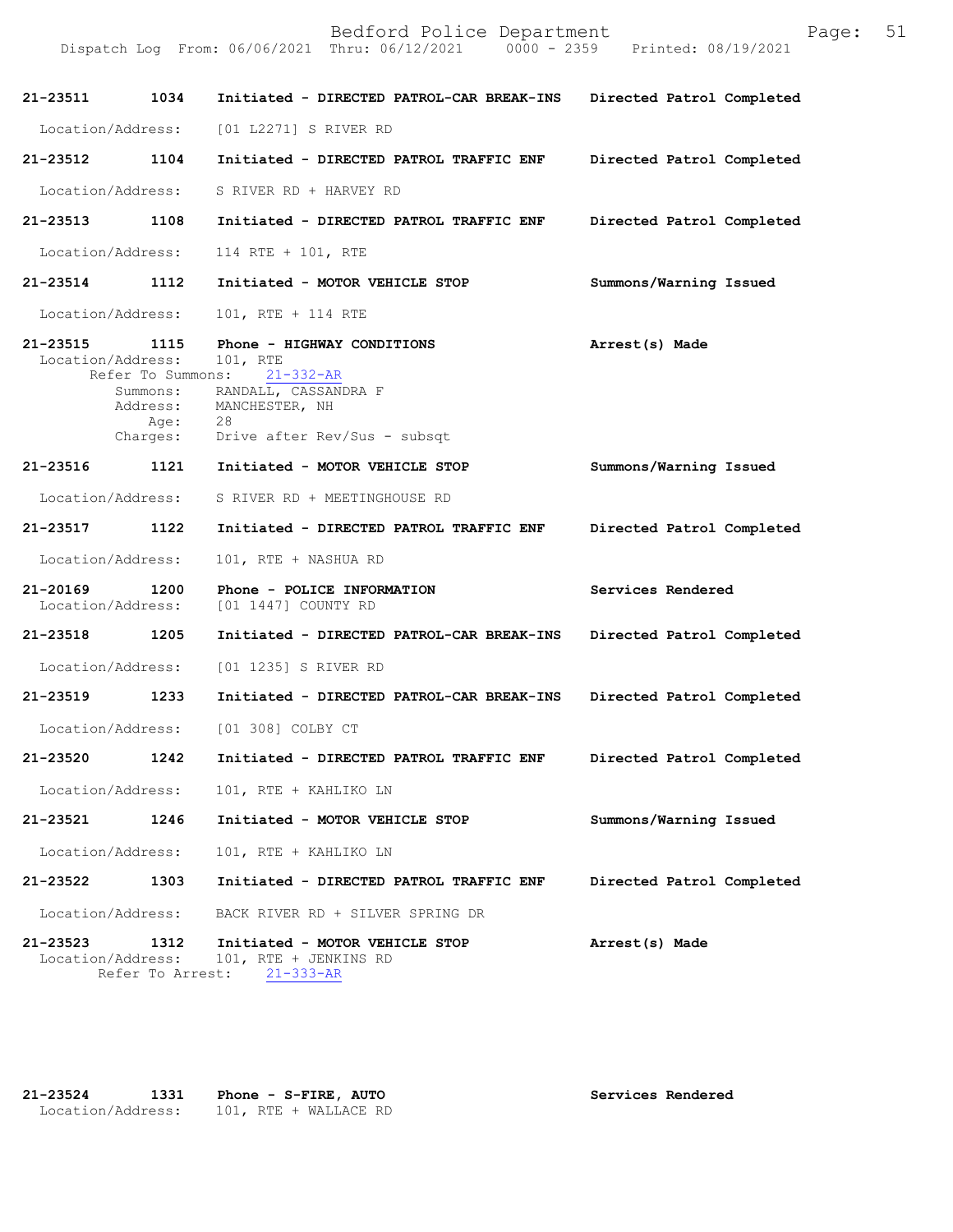|                                                          | Dispatch Log From: 06/06/2021 Thru: 06/12/2021 0000 - 2359 Printed: 08/19/2021                                                      |                                |
|----------------------------------------------------------|-------------------------------------------------------------------------------------------------------------------------------------|--------------------------------|
| 1417<br>21-23525<br>Location/Address:                    | Phone - ASSIST CITIZEN<br>CAMBRIDGE RD                                                                                              | Investigated                   |
| 21-23526 1527                                            | Phone - MOTOR VEHICLE ACCIDENT<br>Location/Address: [01 1263] JENKINS RD                                                            | Services Rendered              |
| 21-23527 1533                                            | 911 - S-EMERGENCY MEDICAL CALL-CHARL<br>Location/Address: [01 248] RIDGEWOOD RD                                                     | Services Rendered              |
| 21-23528 1544                                            | Initiated - DIRECTED PATROL TRAFFIC ENF                                                                                             | Directed Patrol Completed      |
| Location/Address:                                        | 101, RTE + OLDE BEDFORD WAY                                                                                                         |                                |
| 21-23529 1546                                            | Initiated - DIRECTED PATROL TRAFFIC ENF                                                                                             | Directed Patrol Completed      |
|                                                          | Location/Address: S RIVER RD + BACK RIVER RD                                                                                        |                                |
| Refer To Arrest:                                         | 21-23530 1551 911 - S-MOTOR VEHICLE ACCIDENT INJ Arrest(s) Made<br>Location/Address: 101, RTE + KILTON ROAD RAMP<br>$21 - 334 - AR$ |                                |
|                                                          | Arrest: CARDINALE, THOMAS A<br>Address: AMHERST, NH                                                                                 |                                |
| Age: 38                                                  | Charges: DUI - impairment                                                                                                           |                                |
| Location/Address: KENSINGTON LN                          | 21-23531 1614 Phone - CHECK THE WELFARE                                                                                             | Could Not Locate               |
| Location/Address: TIFFANY LN                             | 21-23532 1619 Phone - CRIMINAL THREATENING<br>Refer To Incident: 21-553-OF                                                          | Investigated                   |
| 21-23533 1622                                            | 911 - S-EMERGENCY MEDICAL CALL                                                                                                      | Transported to Elliot Hospital |
|                                                          | Location/Address: [01 2198] OLD BEDFORD RD                                                                                          |                                |
| 21-23534 1658                                            | Initiated - DIRECTED PATROL ACCIDENTS                                                                                               | Directed Patrol Completed      |
| Location/Address:                                        | BEDFORD CENTER RD + N AMHERST RD                                                                                                    |                                |
| 21-23535 1708<br>Location/Address:<br>Refer To Incident: | Phone - HARRASSMENT<br>[01 1433] JENKINS RD<br>$21 - 554 - OF$                                                                      | Investigated                   |
| 21-23536<br>1743<br>Location/Address:                    | 911 - GUNSHOT<br>LEDGEWOOD RD                                                                                                       | Could Not Locate               |
| 21-23537<br>1800                                         | Phone - MOTOR VEHICLE ACCIDENT<br>Location/Address: [01 L357] WHITE AVE                                                             | Services Rendered              |
| 21-23538 1850                                            | 911 - S-EMERGENCY MEDICAL CALL                                                                                                      | Transported to Elliot Hospital |
| Location/Address:                                        | [01 435] HAWTHORNE DR                                                                                                               |                                |
| 21-23539<br>1912<br>Location/Address:                    | Phone - MOTOR VEHICLE COMPLAINT<br>101, RTE + I-293 NORTH                                                                           | Services Rendered              |
| 21-23540 1917<br>Location:                               | Other - BOLO<br>[21] GOFFSTOWN & MANCHESTER AREA                                                                                    | Services Rendered              |
| 21-23541<br>1923<br>Location/Address:                    | 911 - S-EMERGENCY MEDICAL CALL-ALPHA<br>BACK RIVER RD                                                                               | Investigated                   |
| 21-23542<br>1934<br>Location/Address:                    | Initiated - DISABLED MOTOR VEHICLE<br>101, RTE + PLUMMER ROAD OVERPASS                                                              | Services Rendered              |
| 21-23543<br>1939                                         | Initiated - DIRECTED PATROL-CAR BREAK-INS                                                                                           | Directed Patrol Completed      |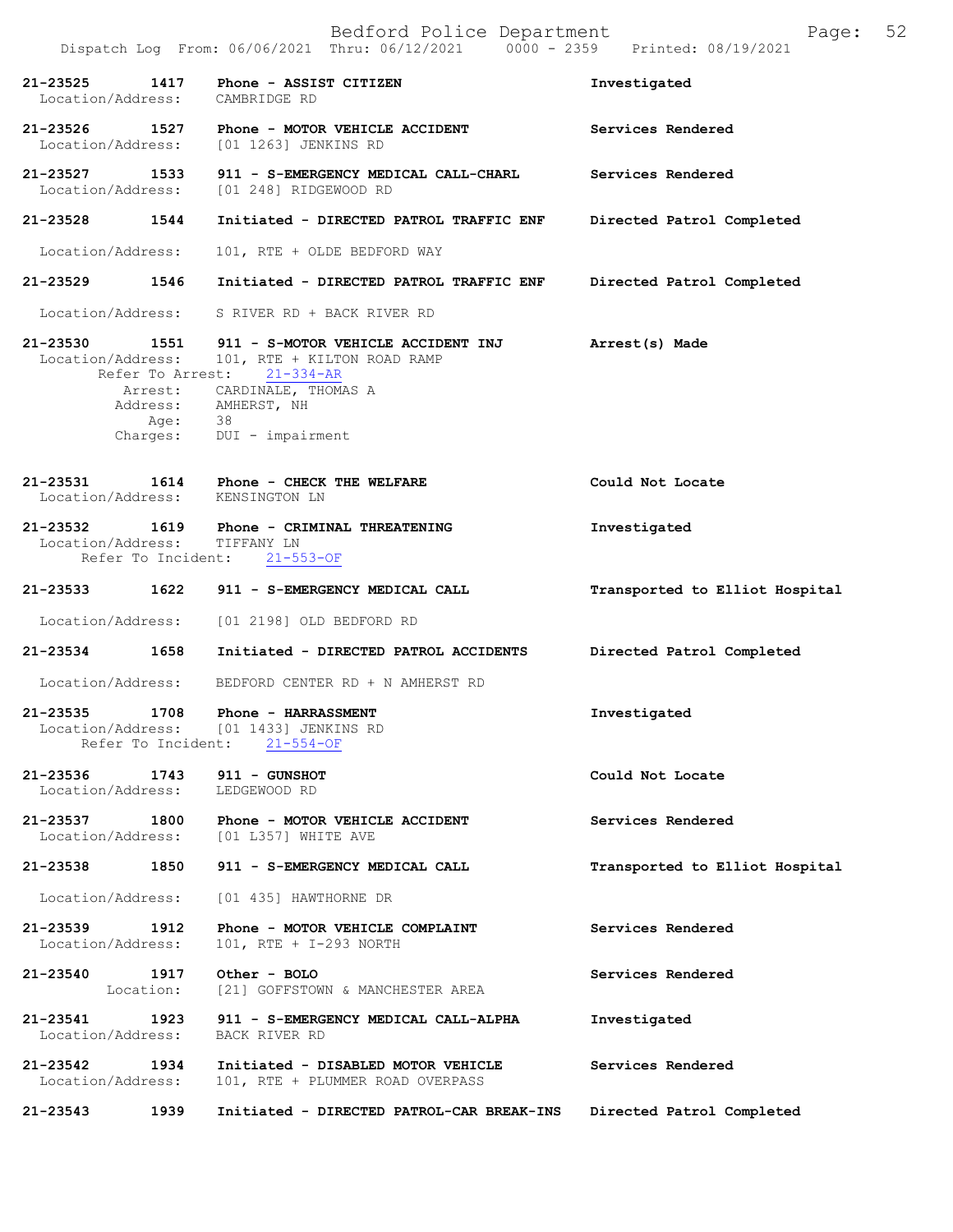|                               |              | Bedford Police Department<br>Dispatch Log From: 06/06/2021 Thru: 06/12/2021 0000 - 2359 Printed: 08/19/2021 | Page:                     | 53 |
|-------------------------------|--------------|-------------------------------------------------------------------------------------------------------------|---------------------------|----|
| Location/Address:             |              | MARKET ST + MAIN ST                                                                                         |                           |    |
| 21-23544<br>Location/Address: | 2015         | Phone - SUSP ACTIVITIES-IN PROGRESS<br>[01 L1823] BOYNTON ST                                                | Could Not Locate          |    |
| 21-23545 2035                 |              | Initiated - DIRECTED PATROL TRAFFIC ENF                                                                     | Directed Patrol Completed |    |
| Location/Address:             |              | S RIVER RD + KILTON RD                                                                                      |                           |    |
| 21-23546                      | 2056         | Initiated - DIRECTED PATROL BURGLARY                                                                        | Directed Patrol Completed |    |
| Location/Address:             |              | CHESTNUT DR + 101, RTE                                                                                      |                           |    |
| 21-23547<br>Location/Address: | 2057         | Phone - DOMESTIC DISTURB.-IN PROGRESS<br>STEPHANIE DR                                                       | Investigated              |    |
| 21-23548                      | 2127         | Initiated - DIRECTED PATROL BURGLARY                                                                        | Directed Patrol Completed |    |
| Location/Address:             |              | $[01 L2447] 101$ , RTE                                                                                      |                           |    |
| 21-23549                      | 2154         | Initiated - DIRECTED PATROL DWI                                                                             | Directed Patrol Completed |    |
| Location/Address:             |              | WALLACE RD + $101$ , RTE                                                                                    |                           |    |
| 21-23550                      | 2215         | Initiated - DIRECTED PATROL DWI                                                                             | Directed Patrol Completed |    |
| Location/Address:             |              | NASHUA RD + $101$ , RTE                                                                                     |                           |    |
| 21-23451                      | 2300         | Phone - POLICE INFORMATION                                                                                  | No Action Required        |    |
| Location/Address:             |              | 101, RTE                                                                                                    |                           |    |
| 21-23551                      | 2303         | Initiated - DIRECTED PATROL DWI                                                                             | Directed Patrol Completed |    |
| Location/Address:             |              | S RIVER RD + EASTMAN AVE                                                                                    |                           |    |
| 21-23552                      | 2311         | Initiated - DIRECTED PATROL DWI                                                                             | Directed Patrol Completed |    |
| Location/Address:             |              | 101, RTE + CONSTITUTION DR                                                                                  |                           |    |
| 21-23553                      | 2313         | Initiated - MOTOR VEHICLE STOP                                                                              | Summons/Warning Issued    |    |
|                               |              | Location/Address: 101, RTE + BOYNTON ST                                                                     |                           |    |
| 21-23554                      | 2313         | Initiated - DIRECTED PATROL DWI                                                                             | Directed Patrol Completed |    |
|                               | Vicinity of: | 101, RTE + HITCHING POST LN                                                                                 |                           |    |
| 21-23555                      | 2324         | Initiated - DIRECTED PATROL DWI                                                                             | Directed Patrol Completed |    |
| Location/Address:             |              | S RIVER RD + MOORES CROSSING RD                                                                             |                           |    |
| 21-23556                      | 2324         | Initiated - MOTOR VEHICLE STOP                                                                              | Summons/Warning Issued    |    |
| Location/Address:             |              | 101, RTE + MEETINGHOUSE RD                                                                                  |                           |    |
| 21-23557                      | 2341         | Initiated - DIRECTED PATROL DWI                                                                             | Directed Patrol Completed |    |
| Location/Address:             |              | 114 RTE + OLD BEDFORD ROAD OVERPASS                                                                         |                           |    |
| 21-23558                      | 2346         | Initiated - MOTOR VEHICLE STOP                                                                              | Summons/Warning Issued    |    |
| Location/Address:             |              | 114 RTE + DONALD ST                                                                                         |                           |    |
| 21-23559 2346                 |              | Initiated - DIRECTED PATROL DWI                                                                             | Directed Patrol Completed |    |
|                               | Vicinity of: | 101, RTE + JENKINS RD                                                                                       |                           |    |